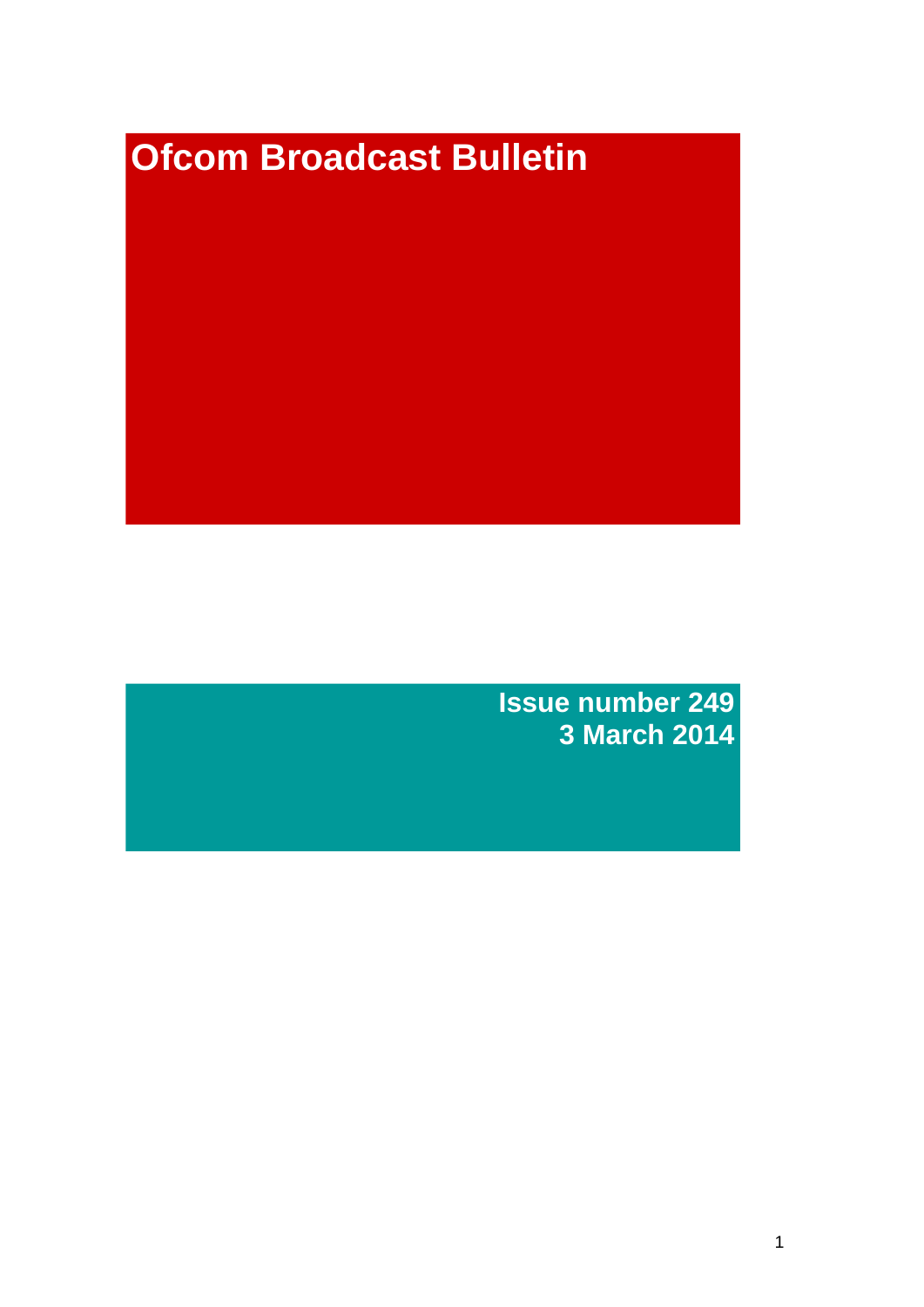# **Contents**

| Introduction                                                                                             | 4  |
|----------------------------------------------------------------------------------------------------------|----|
| <b>Standards cases</b>                                                                                   |    |
| <u>In Breach</u>                                                                                         |    |
| Dog and Beth: On the Hunt<br>CBS Reality, 14 November 2013, 11:00 and 16:00                              | 6  |
| Our World - Sri Lanka's Unfinished War<br>BBC 1 and BBC News channel, 9 November 2013, 05:30             | 9  |
| <b>News</b><br>Bangla TV, 26 October 2013, 21:00 and 27 October 2013,<br>01:00 and 09:30                 | 13 |
| <b>Sponsorship of Balika Vadhu</b><br>Colors, 11 November 2013, 20:00                                    | 20 |
| <b>Advertising Scheduling cases</b>                                                                      |    |
| Resolved                                                                                                 |    |
| <b>Resolved findings table</b><br>Code on the Scheduling of Television Advertising compliance reports    | 22 |
| <b>Broadcast Licence Condition cases</b>                                                                 |    |
| <b>Provision of licensed service</b><br>London Turkish Radio, 17 October 2013 to present                 | 24 |
| Providing a service in accordance with 'Key Commitments'<br>Biggles FM, 24, 25 and 27 July 2013          | 27 |
| <b>Fairness and Privacy cases</b>                                                                        |    |
| Upheld                                                                                                   |    |
| <b>Complaint by Miss Laura Muirhead</b><br>Cherry Healey: Old Before My Time, BBC Three, 21 October 2013 | 31 |
| <b>Not Upheld</b>                                                                                        |    |
| <b>Complaint by Mr Chris Reynard</b><br>Cowboy Traders, Channel 5, 27 June 2013                          | 36 |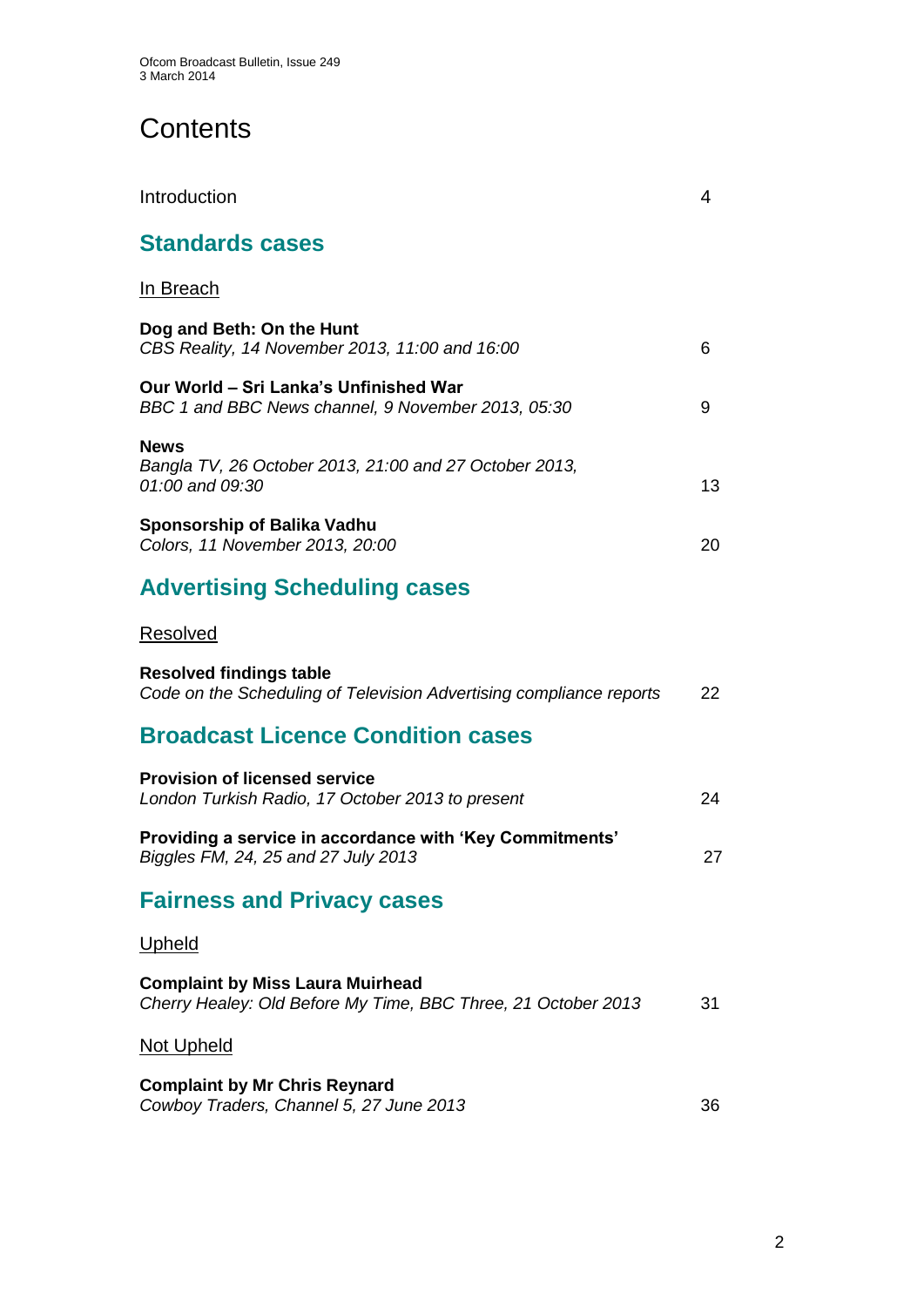# **Complaints Assessed, Not Investigated** 46

# **Investigations List** 51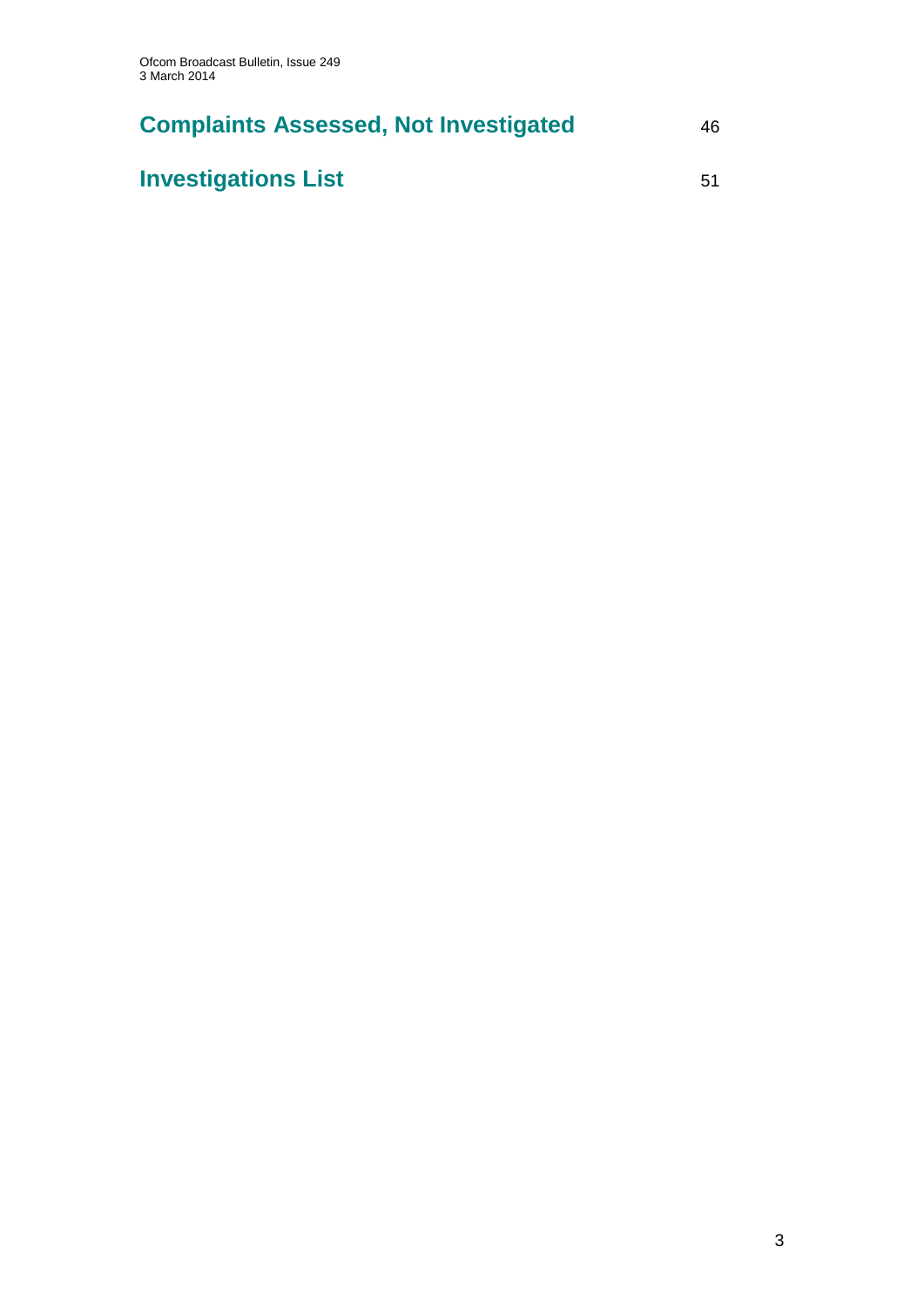# **Introduction**

Under the Communications Act 2003 ("the Act"), Ofcom has a duty to set standards for broadcast content as appear to it best calculated to secure the standards objectives<sup>1</sup>. Ofcom must include these standards in a code or codes. These are listed below. Ofcom also has a duty to secure that every provider of a notifiable On Demand Programme Services ("ODPS") complies with certain standards requirements as set out in the  $Act<sup>2</sup>$ .

The Broadcast Bulletin reports on the outcome of investigations into alleged breaches of those Ofcom codes below, as well as licence conditions with which broadcasters regulated by Ofcom are required to comply. We also report on the outcome of ODPS sanctions referrals made by ATVOD and the ASA on the basis of their rules and guidance for ODPS. These Codes, rules and guidance documents include:

- a) [Ofcom's Broadcasting Code](http://stakeholders.ofcom.org.uk/broadcasting/broadcast-codes/broadcast-code/) ("the Code").
- b) the [Code on the Scheduling of Television Advertising](http://stakeholders.ofcom.org.uk/broadcasting/broadcast-codes/advert-code/) ("COSTA") which contains rules on how much advertising and teleshopping may be scheduled in programmes, how many breaks are allowed and when they may be taken.
- c) certain sections of the [BCAP Code: the UK Code of Broadcast Advertising,](http://www.bcap.org.uk/Advertising-Codes/Broadcast-HTML.aspx) which relate to those areas of the BCAP Code for which Ofcom retains regulatory responsibility. These include:
	- the prohibition on 'political' advertising:
	- sponsorship and product placement on television (see Rules 9.13, 9.16 and 9.17 of the Code) and all commercial communications in radio programming (see Rules 10.6 to 10.8 of the Code);
	- 'participation TV' advertising. This includes long-form advertising predicated on premium rate telephone services – most notably chat (including 'adult' chat), 'psychic' readings and dedicated quiz TV (Call TV quiz services). Ofcom is also responsible for regulating gambling, dating and 'message board' material where these are broadcast as advertising<sup>3</sup>.
- d) other licence conditions which broadcasters must comply with, such as requirements to pay fees and submit information which enables Ofcom to carry out its statutory duties. Further information can be found on Ofcom's website for [television](http://licensing.ofcom.org.uk/tv-broadcast-licences/) and [radio](http://licensing.ofcom.org.uk/radio-broadcast-licensing/) licences.
- e) rules and guidance for both [editorial content and advertising content on ODPS.](http://www.atvod.co.uk/uploads/files/ATVOD_Rules_and_Guidance_Ed_2.0_May_2012.pdf) Ofcom considers sanctions in relation to ODPS on referral by the Authority for Television On-Demand ("ATVOD") or the Advertising Standards Authority ("ASA"), co-regulators of ODPS for editorial content and advertising respectively, or may do so as a concurrent regulator.

[Other codes and requirements](http://stakeholders.ofcom.org.uk/broadcasting/broadcast-codes/) may also apply to broadcasters and ODPS, depending on their circumstances. These include the Code on Television Access Services (which sets out how much subtitling, signing and audio description relevant

<sup>1</sup>  $1$  The relevant legislation is set out in detail in Annex 1 of the Code.

 $2$  The relevant legislation can be found at Part 4A of the Act.

 $3$  BCAP and ASA continue to regulate conventional teleshopping content and spot advertising for these types of services where it is permitted. Ofcom remains responsible for statutory sanctions in all advertising cases.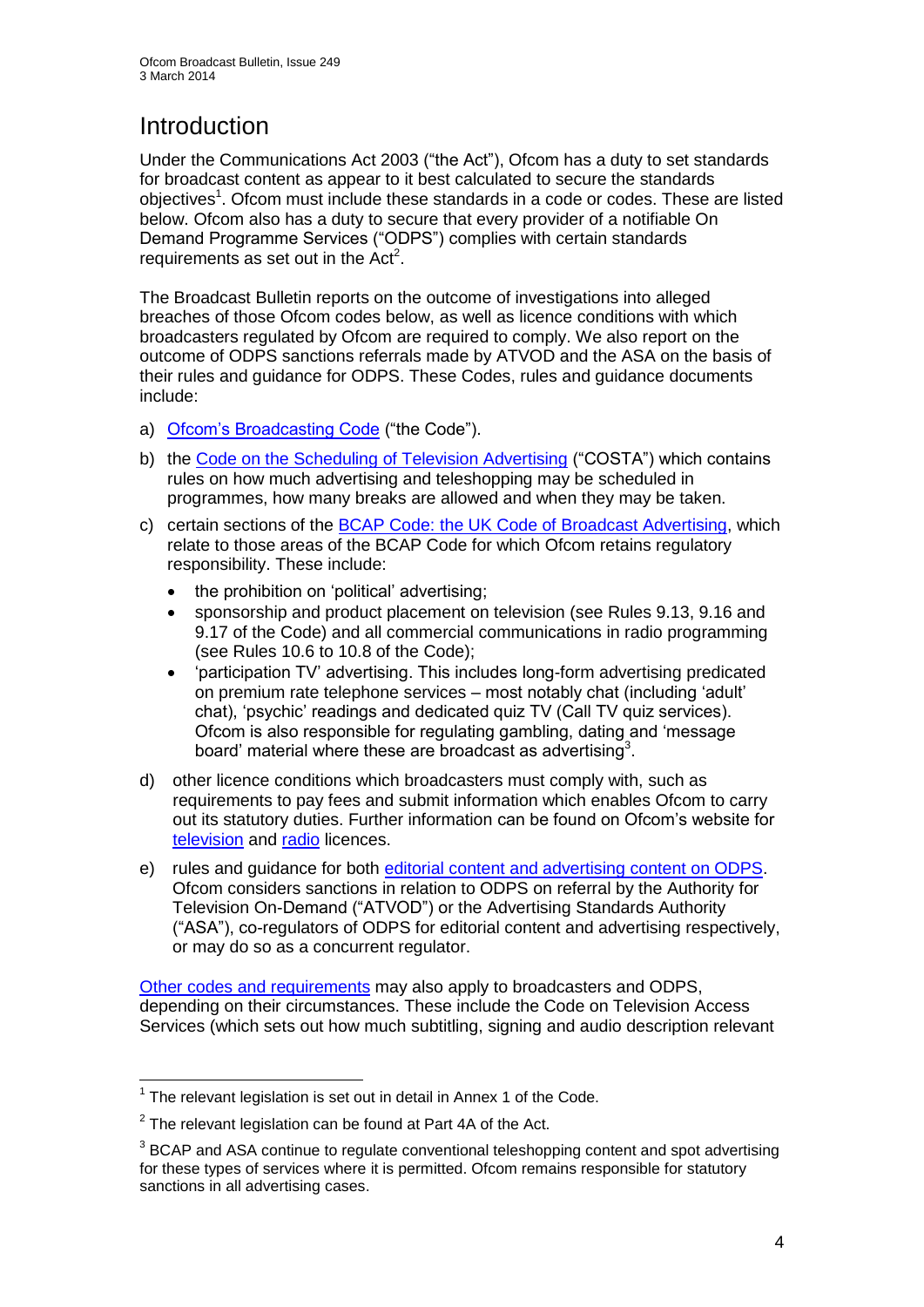licensees must provide), the Code on Electronic Programme Guides, the Code on Listed Events, and the Cross Promotion Code.

**It is Ofcom's policy to describe fully the content in television, radio and on demand content. Some of the language and descriptions used in Ofcom's Broadcast Bulletin may therefore cause offence.**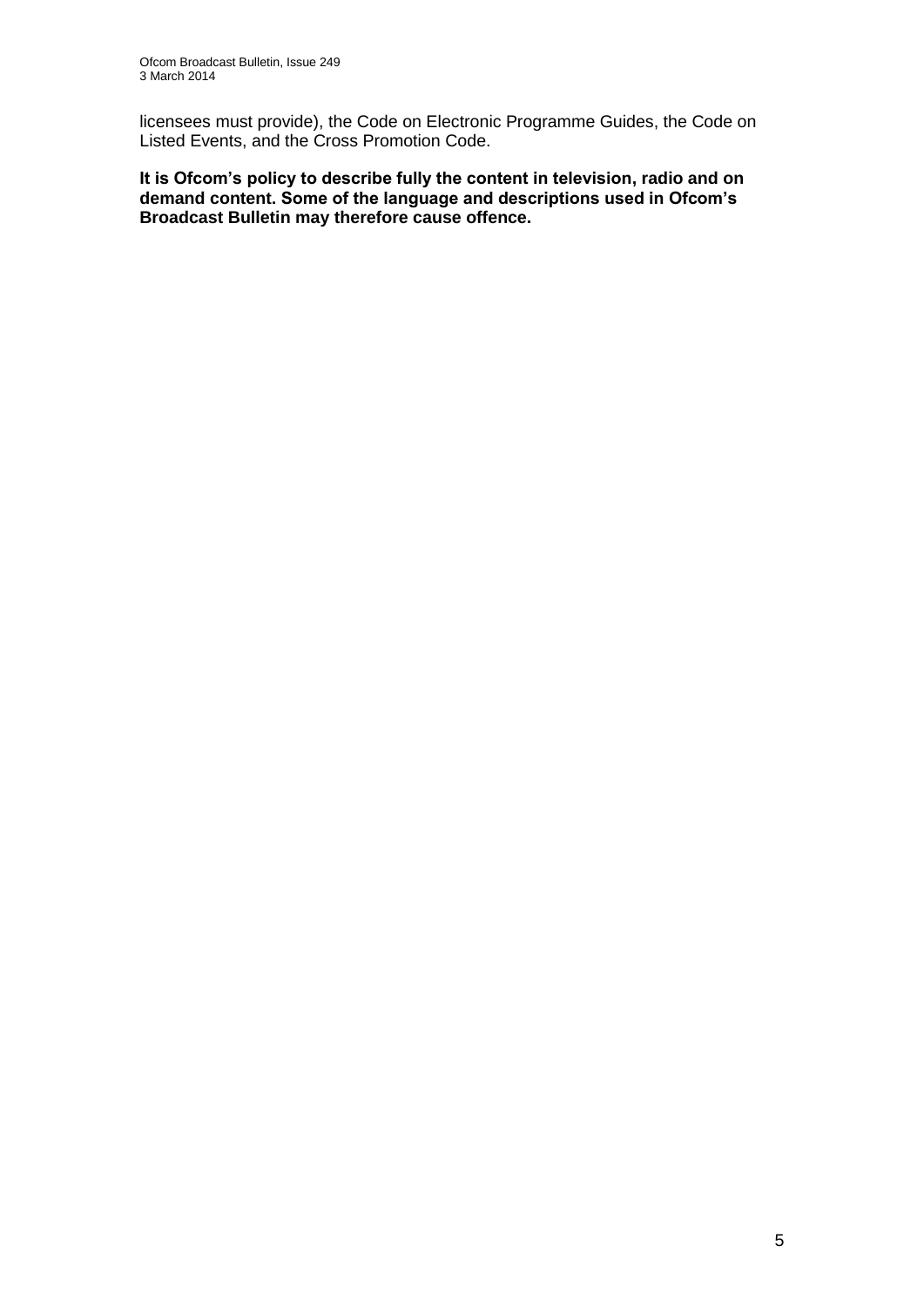# **Standards cases**

## **In Breach**

## **Dog and Beth: On the Hunt**

*CBS Reality, 14 November 2013, 11:00 and 16:00*

#### **Introduction**

*Dog and Beth: On the Hunt* is a documentary style reality television series following two well known bounty hunters Duane 'Dog' Chapman and Beth Chapman around the United States as they assist in tracking down and arresting criminals. The series is broadcast on CBS Reality which specialises in reality television programmes. The licence for CBS Reality is held by CBS Chellozone UK Channels Partnership ("Chellozone" or "the Licensee").

A complainant alerted Ofcom to the use of the word "fuck" in the programme broadcast on 14 November 2013 at 11:00 and repeated at 16:00. A second complainant alerted us to the repeated use of offensive language in the same programme.

On reviewing the material we noted that approximately 23 minutes into the broadcast, the word "fuck" was clearly audible, followed in the subsequent four minutes by a further four uses of the same word and also Beth Chapman calling a man a "motherfucker". There were also across the programme as a whole, eight instances of the word "shit", two uses of the word "bitch", and 17 instances of bleeped offensive language.

Ofcom considered this material raised issues warranting investigation under the following Code rules:

- Rule 1.14: "The most offensive language must not be broadcast before the watershed (in the case of television)...".
- Rule 1.16: "Offensive language must not be broadcast before the watershed...unless it is justified by the context. In any event, frequent use of such language must be avoided before the watershed".

We therefore sought comments from the Licensee as to how the material complied with these rules.

#### **Response**

Chellozone fully accepted that the programme was in breach of Rules 1.14 and 1.16 of the Code and apologised for the broadcast of the programme and any offence caused.

The Licensee explained that the error resulted from a failure to follow correctly its internal compliance procedures. The programme was noted to have been "compliance viewed" and "peer reviewed". The programme was then uploaded ready for transmission although not all the edits recommended to make the programme compliant with the Code had been made.

The Licensee listed a number of measures it took once it became aware of the broadcast. These included the immediate removal of the programme from its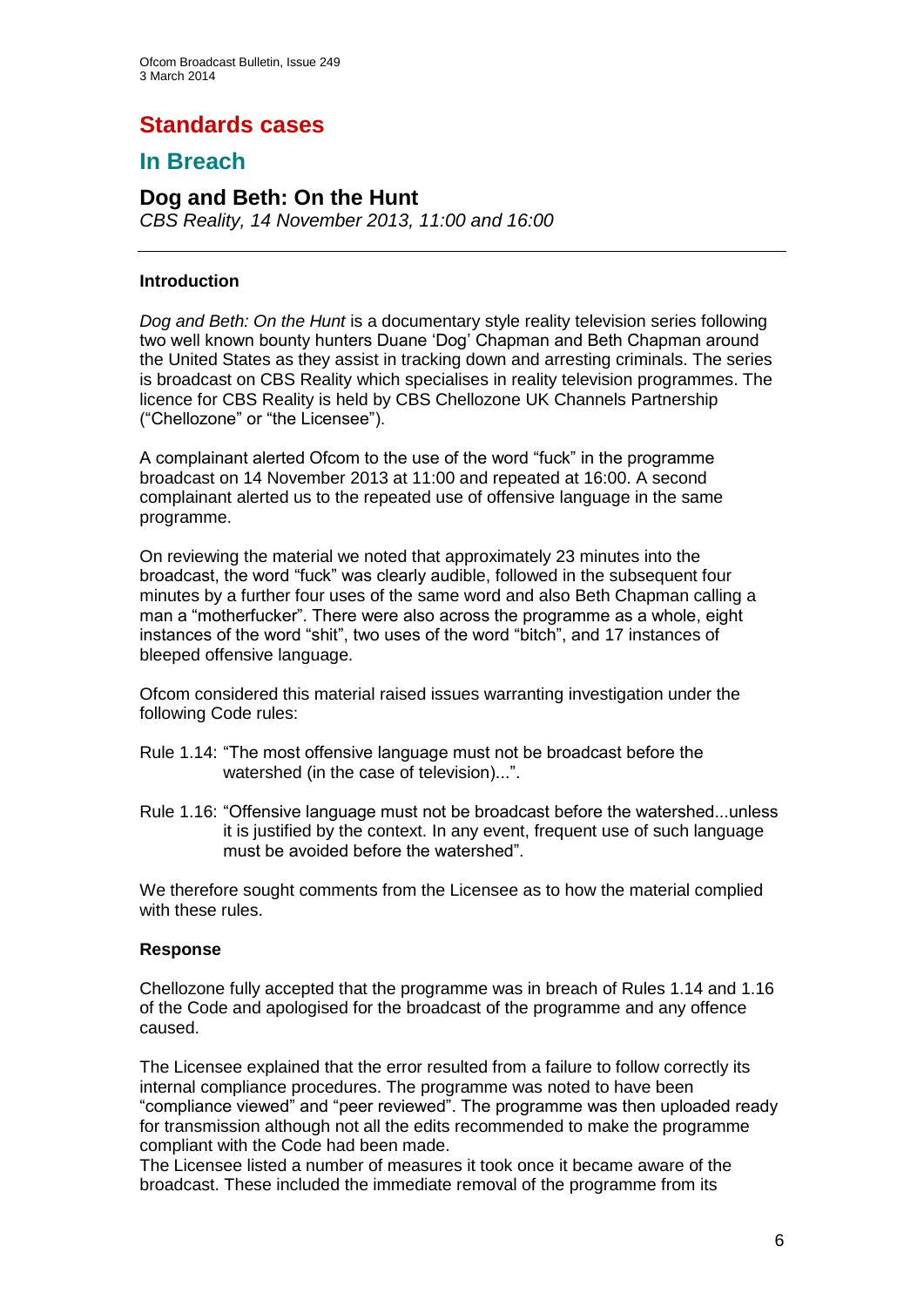schedules, the deletion of the file from all of its playout systems, the re-editing of the material prior to rescheduling, and training sessions for the editing team. In addition, the Licensee said that the editor who failed to correctly comply the material prior to transmission had been "dealt with in line with company policy".

#### **Decision**

Under the Communications Act 2003, Ofcom has a duty to set standards for broadcast content in order to ensure the standards objectives, including that "persons under the age of eighteen are protected". This objective is reflected in Section One of the Code.

#### Rule 1.14

Rule 1.14 states that the most offensive language must not be broadcast on television before the watershed. Ofcom's research on offensive language<sup>1</sup> clearly notes that the word "fuck" and variations of this word are considered by audiences to be among the most offensive language, particularly when used in an aggressive manner.

The broadcast of the word "motherfucker" and five instances of the word "fuck" were clear examples of the most offensive language being used in a programme broadcast before the watershed. This material therefore breached Rule 1.14.

#### Rule 1.16

Rule 1.16 states that offensive language must not be broadcast before the watershed, unless it is justified by the context; and that, in any event, frequent use of such language must be avoided before the watershed.

The words "shit" and "bitch" are considered by audiences to be mildly offensive  $t$ erms<sup>2</sup>. We noted that there were ten instances of un-bleeped offensive language ("shit" and "bitch") during the programme. In addition there were 17 examples of bleeped offensive language.

As Ofcom has pointed out in Guidance, if the use of offensive language in a programme is frequent, such that pre-watershed broadcast of the programme requires multiple bleeping, there can be a cumulative effect on viewers similar to that of the offence caused by the repeated broadcast of the un-bleeped language itself<sup>3</sup>. Where frequent bleeping of offensive language is required for pre-watershed transmission, broadcasters may need to edit the programme more rigorously to take into account the cumulative effect, or consider whether the programme is not in fact, appropriate for pre-watershed broadcast at all.

In this case we considered that 17 examples of bleeped offensive language and ten un-bleeped examples of offensive language (for example "shit" and "bitch"), amounted to the frequent use of offensive language before the watershed. Ofcom

<sup>1</sup>  $1$  Audience attitudes towards offensive language on television and radio, August 2010 [\(http://stakeholders.ofcom.org.uk/binaries/research/tv-research/offensive-lang.pdf\)](http://stakeholders.ofcom.org.uk/binaries/research/tv-research/offensive-lang.pdf)

 $2$  See footnote 1.

<sup>&</sup>lt;sup>3</sup>[http://stakeholders.ofcom.org.uk/broadcasting/broadcast-codes/broadcast-code/protecting](http://stakeholders.ofcom.org.uk/broadcasting/broadcast-codes/broadcast-code/protecting-under-18s.pdf)[under-18s.pdf](http://stakeholders.ofcom.org.uk/broadcasting/broadcast-codes/broadcast-code/protecting-under-18s.pdf)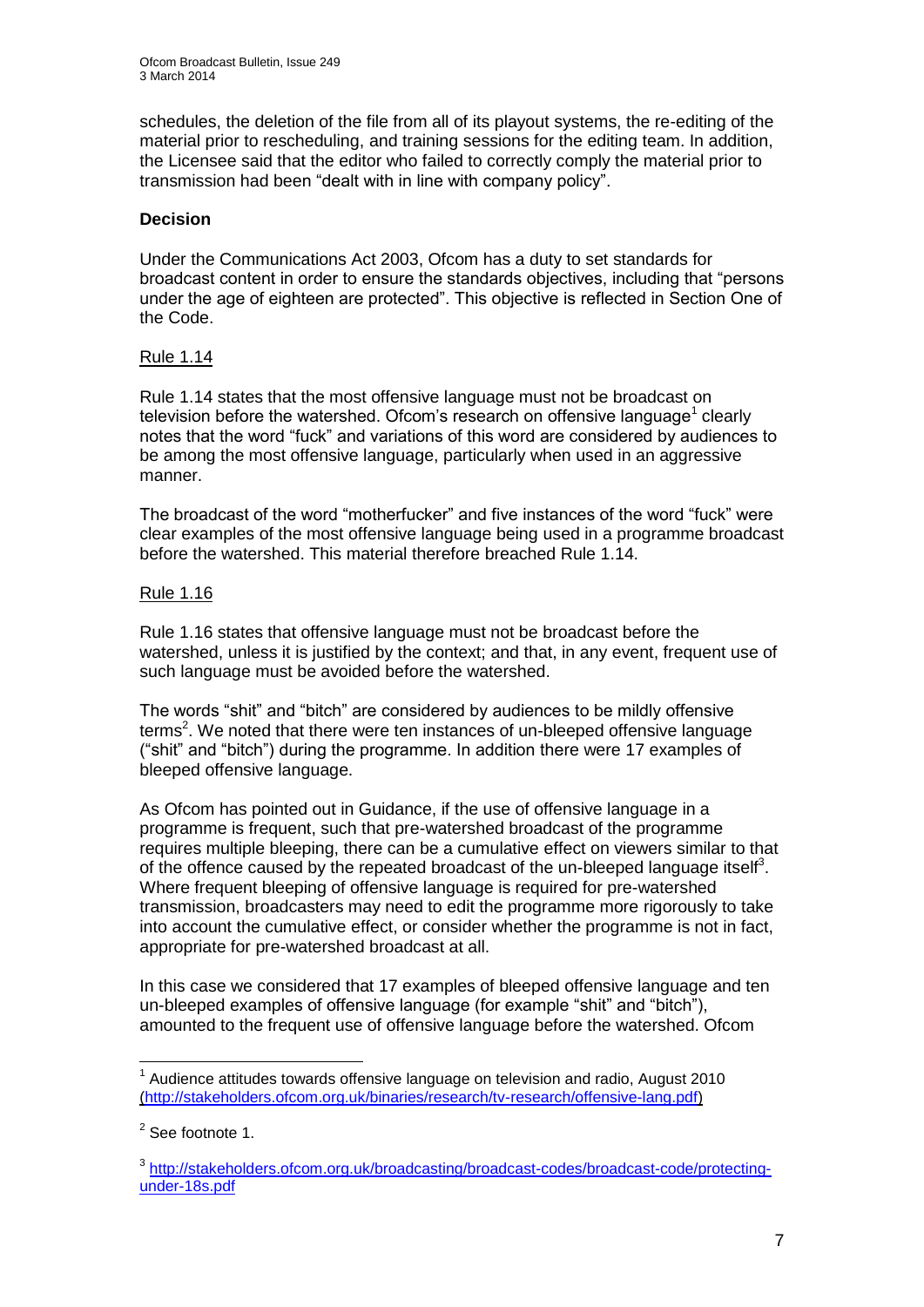also took into account that the effect of these frequent uses of offensive language was exacerbated by six uses of the most offensive language in this programme. We were concerned that such frequent use of offensive language before the watershed was not justified by the context because it would have exceeded audience expectations, particularly at 16:00 when children are likely to be home from school.

Ofcom noted that in this case Chellozone accepted that this programme breached Rules 1.14 and 1.16, and took various steps after the broadcast to ensure it was not shown again before it was re-edited and to improve compliance.

Nonetheless, we considered that the programme breached Rules 1.14 and 1.16.

#### **Breaches of Rules 1.14 and 1.16**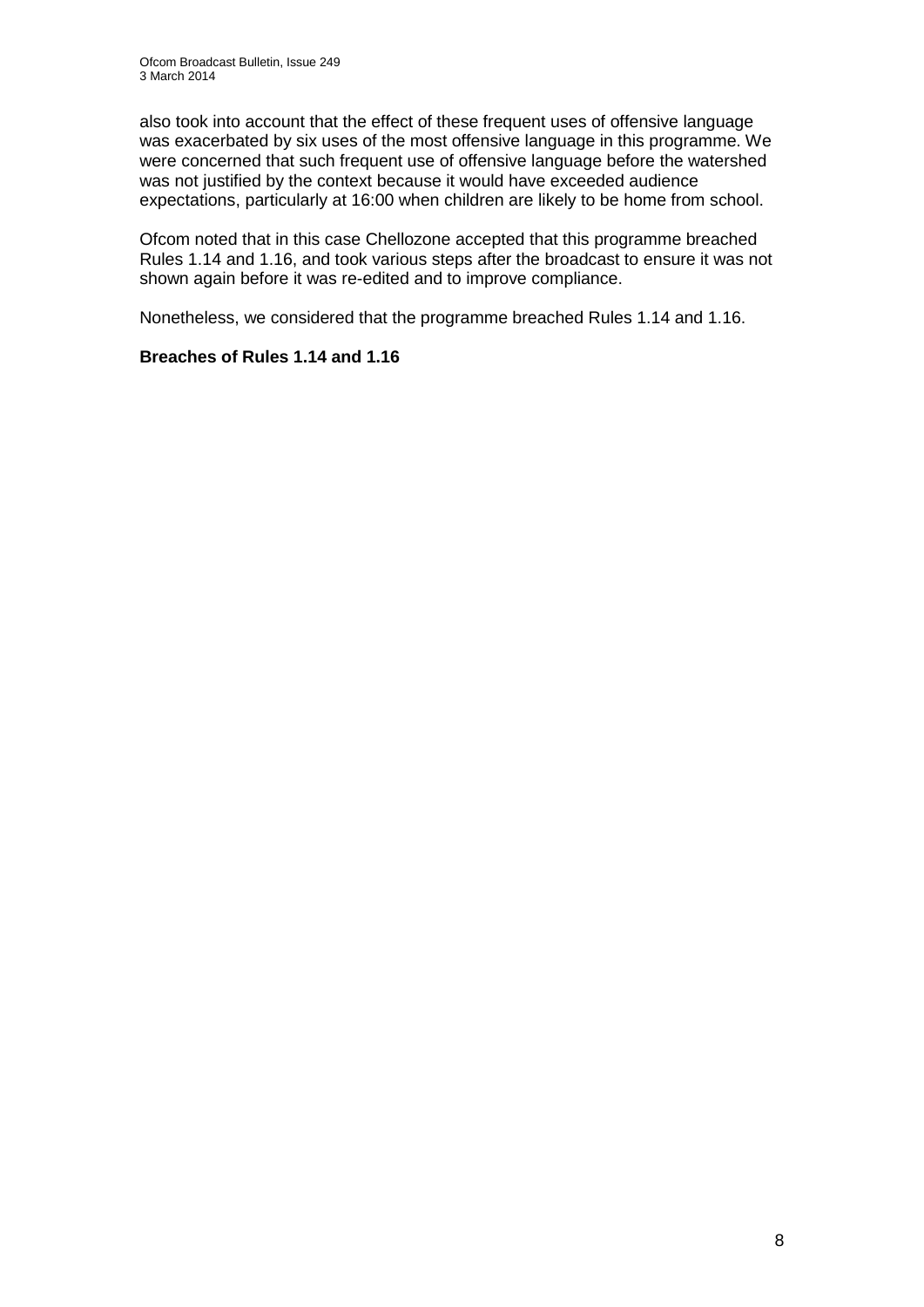# **In Breach**

## **Our World – Sri Lanka's Unfinished War**

*BBC 1 and BBC News channel, 9 November 2013, 05:30*

#### **Introduction**

*Our World – Sri Lanka's Unfinished War* was a 30 minute documentary on human rights abuses that have allegedly occurred since 2009, when the Sri Lankan civil war between the Sri Lankan Government and the Liberation Tigers of Tamil Eelam ("LTTE") ended.

A complainant alerted Ofcom to the inclusion in the report of scenes showing disturbing images, which the complainant did not consider to be appropriate for the early morning transmission time.

The documentary broadcast on BBC 1 included harrowing accounts of what had happened to various men and women who had allegedly been tortured and sexually abused by Sri Lankan Government forces. The material also included distressing images of dead, naked women and images of scars reportedly inflicted on Tamils by the use of burned cigarettes and hot metal rods.

In particular, we considered that the following six sequences were of concern:

- one featuring a Tamil called Vasantha being interviewed by presenter Frances Harrison. Vasantha detailed how she had been repeatedly raped and physically abused. Vasantha said the following: *"They raped me every three days...They burned me with cigarettes and they submerged my head into a barrel of water. They beat me with a cable on my arm"*;
- a sequence showing Siva (a former member of the LTTE) detailing the sexual abuse he witnessed of a captured woman LTTE fighter in a Colombo police station. Siva said the following: *"They stripped her naked in front of me. They stretched her legs wide open and inserted an empty coco-cola bottle into her private parts. She screamed in pain and fell unconscious..."*;
- images of the bodies of three dead, naked, reportedly Tamil, women, lying spread-eagled on the ground. These images were followed by an image of the dead, naked body of Isaipriya, a female member of the LTTE, who the programme reported may have been raped or the victim of sexual violence. Although the genitalia and breasts were blurred the images clearly showed scars on the victims' bodies and faces;
- a sequence featuring Anandhi, who said she was forced to join the LTTE during the civil war, and had been reportedly raped, beaten and burnt with cigarettes while in captivity. This was followed by Nandini (a Tamil civilian), who said she had been kidnapped and repeatedly raped;
- a sequence showing Ravi (who said he was forced into being an LTTE member for a duration of six months) giving a detailed account of the torture he suffered while being detained as part of the Sri Lankan Government's "rehabilitation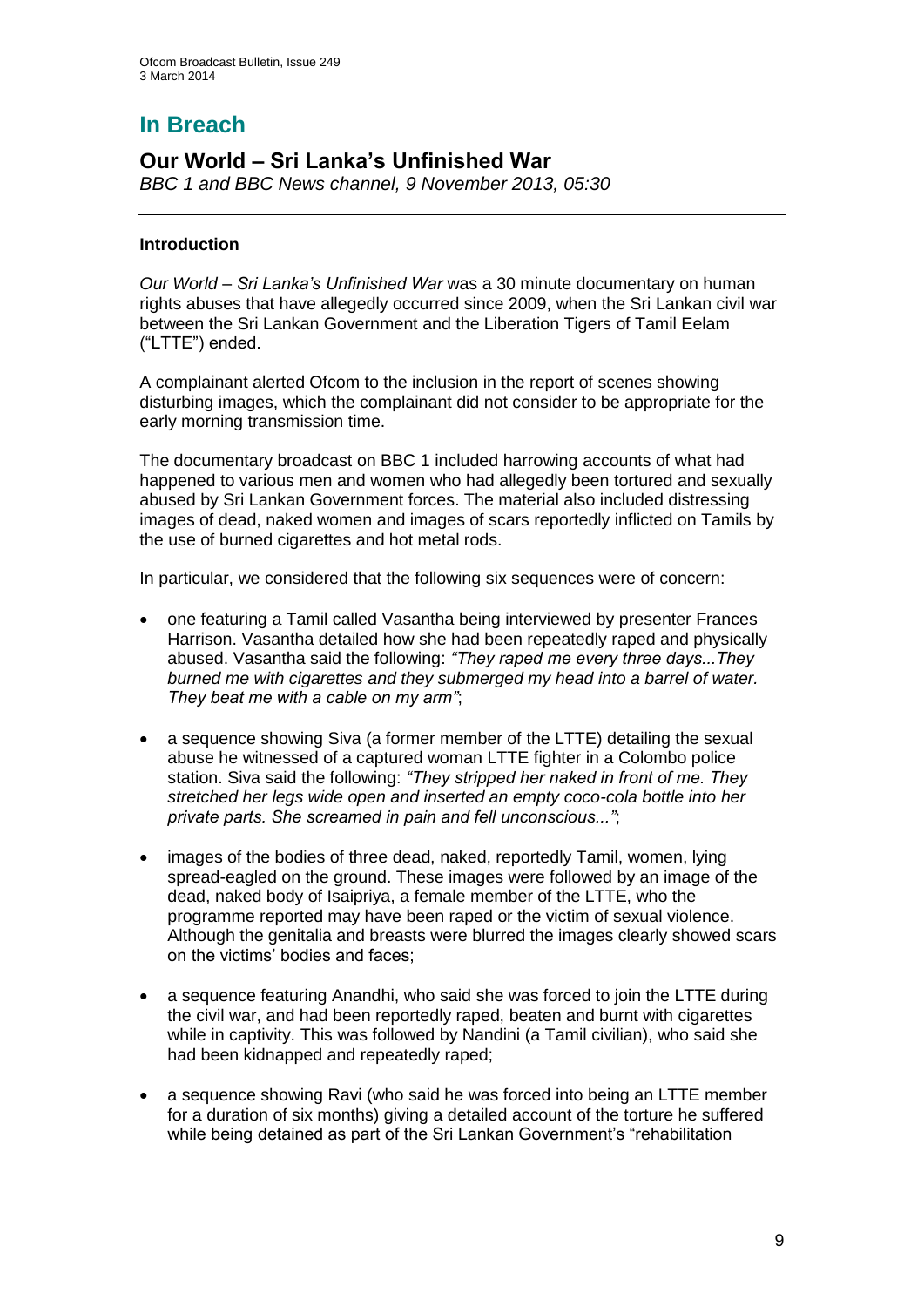programme"<sup>1</sup> . Ravi said the following: *"They beat me, punched me in the stomach, burned me with cigarettes. I was beaten with big pipes filled with sand. They covered my head with a bag soaked in petrol, then they submerged my head in water...I was tortured in all the places I was kept in. They touched my private parts and crushed my testicles. They would take us to interrogation and question us. They would put my testicles into a draw and slam the draw shut. Sometimes I fell unconscious. Then they would bring someone and force me to have oral sex with him. Sometimes if we lost consciousness during the torture, they would urinate on us"*; and

 a sequence showing Siva (a former member of the LTTE) explaining, in graphic detail, the sexual abuse he endured. Siva said the following; *"I was forced to lie flat on the big table. I was stripped naked and my hands were tied down. They hit me with cricket wickets on my hips. I was screaming in pain and pleading with them not to hurt me. I told them I'd been tortured enough. They had plastic pipes filled with barbed wire. At first I didn't notice, they kept my head down and then they put the plastic tube into my rectum. When I screamed in pain they pulled the pipe out, leaving the barbed wire inside. Then they started pulling the wire out and I couldn't bear the pain. I told them anything, even lied"*.

In response to a request for comments about the broadcast of the programme on BBC 1, the BBC News channel informed Ofcom that the documentary was also broadcast at the same time on the BBC News channel (see below).

Ofcom considered the material raised issues warranting an investigation under Rules 1.3 and 2.3 of the Code which state:

- Rule 1.3: "Children must be protected by appropriate scheduling from material that is unsuitable for them";
- Rule 2.3: "In applying generally accepted standards broadcasters must ensure that material which may cause offence is justified by the context...Appropriate information should also be broadcast where it would assist in avoiding or minimising offence".

We therefore sought comments from the BBC as to how the material complied with these rules.

#### **Response**

1

The BBC said that: "This was a significant scheduling error for which the BBC apologises". The broadcaster explained that the programme was correctly complied and editorially assessed for post-watershed transmission only. As a result when it was shown over the weekend of 9 and 10 November 2013 on the BBC News channel the scheduling of this programme was adjusted accordingly. However a mistake in the scheduling allowed this programme to remain in the BBC News channel schedule for broadcast at 05:30. Because the BBC News channel is simulcast on BBC 1 at this time, this programme was also broadcast on BBC 1 at this time.

In mitigation the BBC pointed out that: news and current affairs content is scheduled at 05:30 on BBC 1 seven days a week; audiences do not expect children's programming to be shown at this time on BBC 1; and that a strong editorial warning

 $<sup>1</sup>$  Under this programme, suspected Tamil rebels were detained in various centres by Sri</sup> Lankan government forces before being released.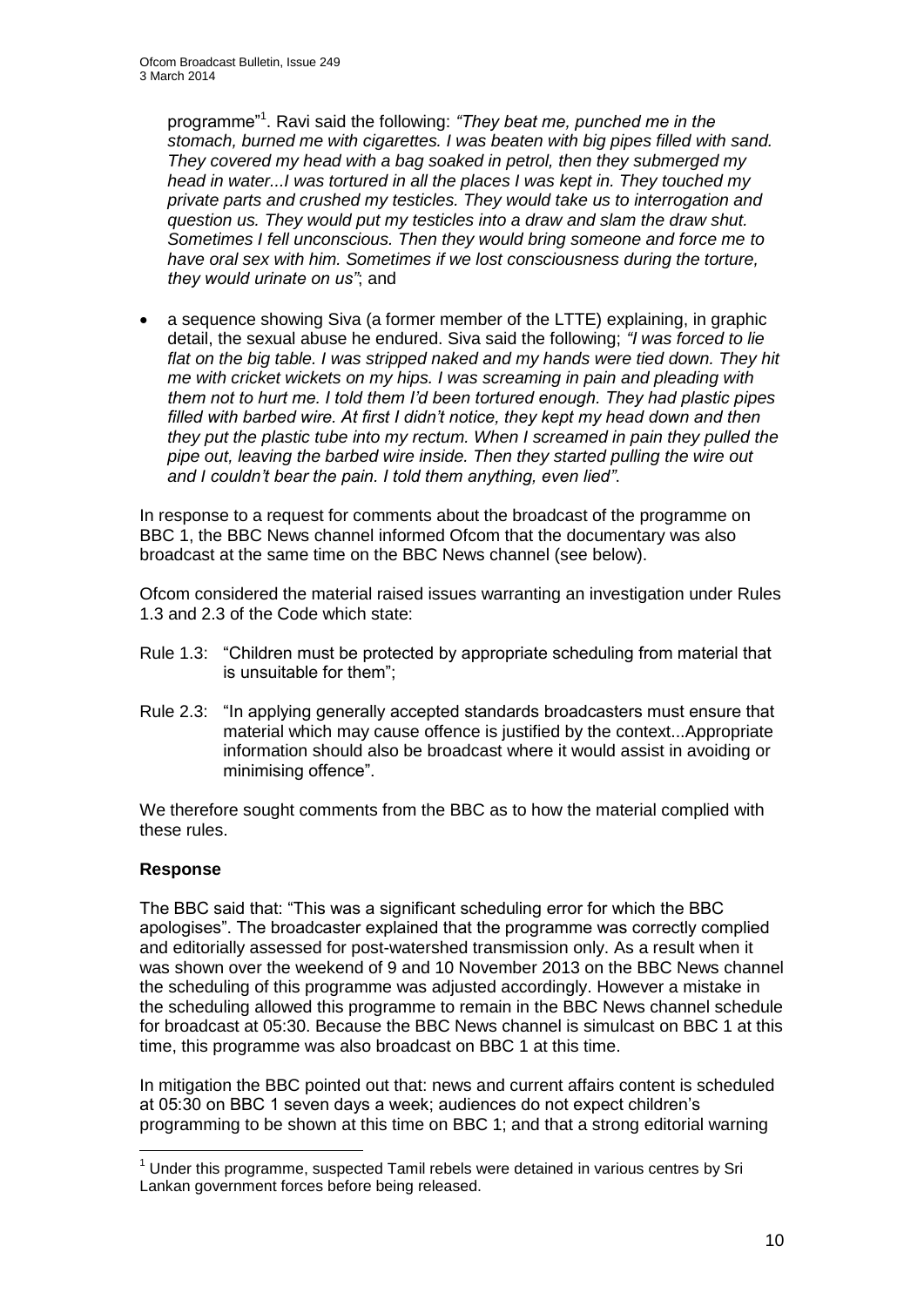was provided saying: *"This programme contains very graphic images and language*  which some viewers my find disturbing". It added that BARB figures<sup>2</sup> showed that only a small number of children watched either BBC1 or BBC News channel at the time of the broadcast for a minute or less, and that no children appeared to have been watching for up to three minutes of the programme. However, in light of the scheduling error, the BBC said it had changed its work practices "to prevent any repetition".

#### **Decision**

Under the Communications Act 2003, Ofcom has a statutory duty to set standards for broadcast content as appear to it to be best calculated to secure the standards objectives, including that "persons under the age of eighteen are protected" and that "generally accepted standards" are applied so as to provide adequate protection for members of the public from the inclusion of offensive and harmful material. These duties are reflected in Sections One and Two of the Code.

In reaching a Decision in this case, Ofcom has taken into account that broadcasters have a right to freedom of expression which gives the broadcaster a right to transmit and the audience a right to receive creative material, information and ideas without interference from a public body, but subject to restrictions prescribed by law and necessary in a democratic society. This is set out in Article 10 of the European Convention on Human Rights.

#### Appropriate scheduling

Rule 1.3 states that children must be protected by appropriate scheduling from material that is unsuitable for them. Appropriate scheduling is judged by a number of factors including: the nature of the content; the time of the broadcast; and likely audience expectations.

We first considered whether the programme contained material unsuitable for children.

Ofcom noted that the broadcast contained graphic images of dead, naked women. Although their genitalia and breasts were blurred the images clearly showed scars on the victims' bodies. During these sequences menacing music was played which heightened the impact of the material. In addition, the harrowing statements of the alleged victims included some detailed accounts of the torture and sexual abuse endured, as detailed in the Introduction. We therefore considered that the programme contained distressing material unsuitable for children.

We went on to assess whether the programme had been appropriately scheduled on BBC 1 and the BBC News channel.

The programme was broadcast on a Saturday at 05:30, after the time (05:30) when material unsuitable for children should not in general be shown<sup>3</sup>. Although Ofcom noted that the programme was preceded by a clear warning, the provision of such

<sup>1</sup>  $2$  Broadcasting Audience Research Board (BARB) is the official source of television viewing figures in the UK.

 $3$  See the 'Meaning of "the watershed"' in Section One of The Code: "The watershed only applies to television. The watershed is at 2100. Material unsuitable for children should not in general, be shown before 2100 or after 0530."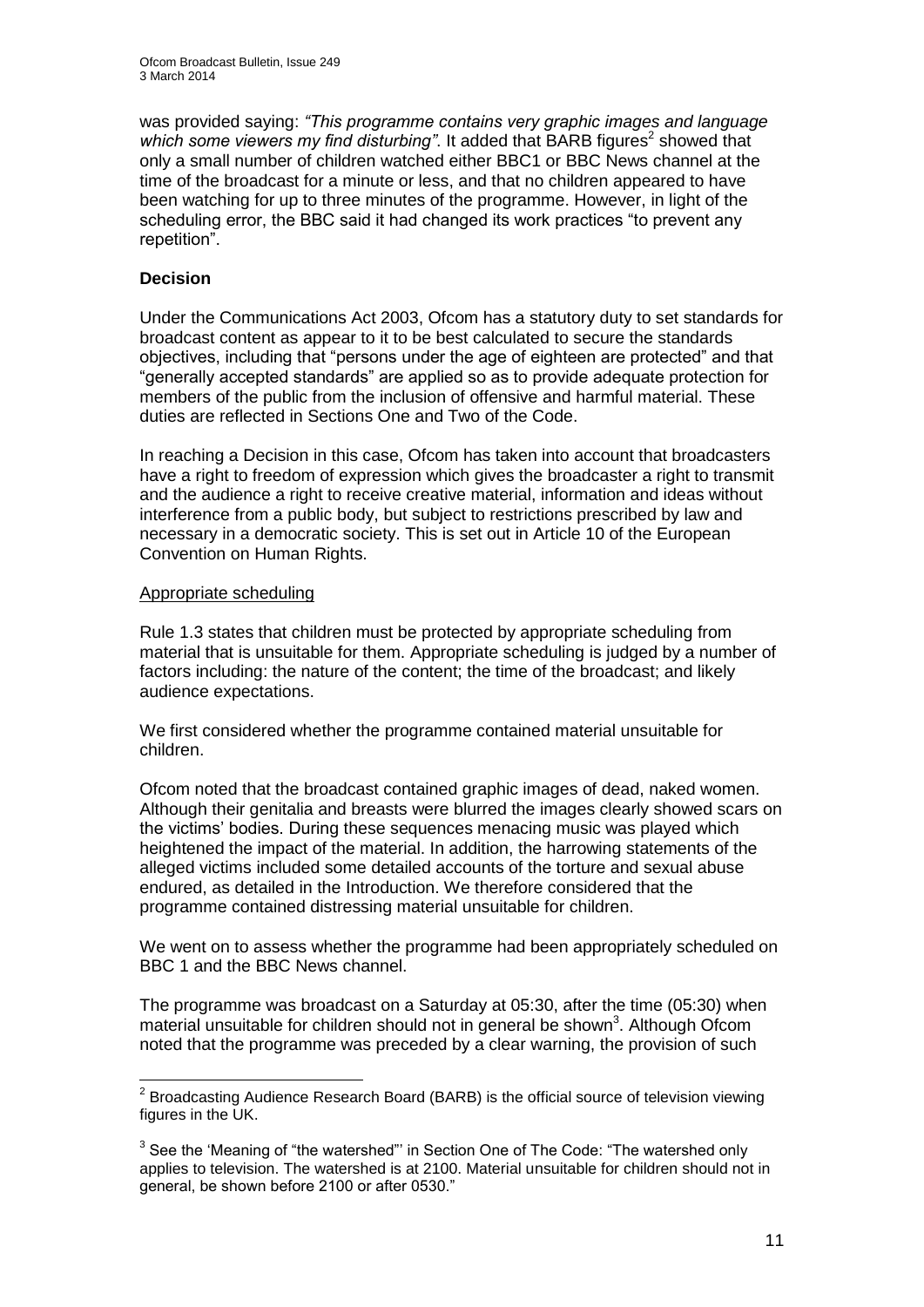information – while it may be useful as a guide to viewers in some circumstances – is not, in itself, sufficient to ensure that the material is appropriately scheduled. In our opinion the cumulative effect of the sequences, as detailed in the Introduction, had the potential to cause distress to any younger viewers. Because this programme preceded the BBC Breakfast Show on BBC 1, it was unlikely to appeal to a child audience. Similarly, the BBC News channel was unlikely to appeal to child viewers. Nonetheless, we were concerned that this material was broadcast on a these channels, when there was the potential for children to come across this potentially distressing material.

For these reasons we considered the broadcaster did not protect children from unsuitable material by appropriate scheduling, and Rule 1.3 was breached.

#### Offensive material

Rule 2.3 of the Code states that in applying generally accepted standards broadcasters must ensure that potentially offensive material is justified by the context. Context includes but is not limited to, editorial content of the programme, warnings given to viewers, the time of the broadcast and the service the material was broadcast on.

We first considered whether the programme contained material that was potentially offensive. As detailed above, the broadcast included a number of sequences with detailed images and descriptions of rape, torture and other alleged human rights abuses. In Ofcom's view these were capable of causing distress to viewers and had the potential to cause offence.

We went on to consider whether the broadcast of this material was justified by the context.

In Ofcom's view some of the images and descriptions of the alleged abuses were quite graphic and so capable of causing considerable offence to some viewers, especially those who came across them unawares. Some of the material broadcast was therefore likely to exceed viewers' expectations because they would not normally have expected to come across such potentially distressing images and graphic descriptions of violence between 05:30 and 06:00 on BBC 1 or the BBC News channel. We noted that a clear warning was broadcast at the start of the programme (*"very graphic images and language which some viewers may find distressing"*). We also took into consideration that the programme was shown on BBC 1 and the BBC News Channel which typically broadcast news and current affairs at 05:30 with a greater appeal to adults.

Ofcom noted that the BBC was aware of its *"significant scheduling error"* and that the programme had originally been complied for a post-watershed transmission. Nonetheless, on balance, we considered that the potentially offensive material was not justified by the context, and therefore rule 2.3 was also breached.

#### **Breaches of Rules 1.3 and 2.3**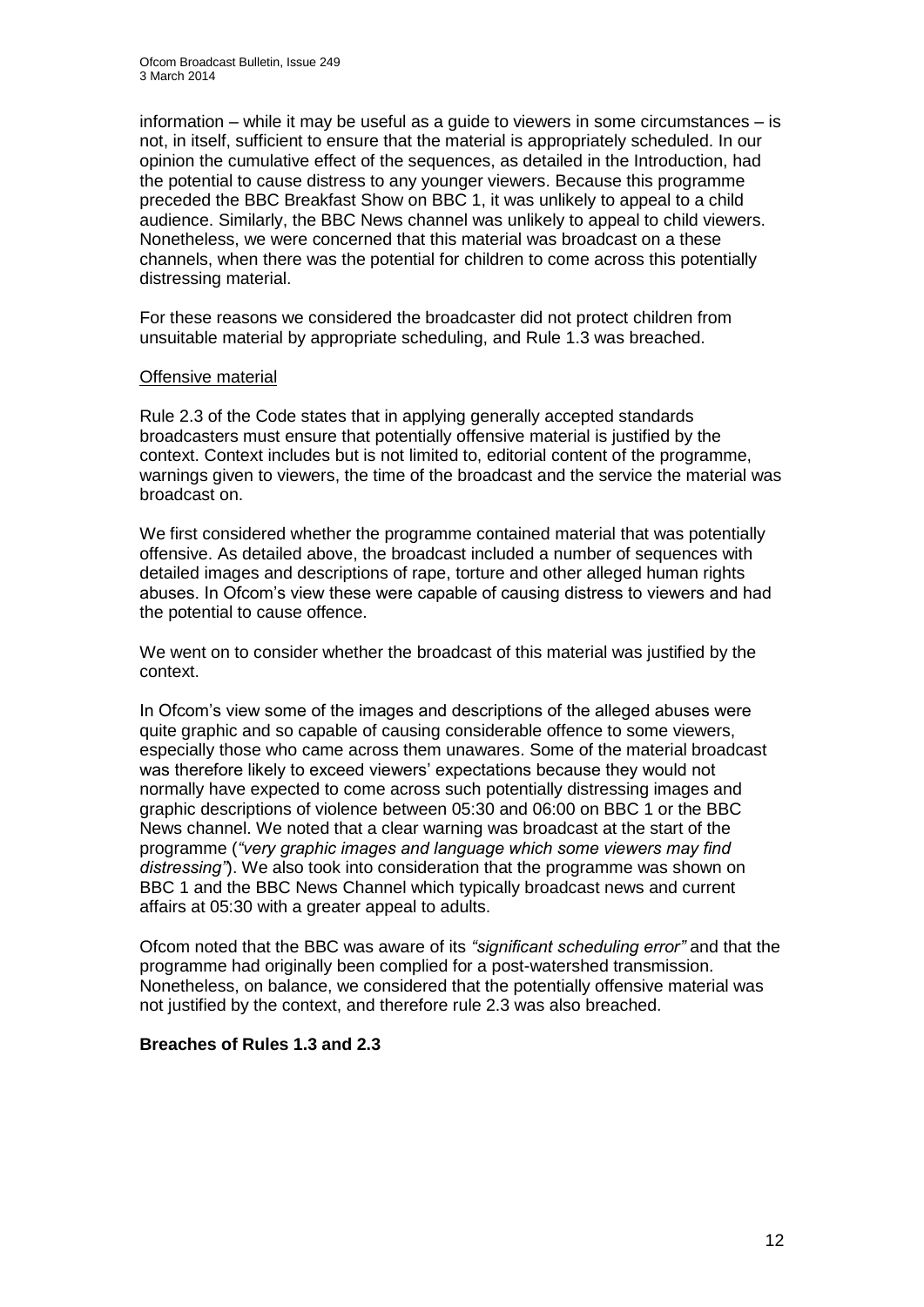## **In Breach**

#### **News**

*Bangla TV, 26 October 2013, 21:00 and 27 October 2013, 01:00 and 09:30*

#### **Introduction**

Bangla TV is a news and general entertainment channel broadcast in Bengali and serving a Bangladeshi audience. The licence for Bangla TV is held by Bangla TV (UK) Ltd ("Bangla TV" or "the Licensee").

A complainant alerted Ofcom to an interview in a news bulletin on Bangla TV with Lutfur Rahman<sup>1</sup>, the Executive Mayor of Tower Hamlets. This news item was broadcast three times: once on 26 October, and twice the following day. The complainant considered that the interview was "an advertorial" for Lutfur Rahman and was not duly impartial.

Ofcom commissioned a transcript of the interview with Lutfur Rahman, translated from the original Bangla into English by an independent translator. We noted that the interview was introduced by a newsreader and then consisted of statements from a reporter, from Lutfur Rahman, and it also included filmed 'vox pop' statements from three members of the public:

- Newsreader: *"The Executive Mayor of Tower Hamlets Lutfur Rahman has completed three years of his term. While facing many obstacles, how successful has the mayor of the people been? In the British Bangladeshi community, he is a much talked-about mayor. Let's hear our chief reporter reporting his news, with Rezaul Karim Mridha as the cameraman".*
- Reporter: *"Lutfur Rahman is the Executive Mayor of Bangladeshi populated Tower Hamlets. He was the first elected Mayor from the ethnic minorities. He failed to get a nomination from Labour Party. However he was elected as an independent candidate by getting 51% of the votes on 21 October of 2010".*

[Clip of the announcement of Lutfur Rahman's election victory]

Archive clip of Lutfur Rahman ("LR"):

*"They want to see a Mayor with a clear mandate to serve the people of Tower Hamlets".*

Reporter: *"'I will serve the people', was his promise to the people. The people have recognised that he has kept his promise".*

Member of the public 1:

1

*"I will say we are extremely lucky to have a Mayor like him".*

 $1$  Lutfur Rahman is the first directly elected Executive Mayor of Tower Hamlets, who was elected to office on 21 October 2010.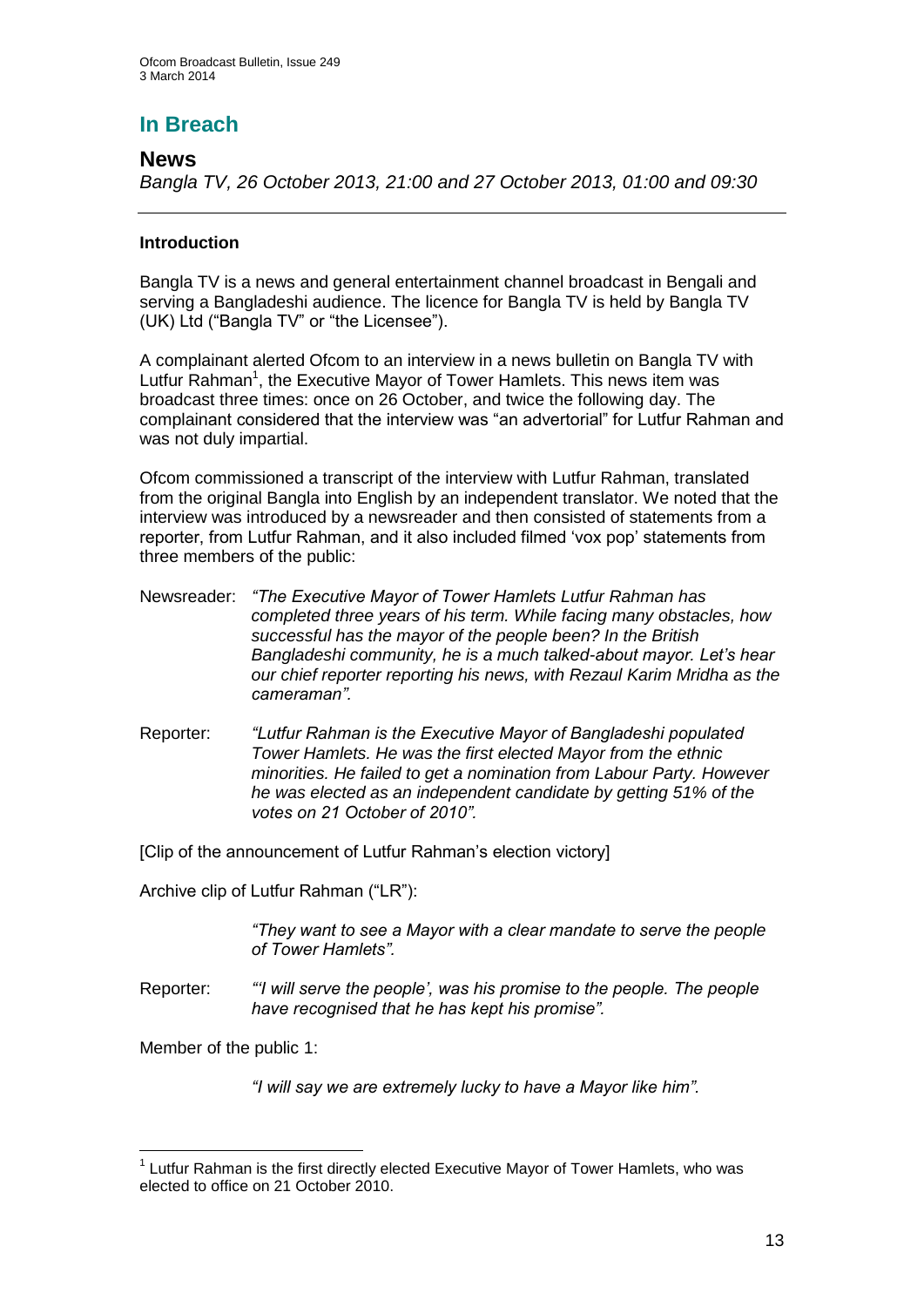Member of the public 2:

*"He has empowered our community".* 

Member of the public 3:

*"I think we certainly need him for another three to four years".*

- Reporter: *"In his three years term, he has contributed in housing, education and crime control. During the severe funding cut by the central Government, he still managed to provide alternative education allowance, free school meals, construction of the highest number of social housing etc. Also he has been praised as he managed to hire police forces from his own funding".*
- LR: *"Housing is a priority, education is another priority. Community safety, young people and social skills are the priorities. We have provided housing for 4,000 in last 3 years. Education is my passion. Education is my strong priority, my top priority. I want our kids to go to the top universities. I want them to do well in their studies and get good jobs and compete with the best in the country. Performance in GCSE exams has gone down in the whole country, while performance in our borough has gone up. There is a project of 380 million pounds for every school in Tower Hamlets, either the work has been completed, or is going on or it will soon start".*
- Reporter: *"He has reached to the pinnacle of his success through his unparalleled contribution and determination... He is an example how you could form a dynamic team without being part of a political party".*
- LR: *"If you are committed, if you are ambitious, if you are hard-working, you can deliver for the community. You don't need a party to deliver. Our institution has proved that. We are independent but we are hardworking".*
- Reporter: *"Despite the pressure from different sides and close-monitoring by the media, the mayor wants to continue his work in the future. He has called Tower Hamlets 'the land of opportunities' and asked for help from everybody. Ibrahim Khalil, Bangla TV News London".*

On assessing these programmes, we also noted that a laptop was visible whenever the newsreader spoke to camera. The laptop, which was positioned so that the manufacturer's logo was clearly identifiable, was shown for an extended period during the studio-based material in each bulletin.

We considered that this content raised issues warranting investigation under Rules 5.1 and 9.5 of the Code, which state:

- Rule 5.1: "News, in whatever form, must be reported with due accuracy and presented with due impartiality".
- Rule 9.5: "No undue prominence may be given in programming to a product, service or trade mark. Undue prominence may result from: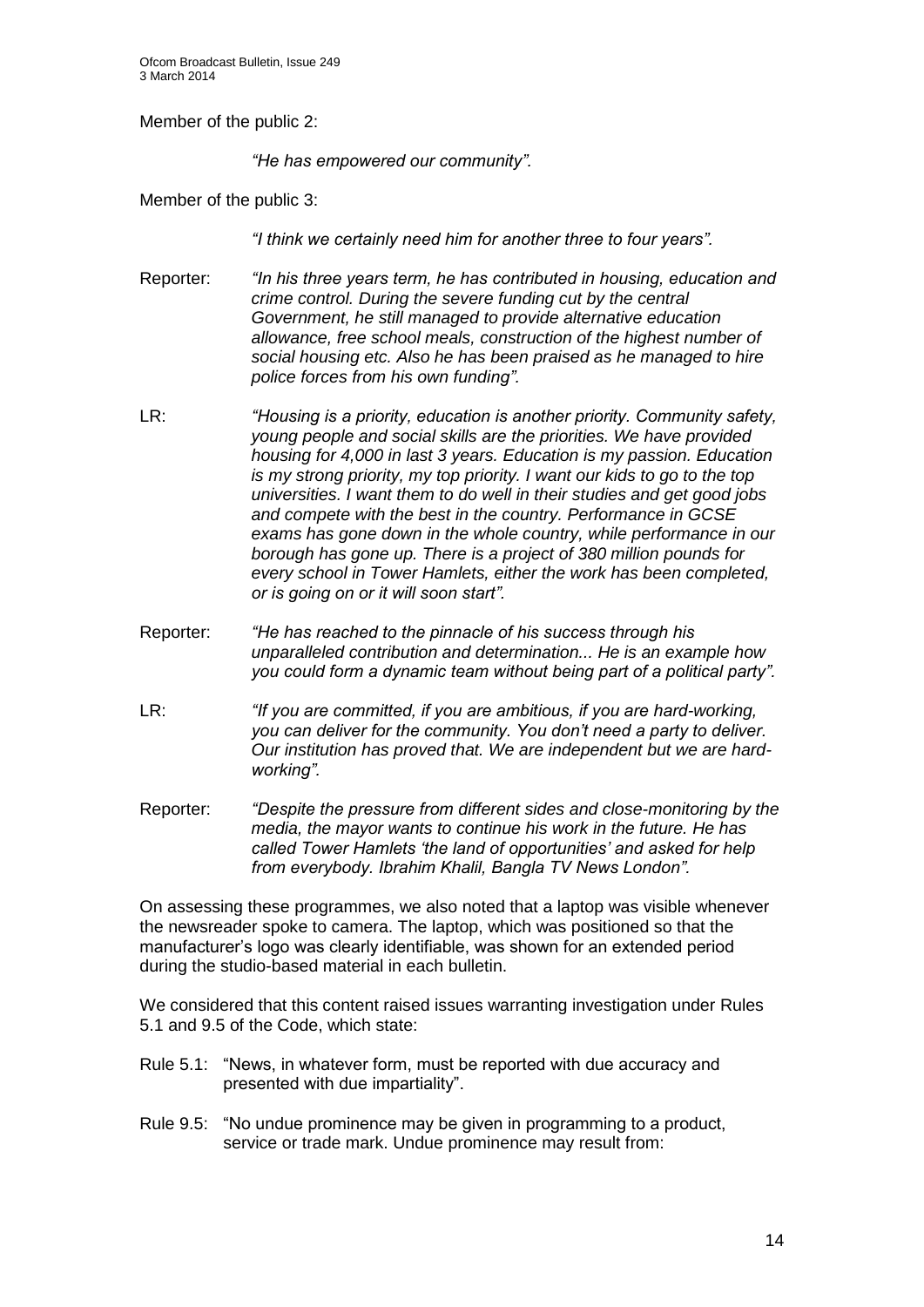- the presence of, or reference to, a product, service or trade mark in programming where there is no editorial justification; or
- the manner in which a product, service or trade mark appears or is referred to in programming".

We therefore asked the Licensee for its comments on how the content complied with these rules.

#### **Response**

In relation to Rule 5.1, Bangla TV said that as a Bengali language television channel and given "Tower Hamlets has got high concentration of Bengali speaking population" it therefore broadcast coverage of "almost all significant event[s] in that borough". In this case, the item featuring Lutfur Rahman was "a report on [the] third anniversary" of his election as the first directly elected Mayor of Tower Hamlets. The Licensee said that it broadcasts "without any political bias or intention to promote anybody", and added that in the past it had covered, for example, "conferences by all major political parties in Tower Hamlets including Labour, Conservatives and Liberal Democrats".

Bangla TV stated its belief that the information in the news item was "mostly correct" and that it had not received "any contradiction from any quarter about any information" contained within it. However, the Licensee stated that the news item could have been "more balanced" by incorporating "views from [the] opposite side of the mayor". It added that Bangla TV was temporarily off-air at the time it sent its comments to Ofcom (19 December 2013), but that when it recommenced broadcasting it would broadcast "a report of similar length to focus the view point of [the] mayor's opposition".

In relation to Rule 9.5, the broadcaster stated that the laptop had not been included in the programmes as a result of a commercial arrangement. It said that "due to a sudden break down of our news [teleprompter], a laptop was placed to enable the newsreader to present the news". Bangla TV said that due to the pressure of a live news transmission the "studio staff didn't notice" the prominence of the manufacturer's logo during the three broadcasts of this news bulletin. The Licensee added that the teleprompter was repaired the following day and apologised for the mistake.

In conclusion, Bangla TV said that it would be "very cautious" in undertaking its compliance in future.

#### **Decision**

Under the Communications Act 2003 ("the Act"), Ofcom has a statutory duty to set standards for broadcast content as appear to it best calculated to secure the standards objectives, including that news on television and radio services is presented with due impartiality. This objective is reflected in Section Five of the Code.

In addition, the Act also requires Ofcom to set standards for broadcast content as appear to it best calculated to secure "that the international obligations of the United Kingdom with respect to advertising included in television and radio services are complied with". Article 19 of the Audiovisual Media Services Directive ("the AVMS Directive") requires, among other things, that television advertising is kept visually and/or audibly distinct from programming. The purpose of this is to prevent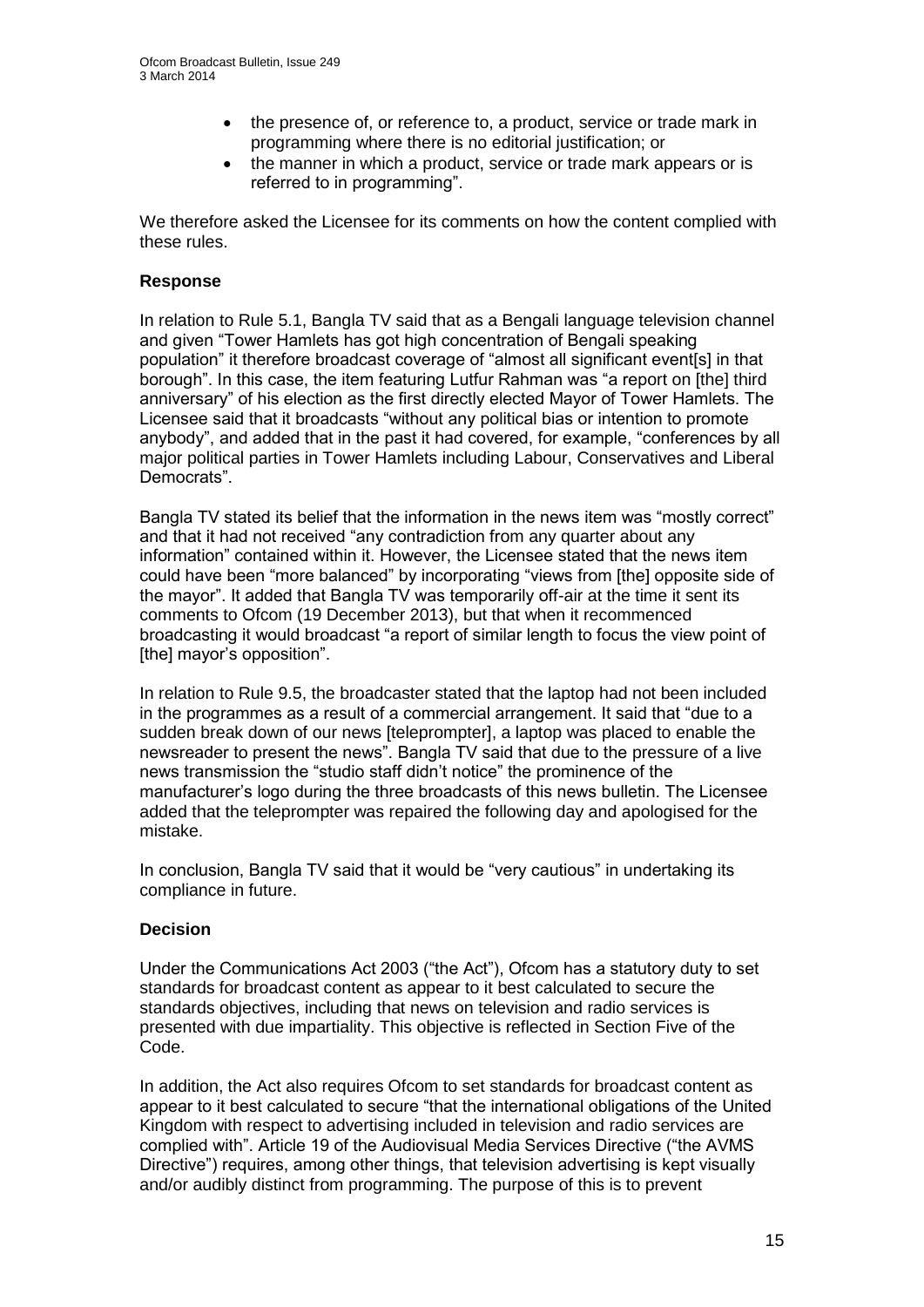programmes becoming vehicles for advertising and to protect viewers from surreptitious advertising. Further, Article 23 of the AVMS Directive requires that television advertising is limited to a maximum of 12 minutes in any clock hour.

The above requirements are reflected in, among other Code rules, Rule 9.5, which prohibits the undue prominence of products, services or trade marks in programming.

Ofcom therefore considered the item's compliance with Rules 5.1 and 9.5 of the Code.

#### Rule 5.1

Rule 5.1 states:

"News, in whatever form, must be reported with due accuracy and presented with due impartiality".

When applying the requirement to preserve due impartiality, Ofcom must take into account the broadcaster's and audience's right to freedom of expression. This is set out in Article 10 of the European Convention on Human Rights. The right of freedom of expression encompasses the right to hold opinions and to receive and impart information and ideas without interference by public authority. The broadcaster's right to freedom of expression is not absolute. In carrying out its duties, Ofcom must balance the right to freedom of expression on one hand, against the requirement in the Code to preserve "due impartiality" on matters relating to political or industrial controversy or matters relating to current public policy.

Ofcom recognises that Section Five of the Code, which sets out how due impartiality must be preserved, acts to limit to some extent freedom of expression. This is because its application necessarily requires broadcasters to ensure, for example, that neither side of a debate relating to matters of political or industrial controversy and matters relating to current public policy is unduly favoured. Therefore, while any Ofcom licensee should have the freedom to discuss any controversial subject or include particular points of view in its programming, in doing so broadcasters must always comply with the Code.

In reaching decisions concerning due impartiality, Ofcom underlines that the broadcasting of comments either criticising or supporting the policies and actions of any government, state, political organisation or elected politician is not, in itself, a breach of due impartiality. Any broadcaster may do this provided it complies with the Code. However, depending on the specific circumstances of any particular case, it may be necessary to reflect alternative viewpoints in an appropriate way to ensure that Section Five is complied with.

The obligation in Rule 5.1 to present news with due impartiality applies potentially to any issue covered in a news programme, and not just to matters of political or industrial controversy and matters relating to current public policy. In judging whether due impartiality has been preserved in any particular case, the Code makes clear that the term "due" means adequate or appropriate to the subject matter. Therefore "due impartiality" does not mean an equal division of time has to be given to every view, or that every argument and every facet of the argument has to be represented. Due impartiality may be preserved in a number of ways and it is an editorial decision for the broadcaster as to how it ensures due impartiality is maintained.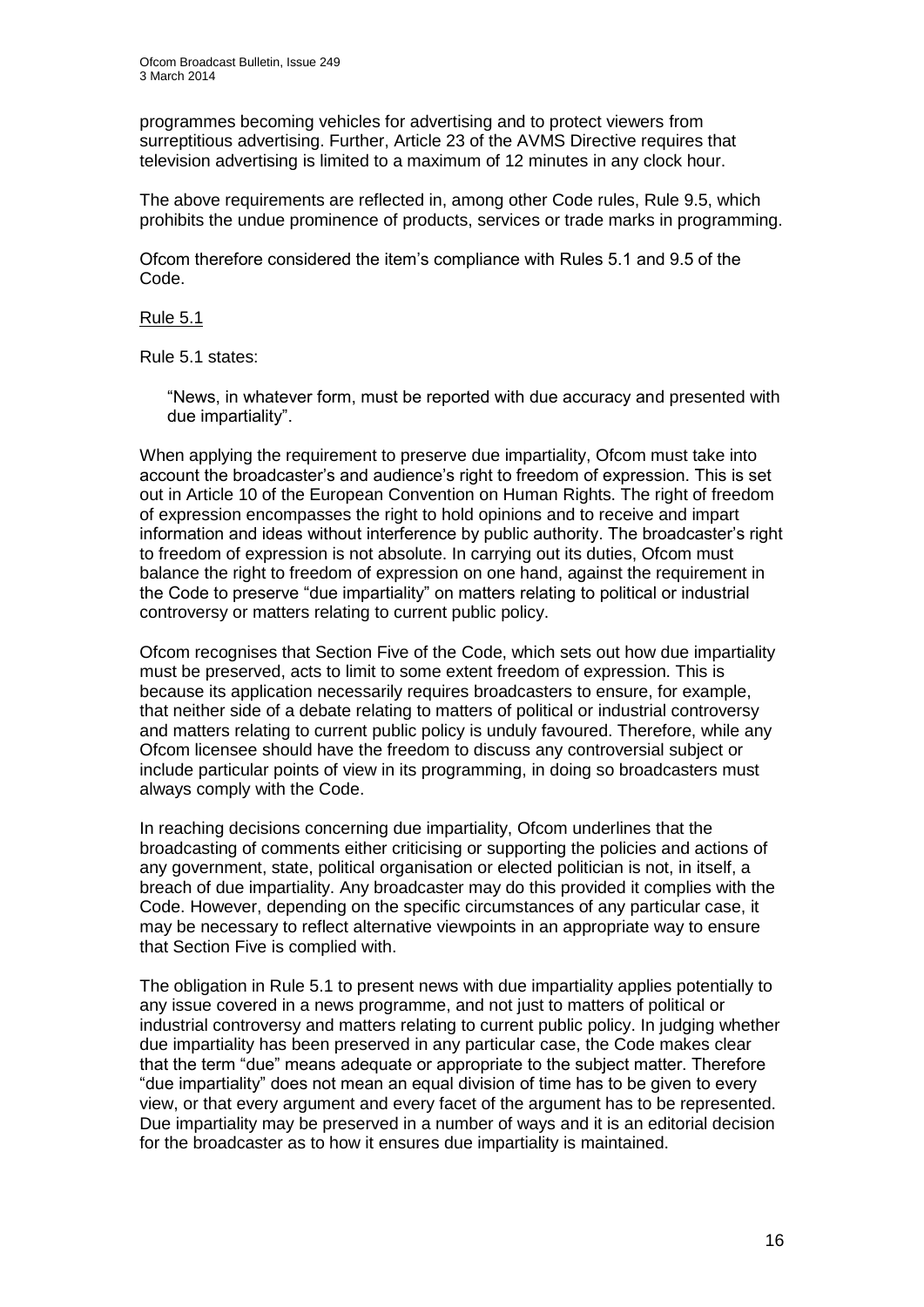In assessing whether any particular news item has been reported with due impartiality, we take into account all relevant facts in the case, including: the substance of the story in question; the nature and context of the coverage; and, whether there are varying viewpoints on a news story, and if so, how a particular viewpoint or viewpoints on a news item could be or are reflected within news programming.

In this case, Ofcom noted that this news item included an interview with Lutfur Rahman during which he stated what, in his view, his administration had achieved since he was elected to the post of Mayor of Tower Hamlets. The item also featured statements from the news reporter who had interviewed Lutfur Rahman, as well as filmed 'vox pop' statements from three members of the public referring to Lutfur Rahman.

We recognise that this item of news dealt with an issue of interest to the UK Bangladeshi community in particular, namely the anniversary of the election of a Bangladeshi Mayor of Tower Hamlets, which is an area with a large Bangladeshi population. It is important that broadcasters – taking account of their and the audience's right to freedom of expression – are able to report such stories to their viewers or listeners. This is particularly the case when news stories concern subjects of interest to their target audience. The Code does not in any way prohibit news programmes from including views that refer to particular politicians and their policies – however that news must be reported with due accuracy and presented with due impartiality.

There were a number of statements which could reasonably be characterised as being supportive of Lutfur Rahman and his policies. For example, Lutfur Rahman said the following: *"We have provided housing for 4000 in last 3 years"*; *"*[p]*erformance in GCSEs in our borough has gone up"*; and *"There is a project of 380 million pounds for every school in Tower Hamlets, either the work has been completed, or is going on or it will soon start".* In addition, there were the following statements from three members of the public: *"I will say we are extremely lucky to have a Mayor like* [Lutfur Rahman]*"*; *"*[Lutfur Rahman] *has empowered our community"*; and *"I think we certainly need* [Lutfur Rahman] *for another three to four years".* Further, we noted that the reporter in this news item made various statements that were positive about Lutfur Rahman and his policies. For example, the reporter said that: *"The people have recognised that* [Lutfur Rahman] *has kept his promise"*; and *"*[Lutfur Rahman] *has reached to the pinnacle of his success through his unparallel contribution and determination".*

We took into account that at no point did the news item reflect any viewpoint to counter or otherwise to provide an alternative to the positive statements being made in support of Lutfur Rahman and his policies. Nothing critical about Lutfur Rahman's performance, actions or policies as mayor was included in the news item. We noted that Bangla TV said that there had not been "any contradiction from any quarter about any information" contained within the news item. However, in Ofcom's view, given the wholly positive nature of the statements made in support of Lutfur Rahman and his policies, it was incumbent on the Licensee to ensure the viewpoint of those individuals or political parties who are in opposition to the administration of Lutfur Rahman were reflected to some extent. In this regard, we noted that the Licensee stated to Ofcom that the news item in this case could have been "more balanced with views from [the] opposite side of the mayor" being reflected in the item.

We noted that Bangla TV said that when it recommenced broadcasting it planned to broadcast "a report of similar length to focus the view point of [the] mayor's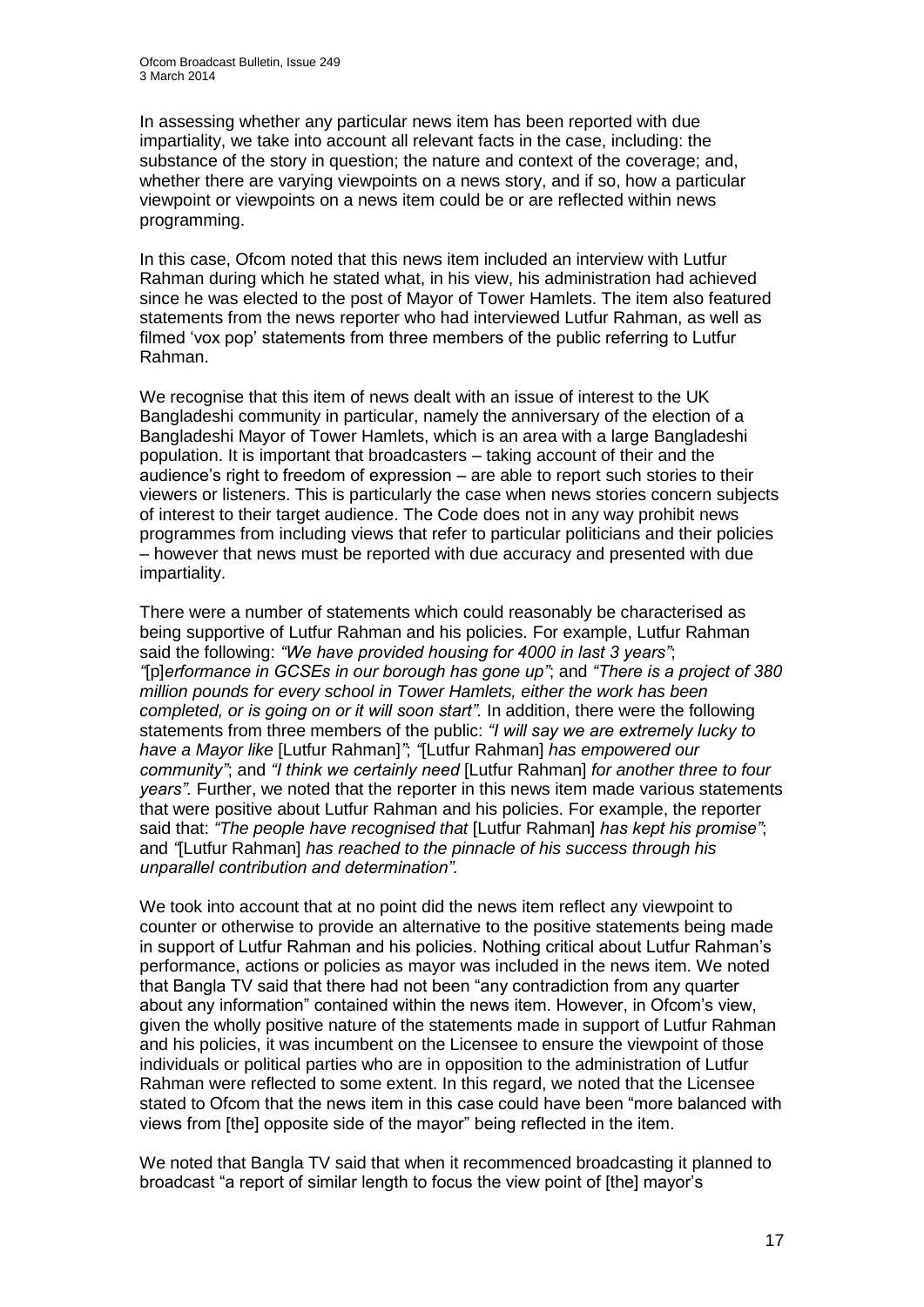opposition". Even if Bangla TV did broadcast such a report (and it has not informed Ofcom that it has done so), it would not be sufficient to ensure the original news item was presented with due impartiality on 26 and 27 October 2013. Alternative viewpoints must normally be reflected appropriately in the same item or bulletin, or sufficiently close in time, for it to be reasonable to conclude that the original news item was presented with due impartiality.

Ofcom emphasises that there is no requirement for broadcasters to provide an alternative viewpoint on all news stories or issues in the news, or to do so in all individual news programmes. It is also legitimate for a programme to be, for example, supportive of certain nation-states or political parties. However, all news stories must be presented with due impartiality: that is with impartiality adequate or appropriate to the subject and nature of the programme. Presenting news stories with due impartiality in news programmes very much depends on editorial discretion being exercised appropriately in all the circumstances.

Given the above, we concluded that the news item was not presented with due impartiality and was therefore clearly in breach of Rule 5.1 of the Code.

#### Rule 9.5

Rule 9.5 restricts the degree of prominence that can be given to references to products or services in programmes. Ofcom's Guidance Notes on Section Nine<sup>2</sup> state:

"The level of prominence given to a product, service or trade mark will be judged against the editorial context in which the reference appears. A product that is integral to a scene may justify a greater degree of product exposure, for example shots of a car during a car chase scene. However, where a product is used as a set prop, care should be taken to avoid close-up or lingering shots".

Ensuring that products do not receive undue prominence is particularly important in news bulletins where viewers should be able to expect that content is not subject to commercial influence. Although there are limited circumstances where news programmes may legitimately feature content that contains commercial references, the Code requires that such references to products and services are editorially justified and are not promotional or unduly prominent.

In the news bulletin described above, we noted that whenever the newsreader spoke to camera the laptop was placed on the desk in the foreground of the shot where it took up almost a fifth of the frame. We also noted that the way it had been positioned meant that the manufacturer's logo was clearly visible for an extended period during those sequences.

Ofcom accepts that the use of electronic devices such as laptops or tablets by presenters or reporters may be justified in news editorial content, and that, accordingly, brief and therefore limited visual references to the brand of the device may sometimes appear on-screen. In this case, we took into account that the laptop had been placed on the newsreader's desk by the production team "to enable the newsreader to present the news" while the Licensee's teleprompter was repaired.

However, we also noted that, in this case the laptop had been prominently positioned with the manufacturer's logo clearly visible whenever the newsreader was shown.

 2 <http://stakeholders.ofcom.org.uk/binaries/broadcast/guidance/831193/section9.pdf>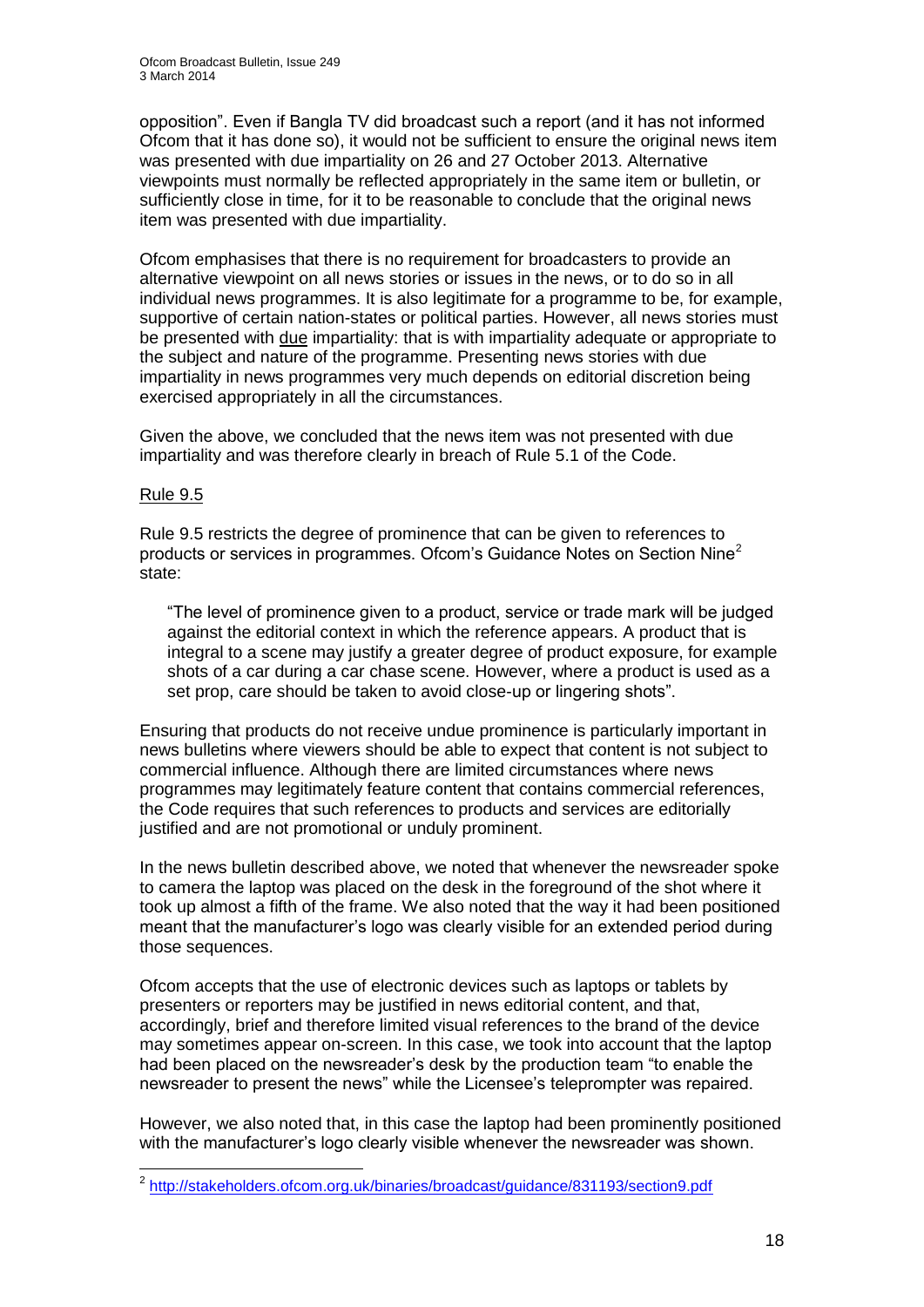Further, it seemed to us that the newsreader did not use the laptop at all during the broadcast and instead spoke directly to camera whenever he was shown. Consequently, the possible justification for the degree of exposure given to the laptop manufacturer during the bulletin, was significantly limited.

In light of the factors highlighted above, we concluded that the laptop had been given undue prominence during the bulletin, in breach of Rule 9.5.

We expect the Licensee to take steps to improve its compliance in relation to Sections Five and Nine of the Code.

In view of the fact that Ofcom recorded a breach of Section Five of the Code against Bangla TV in August 2013<sup>3</sup> and that there is an election for the post of mayor in Tower Hamlets taking place in May 2014, Ofcom will request a meeting as soon as possible with the Licensee to ensure it fully understands its obligations to comply with Sections Five and Six of the Code. Further, in the same Finding, Ofcom also recorded breaches under Section Nine of the Code. We will therefore use this opportunity to discuss the Licensee's compliance considerations in relation to Section Nine of the Code.

#### **Breaches of Rules 5.1 and 9.5**

1

<sup>3</sup> [http://stakeholders.ofcom.org.uk/binaries/enforcement/broadcast](http://stakeholders.ofcom.org.uk/binaries/enforcement/broadcast-bulletins/obb236/obb236.pdf)[bulletins/obb236/obb236.pdf,](http://stakeholders.ofcom.org.uk/binaries/enforcement/broadcast-bulletins/obb236/obb236.pdf) dated 27 August 2013.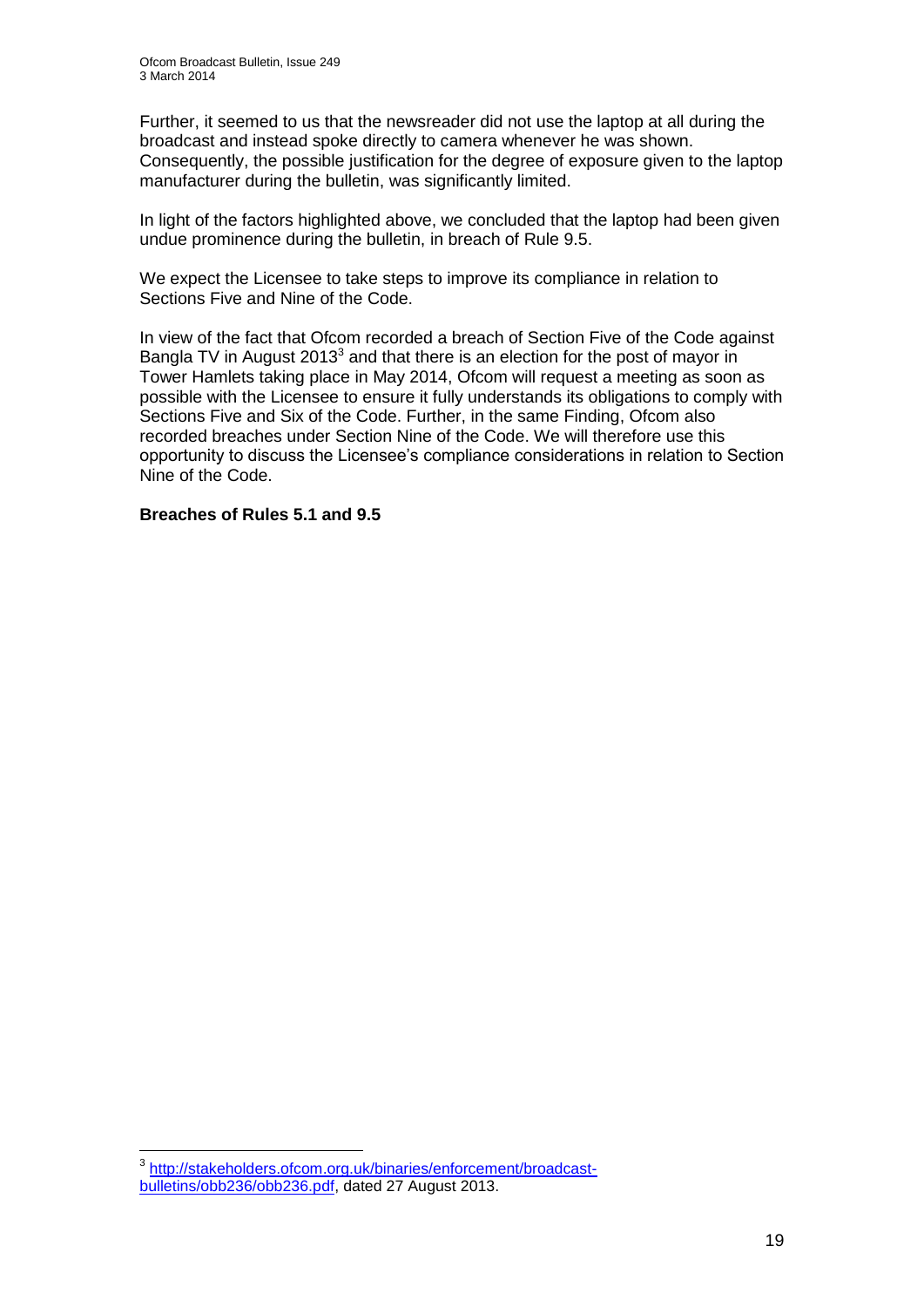# **In Breach**

## **Sponsorship of Balika Vadhu**

*Colors, 11 November 2013, 20:00*

#### **Introduction**

Colors is a general entertainment channel broadcast in Hindi. The licence for Colors is held by Viacom 18 Media (UK) Limited ("Viacom" or "the Licensee").

A complainant alerted Ofcom to the sponsorship credits around the programme *Balika Vadhu* – an Indian soap drama sponsored by three companies.

Ofcom noted that the programme sponsorship arrangements were identified before the start and at the end of the programme with static cards bearing the name of each sponsor and a voiceover describing the sponsorship arrangement. However, when the cards were transmitted as the programme entered and came out of internal advertising breaks, no reference to the sponsorship arrangement was included.

Ofcom considered the credits broadcast around the internal advertising breaks raised issues warranting investigation under Rule 9.19 of the Code, which states that:

"Sponsorship must be clearly identified by means of sponsorship credits. These must make clear:

- (a) The identity of the sponsor by reference to its name or trade mark; and
- (b) The association between the sponsor and the sponsored content".

We therefore sought comments from the Licensee regarding compliance with Rule 9.19(b).

#### **Response**

Viacom apologised for the failure to insert a voiceover when the programme entered and came out of internal advertising breaks, which it said was the result of an error by a member of its scheduling team. The Licensee said that it had "taken appropriate steps" to tighten processes and prevent further errors.

#### **Decision**

Under the Communications Act 2003 ("the Act"), Ofcom has a statutory duty to set standards for broadcast content as appear to it best calculated to secure a number of standards objectives, one of which is "that the international obligations of the United Kingdom with respect to advertising included in television and radio services are complied with".

The EU Audiovisual Media Services ("AVMS") Directive requires sponsored programmes to be "clearly identified as such by the name, logo and/or any other symbol of the sponsor such as a reference to its product(s) or service(s) or a distinctive sign thereof in an appropriate way for programmes at the beginning, during and/or end of the programmes". Such identification is usually achieved by way of sponsorship credits broadcast around sponsored programmes and is in intended to keep sponsorship material distinct from advertising content.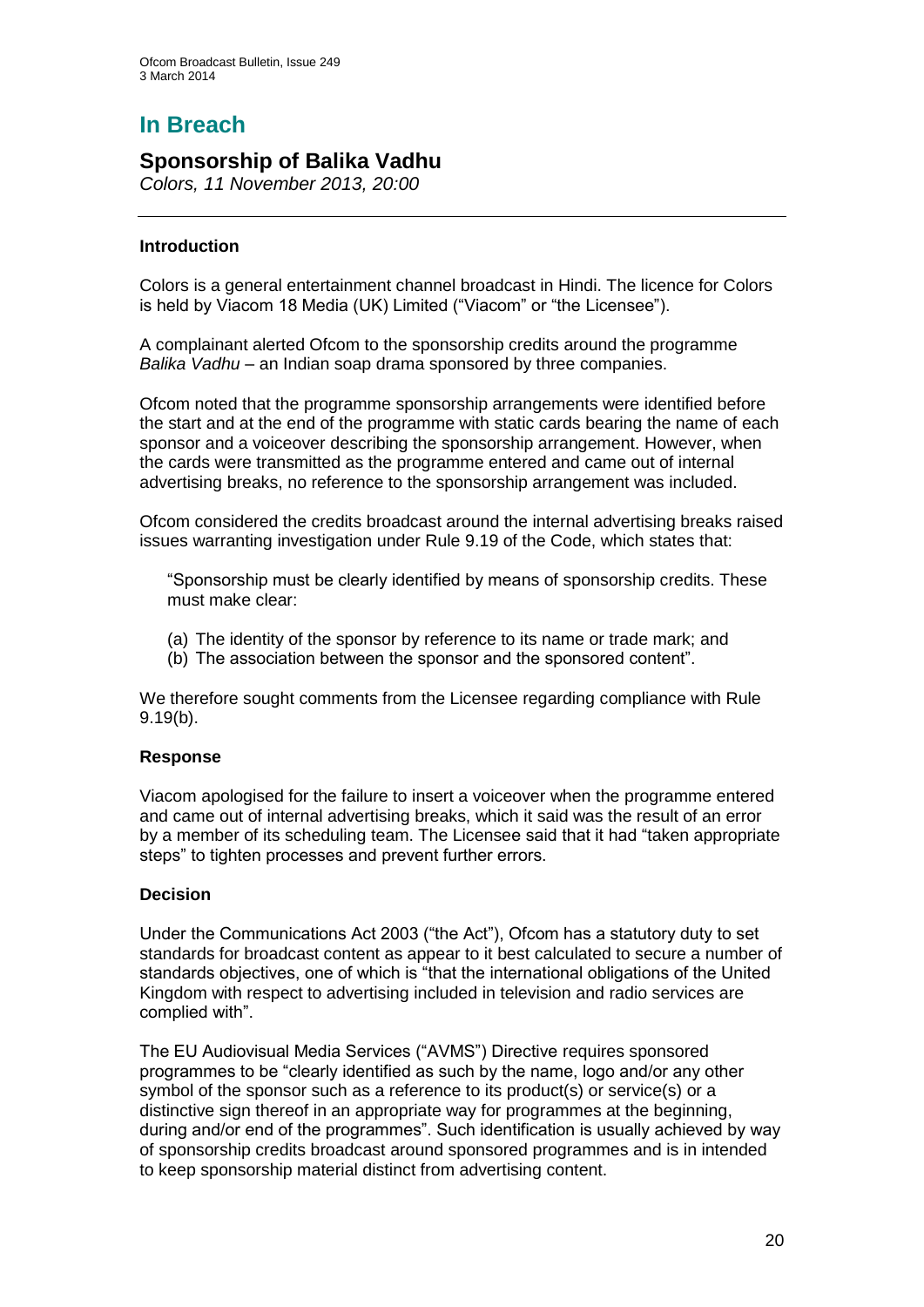The requirements of the AVMS Directive to identify sponsorship arrangements are reflected in Rule 9.19 of the Code which states that sponsorship must be clearly identified by means of sponsorship credits, and that the sponsorship credits must make clear the identity of the sponsor and the association between the sponsor and the sponsored content.

The sponsorship credits for *Balika Vadhu* broadcast around internal advertising breaks during the programme did not make any reference to the sponsorship arrangement. Because the credits did not make clear the association between the sponsors and the programme, we have recorded a breach of Rule 9.19(b).

In a Finding published in issue 244 of Ofcom's Broadcast Bulletin<sup>1</sup>, we put Viacom on notice that we would consider whether to take further regulatory action in the event of other breaches by the Licensee relating to sponsorship credits. Because the programme in this case was broadcast before we notified Viacom of the earlier breach Finding, we do not propose to take further action at this time. We reiterate, however, that Ofcom will consider whether additional measures are necessary if other compliance issues arise.

**Breach of Rule 9.19(b)**

<sup>1</sup> <sup>1</sup> See: [http://stakeholders.ofcom.org.uk/enforcement/broadcast-bulletins/obb244/.](http://stakeholders.ofcom.org.uk/enforcement/broadcast-bulletins/obb244/)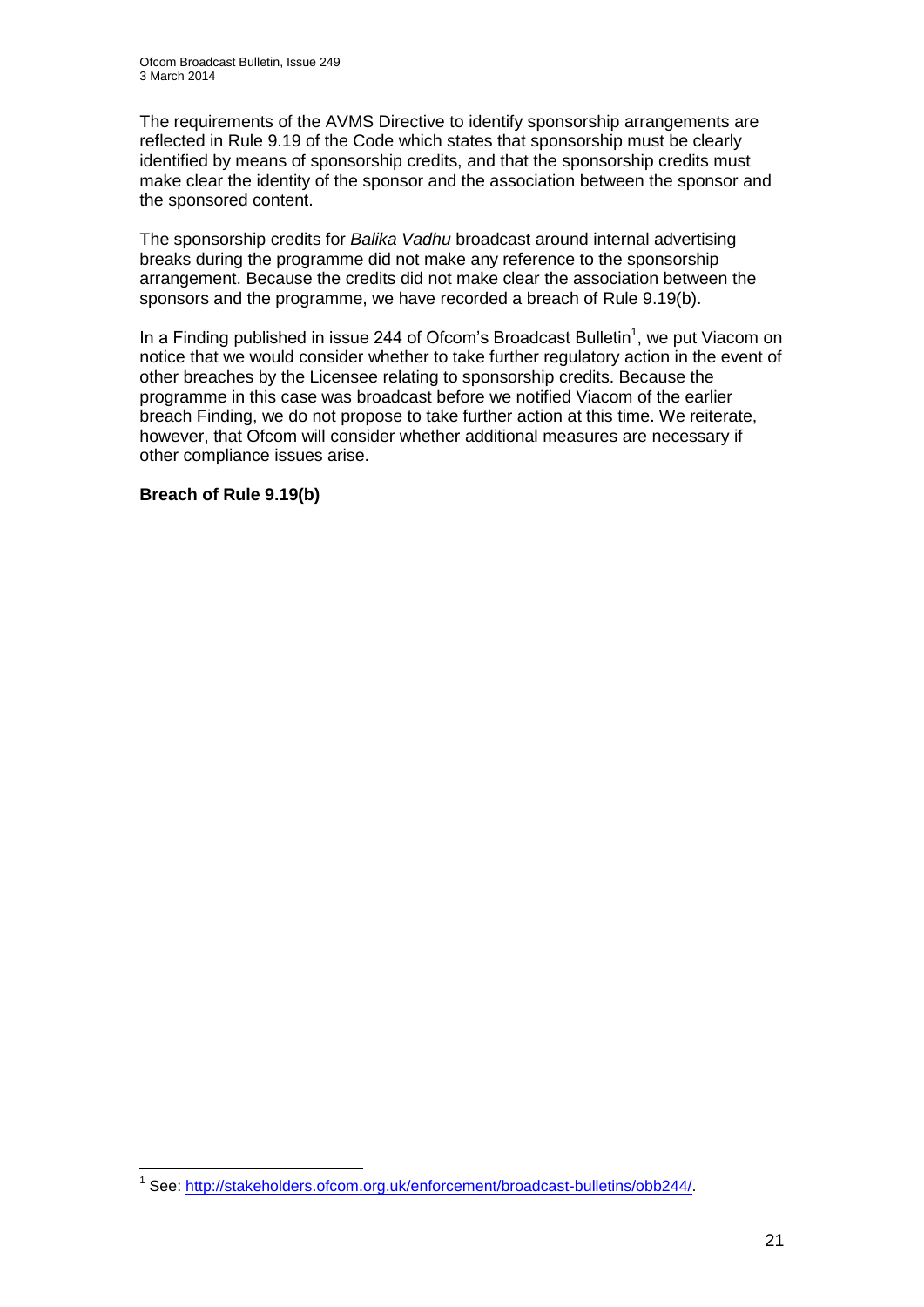# **Advertising Scheduling cases**

# **Resolved**

## **Resolved findings table**

*Code on the Scheduling of Television Advertising compliance reports*

Rule 4 of the Code on the Scheduling of Television Advertising ("COSTA") states:

"... time devoted to television advertising and teleshopping spots on any channel must not exceed 12 minutes."

| <b>Channel</b> | <b>Transmission date</b>   | <b>Code and</b>        | <b>Summary finding</b>                                                                                                                                                                                                                                                                                                                                                                                                                                                                                                                                                                                                                                                                                                                                                                                            |
|----------------|----------------------------|------------------------|-------------------------------------------------------------------------------------------------------------------------------------------------------------------------------------------------------------------------------------------------------------------------------------------------------------------------------------------------------------------------------------------------------------------------------------------------------------------------------------------------------------------------------------------------------------------------------------------------------------------------------------------------------------------------------------------------------------------------------------------------------------------------------------------------------------------|
|                | and time                   | rule /                 |                                                                                                                                                                                                                                                                                                                                                                                                                                                                                                                                                                                                                                                                                                                                                                                                                   |
|                |                            | licence                |                                                                                                                                                                                                                                                                                                                                                                                                                                                                                                                                                                                                                                                                                                                                                                                                                   |
|                |                            | condition              |                                                                                                                                                                                                                                                                                                                                                                                                                                                                                                                                                                                                                                                                                                                                                                                                                   |
| BT Sport 2     | 24 November 2013,<br>23:00 | <b>COSTA</b><br>Rule 4 | Ofcom noted during monitoring<br>that BT Sport 2 exceeded the<br>permitted advertising allowance<br>on this date by 30 seconds.<br>The licence holder for BT Sport<br>2, British Telecommunications<br>Plc ("BT"), said the error<br>occurred due to the late delivery<br>of a programme scheduled from<br>22:00 to 24:00. That programme<br>was longer than expected, and<br>pushed some commercials<br>intended for the 22:00 clock<br>hour into the 23:00 clock hour.<br>BT said its procedure required<br>each clock hour to be checked.<br>Due to the start time for the<br>24:00 programme being as<br>originally scheduled, it had been<br>incorrectly assumed that there<br>were no issues with commercial<br>breaks between 22:00 and<br>24:00, and this procedure was<br>not followed on this occasion. |
|                |                            |                        | BT confirmed it had taken steps<br>to ensure that agreed<br>procedures are followed on<br>every occasion.                                                                                                                                                                                                                                                                                                                                                                                                                                                                                                                                                                                                                                                                                                         |
|                |                            |                        | <b>Resolved</b>                                                                                                                                                                                                                                                                                                                                                                                                                                                                                                                                                                                                                                                                                                                                                                                                   |
|                |                            |                        |                                                                                                                                                                                                                                                                                                                                                                                                                                                                                                                                                                                                                                                                                                                                                                                                                   |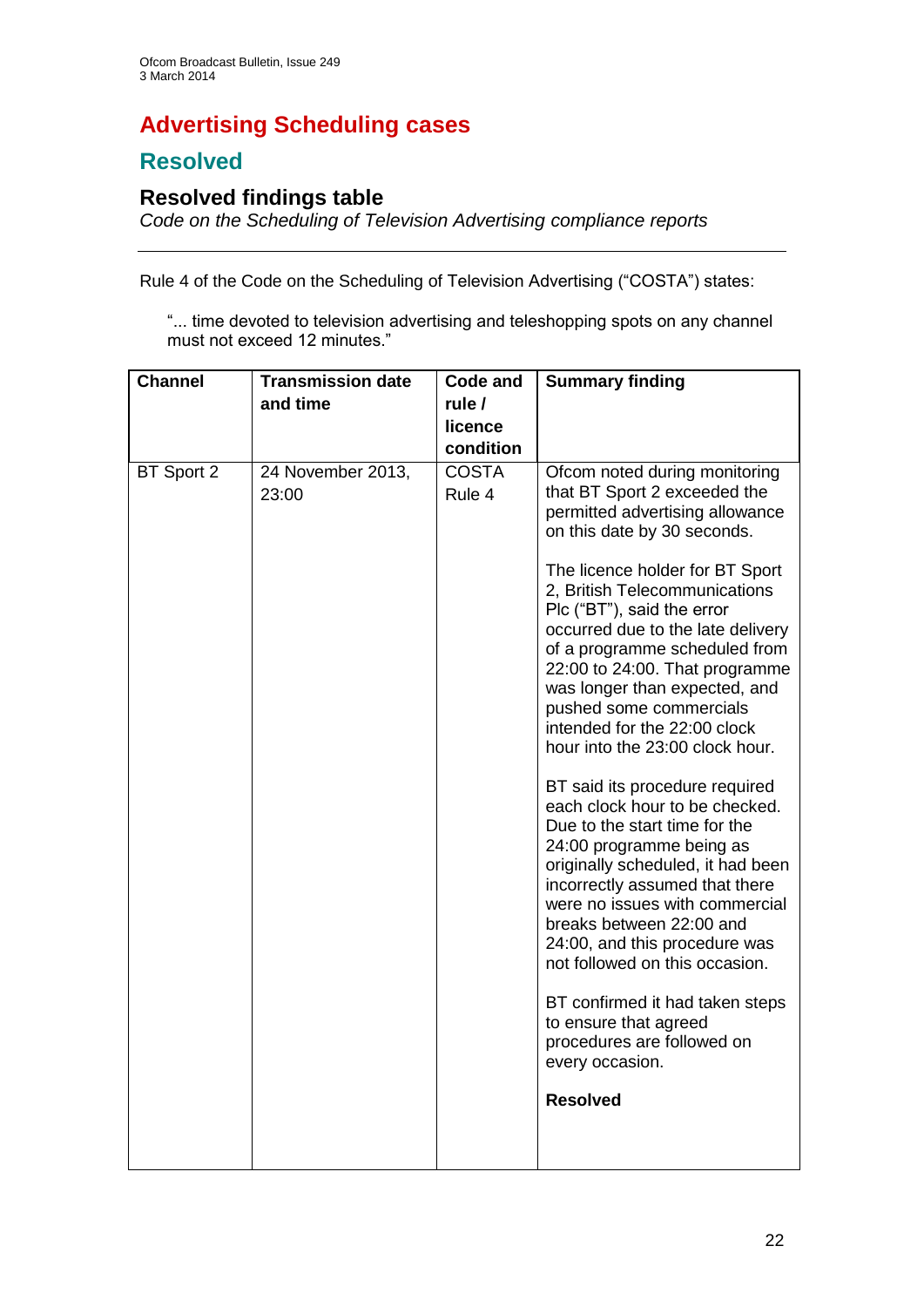| Capital TV | 21 and 22 November<br>2013 | <b>COSTA</b><br>Rule 4 | Ofcom noted, during monitoring,<br>that Capital TV exceeded the<br>permitted advertising allowance<br>in a clock hour on 21 and 22<br>November by 120 seconds and<br>22 seconds respectively.                                                                                                                                                                         |
|------------|----------------------------|------------------------|-----------------------------------------------------------------------------------------------------------------------------------------------------------------------------------------------------------------------------------------------------------------------------------------------------------------------------------------------------------------------|
|            |                            |                        | The licence holder for Capital<br>TV, Global Music Television<br>Limited ("Global"), said both<br>incidents involved the broadcast<br>of two successive longform<br>programmes. Breaks in each<br>individual programme had been<br>inserted to comply with COSTA,<br>but when broadcast in<br>succession part of one break<br>was pushed into the next clock<br>hour. |
|            |                            |                        | Although this error had been<br>identified and amended<br>manually in advance, a<br>scheduling change by a new<br>staff member had inadvertently<br>moved the start time of the first<br>programme on each date,<br>resulting in additional<br>commercials in the clock hour<br>concerned.                                                                            |
|            |                            |                        | Global said these longform<br>programmes were a departure<br>from its usual music video<br>scheduling, which meant these<br>particular breaches were not<br>identified in standard checks.                                                                                                                                                                            |
|            |                            |                        | Global confirmed it had<br>reviewed procedures in light of<br>this error, including retraining all<br>staff and ensuring additional<br>monitoring of longform<br>programming before broadcast.                                                                                                                                                                        |
|            |                            |                        | <b>Resolved</b>                                                                                                                                                                                                                                                                                                                                                       |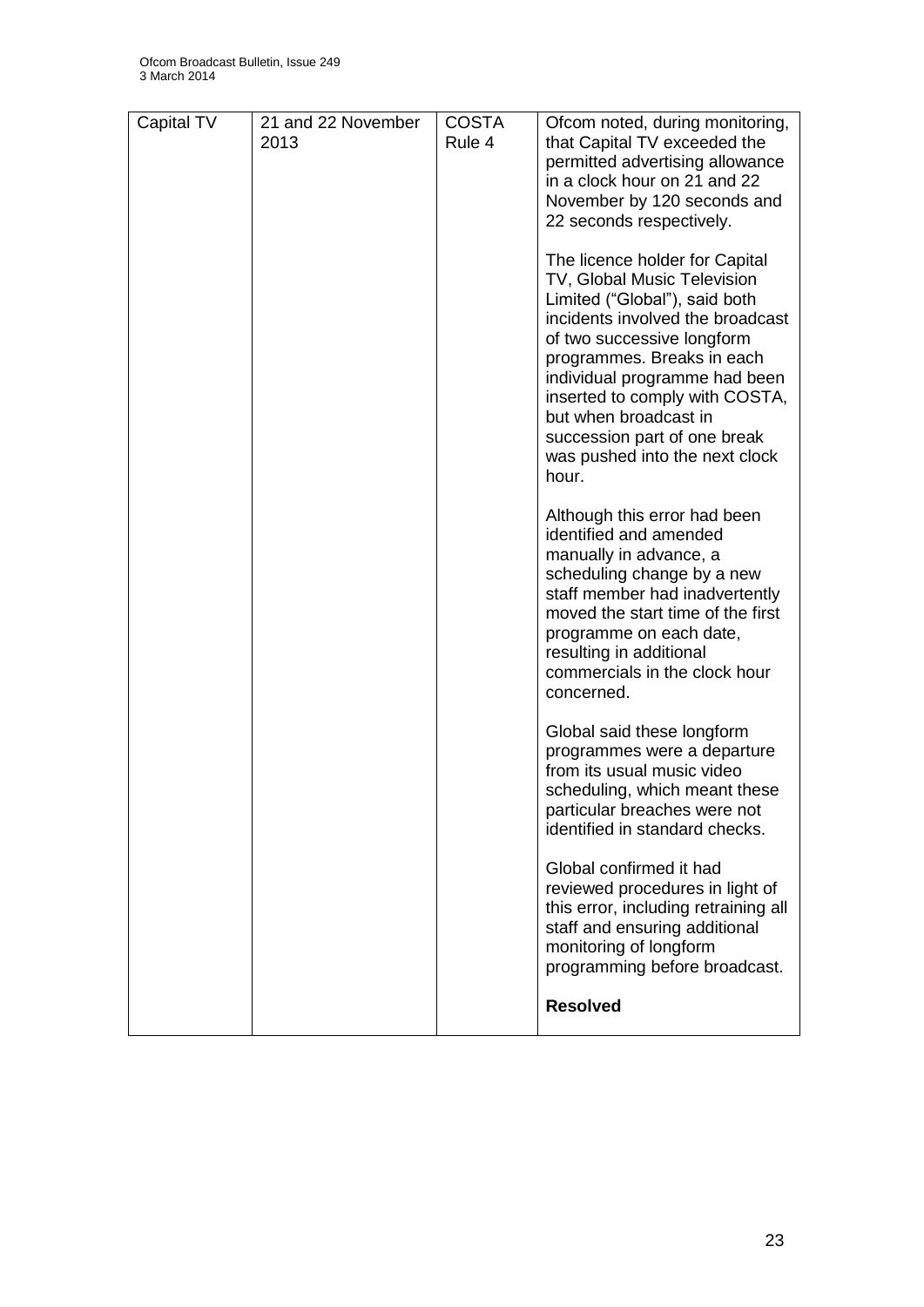# **Broadcast Licence Condition cases**

## **In Breach**

## **Provision of licensed service**

*London Turkish Radio, 17 October 2013 to present*

#### **Introduction**

London Turkish Radio ("LTR") is a local AM commercial radio station licensed to provide a local sound broadcast service for the Turkish and Turkish Cypriot community in North London under Part III of the Broadcasting Act 1990 (as amended) ("the Licence"). The Licence is held by Kirmizi Beyaz Kibris Ltd ("the Licensee").

During the week of 28 October 2013, it came to Ofcom's attention that LTR had ceased broadcasting its licensed service. The Licensee subsequently confirmed to Ofcom that the service ceased broadcasting on 17 October 2013.

Ofcom considered that this raised issues warranting investigation under Condition 2(1) contained in Part 2 of the Schedule of the Licence, which states that:

"The Licensee shall provide the Licensed Service specified in the Annex for the licence period and shall secure that the Licensed Service serves so much of the licensed area as is for the time being reasonably practicable." (Section 106(2) of the Broadcasting Act 1990).

Ofcom therefore wrote to the Licensee to provide the Licensee with an opportunity to make representations about this (and, in particular, to make representations about what steps it intended to take to resolve the matter).

#### **Response**

The Licensee detailed some of the circumstances that had led to its current financial difficulties, which in turn had adversely affected its ability to sustain the service. In particular, it explained that it:

- had been erroneously receiving electricity from two different suppliers and that, as a result of non-payment to one of these suppliers, LTR's electricity supply had been cut in October (at which point the service ceased broadcasting); and
- had experienced slow/non-payment by individuals or companies that had advertised on LTR, and was required to pay significant amounts of money for studio rental arrangements and, to reinstate its electricity supply, the Licensee was required to pay a security deposit.

The Licensee also explained that it had been "expecting more help and advice from Ofcom regarding certain issues" since becoming responsible for the Licence in 2011, given that it was not experienced in the field of broadcasting.

Finally, the Licensee stated that it "was not aware of the breach in licensing and also cannot do much about it at present until I can transfer the studio. I still believe that LTR can remain on air." The Licensee did not, in making its representations, give any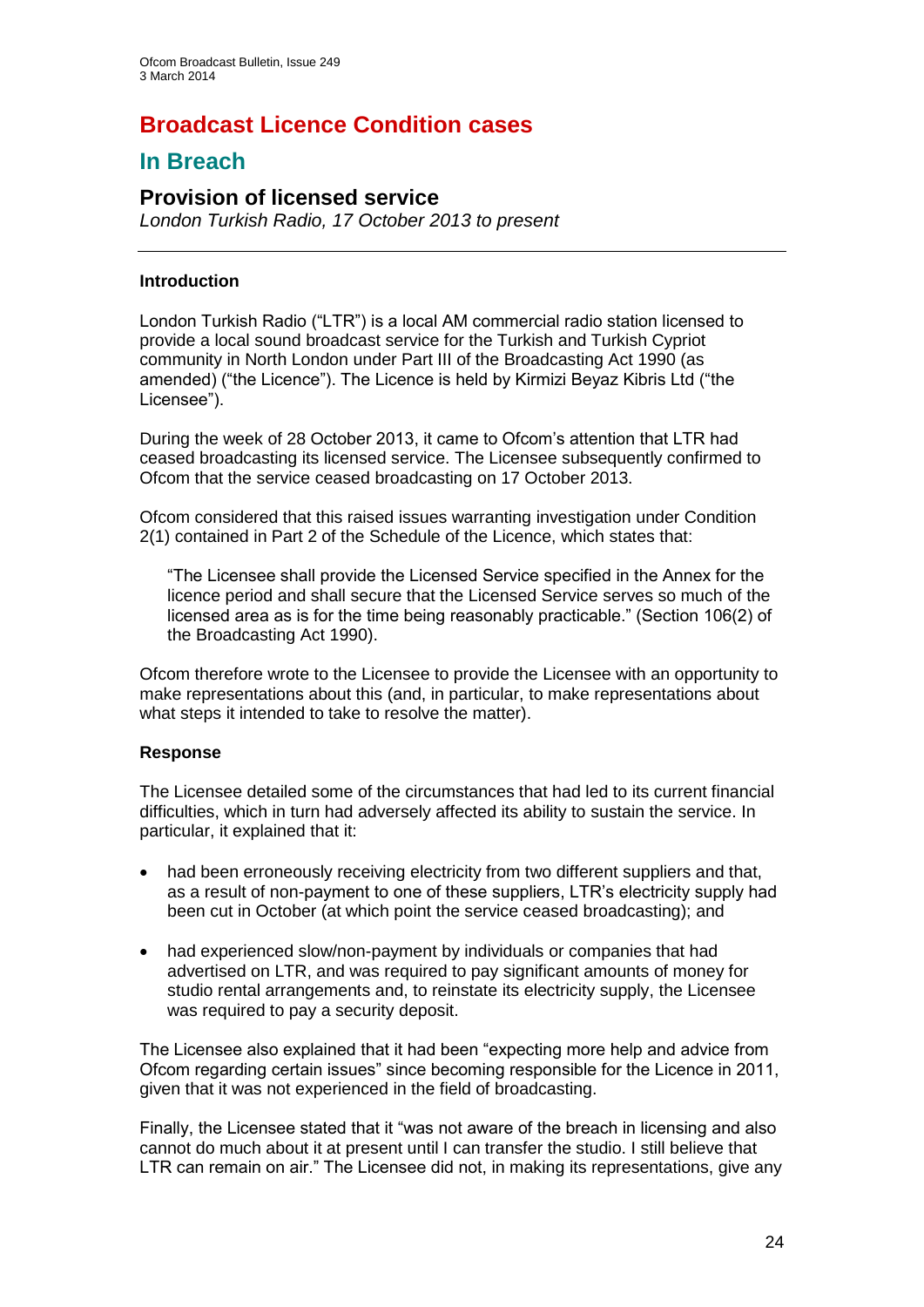firm indication to Ofcom of when it would be in a position to re-commence broadcasting the licensed service. However, a formal licence transfer request has since been received by Ofcom.

#### **Decision**

Ofcom has a range of duties in relation to radio broadcasting, including securing the provision of a range and diversity of local radio services within the United Kingdom. Further, Ofcom also has a range of more general duties which include securing the optimal use is made of the electromagnetic spectrum and the availability throughout the United Kingdom of a wide range of television and radio services which (taken as a whole) are both of high quality and calculated to appeal to a variety of tastes and interests.

These matters find expression in, or are linked to, the licence condition requiring the provision of the specified licensed service. Where a licensed service is not being provided in accordance with the licence, none of the required commercial radio programme output is provided. Accordingly, optimal use is not being made of that radio spectrum and choice for listeners is reduced.

In this case, by ceasing to provide its licensed service from 17 October 2013, the Licensee breached Licence Condition 2(1) in Part 2 of the Schedule to the Licence. Ofcom has therefore formally recorded this breach by the Licensee.

The Licensee set out the circumstances that led to it ceasing to broadcast the service. In this case, the Licensee had stopped broadcasting as a result of the action of a third party (an electricity provider) because an outstanding invoice had not been paid by the Licensee.

While we acknowledge that the Licensee was experiencing financial difficulties which may be linked to some degree to third parties (e.g. customers and suppliers), it is the responsibility of a licensee to manage its affairs so that the service it is licensed to deliver continues to be provided.

No definitive plan was put forward by the Licensee in its representations for how the service would be resumed in the near future, beyond stating that the Licensee's electricity bill could be paid once monies owed to it were settled, and relocation could save significant amounts. These plans did not appear to be concrete; for example, we were not informed of any detail on plans to recover outstanding debts and, although the Licensee had since vacated its former premises, it had been unable to obtain replacement premises.

Since receiving the Licensee's representations, a formal licence transfer request has been received and is under consideration.

While taking account of the circumstances set out by the Licensee, and the fact that a licence transfer request has now been received, it remains the case that, by ceasing to provide its licensed service on its AM frequency, 1584 KHz, from 17 October 2013, the Licensee breached Licence Condition 2(1) in Part 2 of the Schedule to the Licence. In addition, as the Licensee has not resumed broadcasting, this breach by the Licensee is continuing. Provision by a Licensee of its licensed service on the frequency assigned to it is the fundamental purpose for which a commercial radio licence is granted.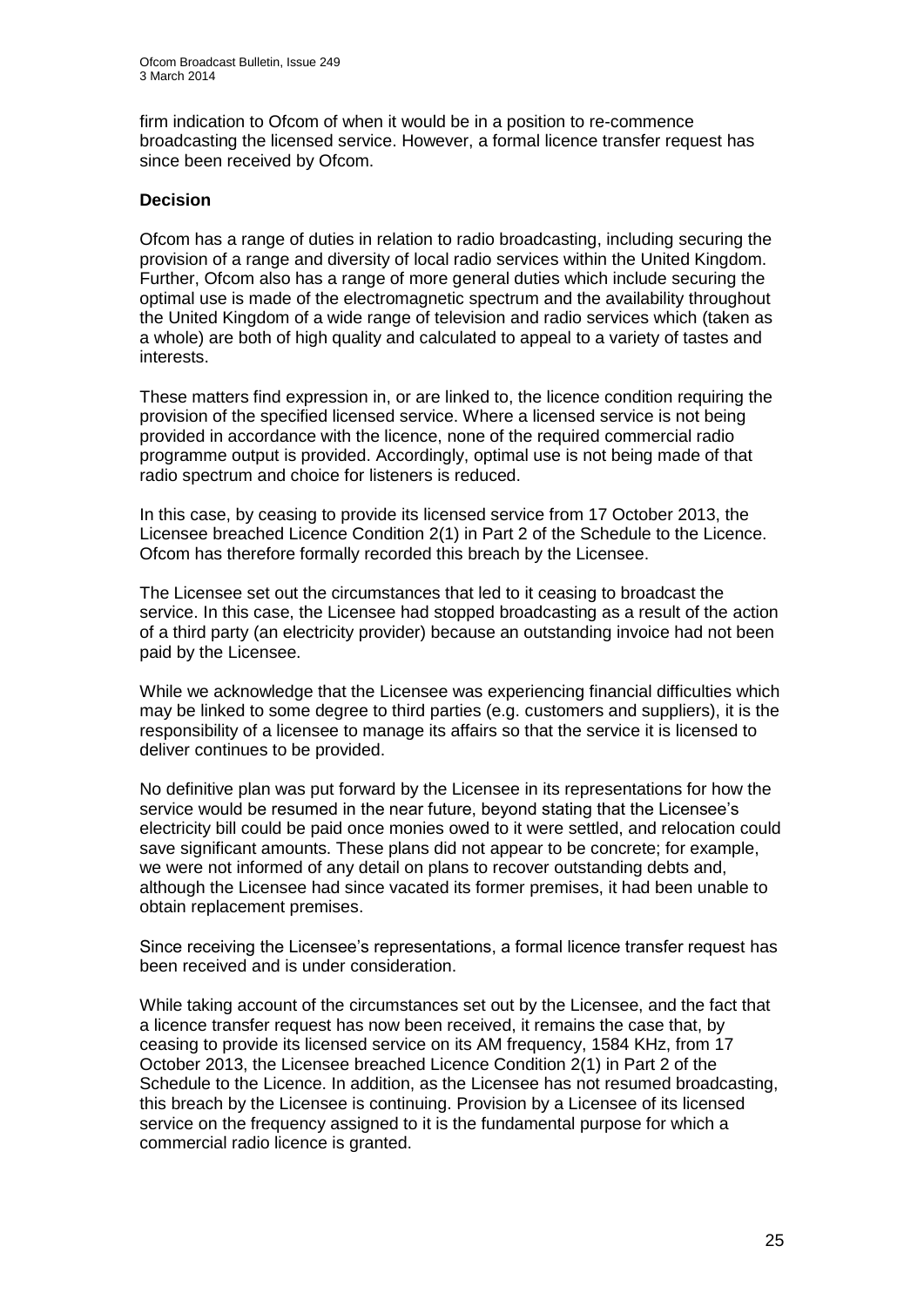Ofcom considers this on-going non-provision of the LTR service to be serious. **We have therefore put the Licensee on notice that we will consider this ongoing breach for the imposition of a statutory sanction which could result in, amongst other things, the revocation of the Licence.**

**Breach of Licence Condition 2(1) in Part 2 of the Schedule to the commercial radio licence held by Kirmizi Beyaz Kibris Ltd (licence number AL000172BA/1) for North London.**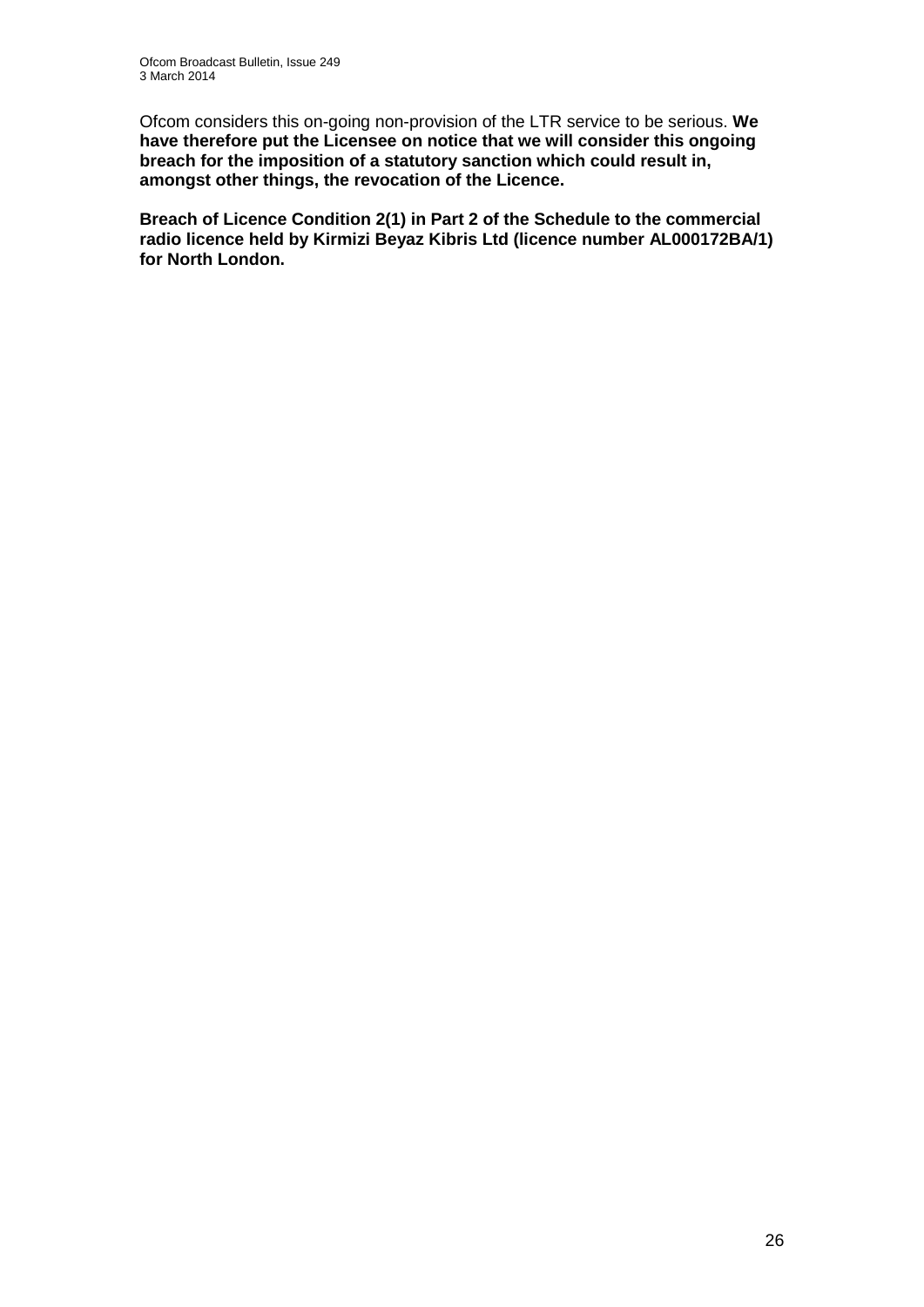# **In Breach**

# **Providing a service in accordance with 'Key Commitments'**

*Biggles FM, 24, 25 and 27 July 2013*

#### **Introduction**

Biggles FM is a community FM radio station licensed to provide a service for people in Biggleswade, Potton, and the surrounding area. The licence is held by Biggles FM (or "The Licensee").

Like other community radio stations, Biggles FM is required to deliver its 'Key Commitments'. 'Key Commitments' form part of each community radio station's licence. They set out how the station will serve its target community and include a description of the programme service; social gain (community benefit) objectives such as training provision; arrangements for access for members of the target community; opportunities to participate in the operation and management of the service; and accountability to the community.

Biggles FM's key commitments can be viewed here: <http://www.ofcom.org.uk/static/radiolicensing/Community/commitments/cr000196.pdf>

Ofcom received a complaint that Biggles FM was failing to deliver certain Key Commitments, and under-delivering on others.

We therefore requested recordings of three days of Biggles FM's output, covering Wednesday 24 July, Thursday 25 July and Saturday 27 July 2013. After monitoring this output, and requesting a range of information from the Licensee, we identified a number of concerns about the Licensee's delivery of the following Key Commitments:

#### Live output

"The service will typically be live for 12 hours per day. (Live programming may include pre-recorded inserts, if applicable)."

The Licensee told us that the number of live hours it was broadcasting each day was below the 12 hours per day required by the Key Commitments.

#### Music to speech ratio

"Live output will typically comprise 75% music and 25% speech ('speech' excludes advertising, programme/promotional trails and sponsor credits)."

Following monitoring of daytime programming on Wednesday 24 July, Ofcom found the output of Biggles FM comprised 92% music and 8% speech (excluding advertising, programme/promotional trails and sponsorship credits). This was clearly below the 25% speech level required by the Key Commitments.

#### Local issues

"The station will feature local issues and cover items of community concern. It will invite people to participate in phone-in discussion programmes on a regular basis."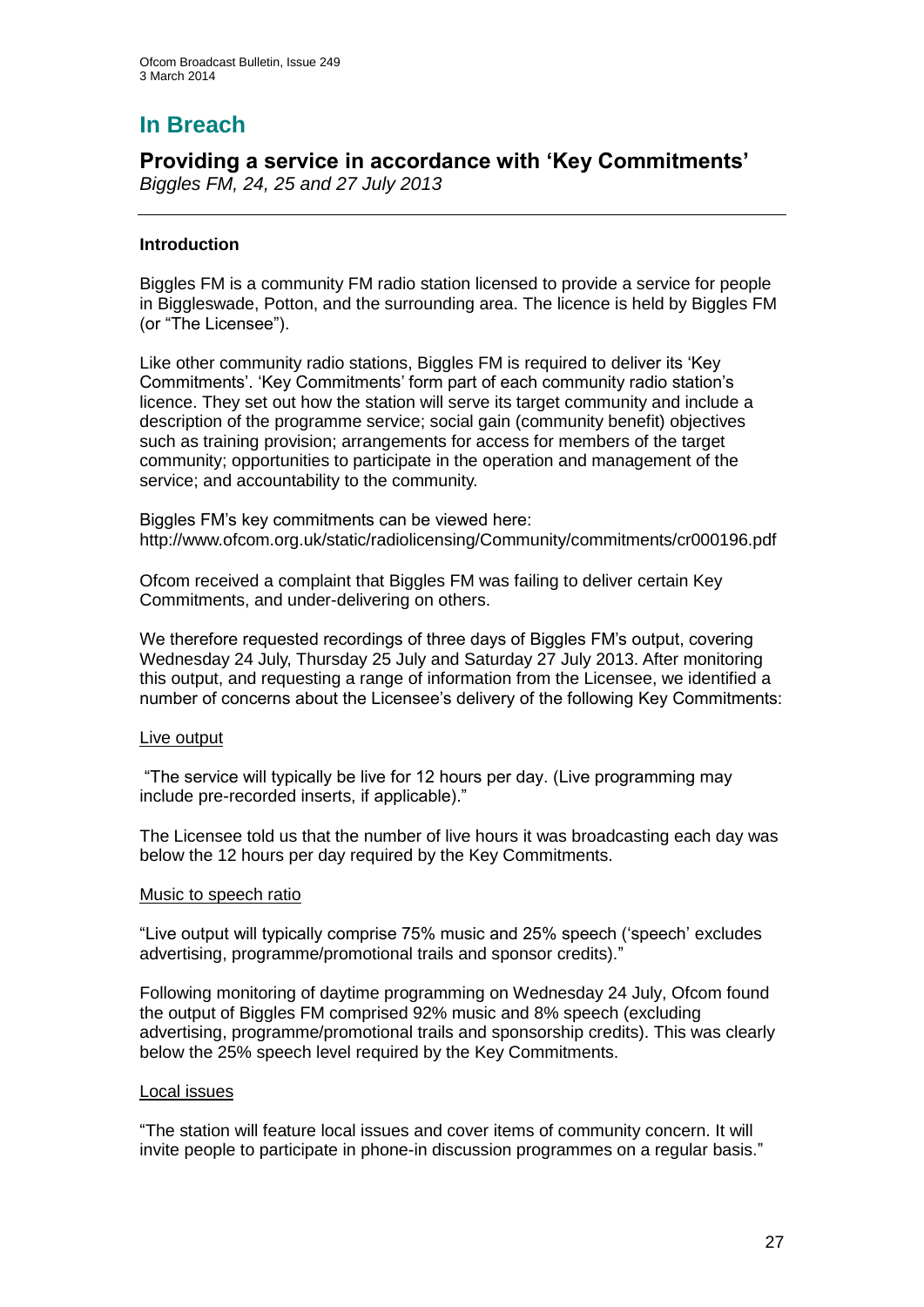From our monitoring of Biggles FM's output, we found little or no evidence of any speech relating to local issues and/or items of community concern, or of regular phone-in discussions during programming.

#### Listener Panel

"The station will have a Listener Panel made up of community members to provide feedback on the station's service."

Following our request for information, the Licensee was unable to provide any evidence of the existence of a Listener Panel.

Ofcom considered that these issues warranted investigation under Conditions 2(1) and 2(4) in Part 2 of the Schedule to Biggles FM's licence. These state, respectively:

"The Licensee shall provide the Licensed Service specified in the Annex $<sup>1</sup>$  for the</sup> licence period." (Section 106(2) of the Broadcasting Act 1990) and;

"The Licensee shall ensure that the Licensed Service accords with the proposals set out in the Annex so as to maintain the character of the Licensed Service throughout the licence period." (Section 106(1) of the Broadcasting Act 1990).

We therefore wrote to the Licensee to request its comments on how it was complying with these Conditions, referencing specific Key Commitments.

#### **Response**

#### Live output

The Licensee confirmed that, on average, there were nine hours of live output broadcast across the three days in question (11.5, 6.5 and 9). The Licensee submitted that "the dates you requested – all three in the same week – are not a fair and typical representation of our broadcast year...less than one percent of our annual output." It added: "We lost a valued member of weekday daytime output during 2013 [and] this caused the live hours count to be lower than 12 on some days monitored."

#### Music to speech ratio

The Licensee said that its own monitoring of its output on Wednesday 24 July was higher than Ofcom's calculations of 92% music and 8% speech<sup>2</sup> and showed a ratio of 84% music to 16% speech. The Licensee again highlighted that "The dates you monitored were not representative of our music to speech output due to the fact that we were still seeking a replacement for our daytime presenter."

#### Local issues

1

The Licensee responded that "With your audio monitoring of less than one percent of our annual output you missed a lot of what we do." It added that: "Every Friday morning we link up with the Editor of the Biggleswade Chronicle and in this live chat

<sup>1</sup> Biggles FM's Key Commitments can be found at: [http://www.ofcom.org.uk/static/radiolicensing/Community/commitments/cr000196.pdf.](http://www.ofcom.org.uk/static/radiolicensing/Community/commitments/cr000196.pdf)

 $2$  Ofcom calculates speech percentages excluding advertising, programme/promotional trails and sponsorship credits.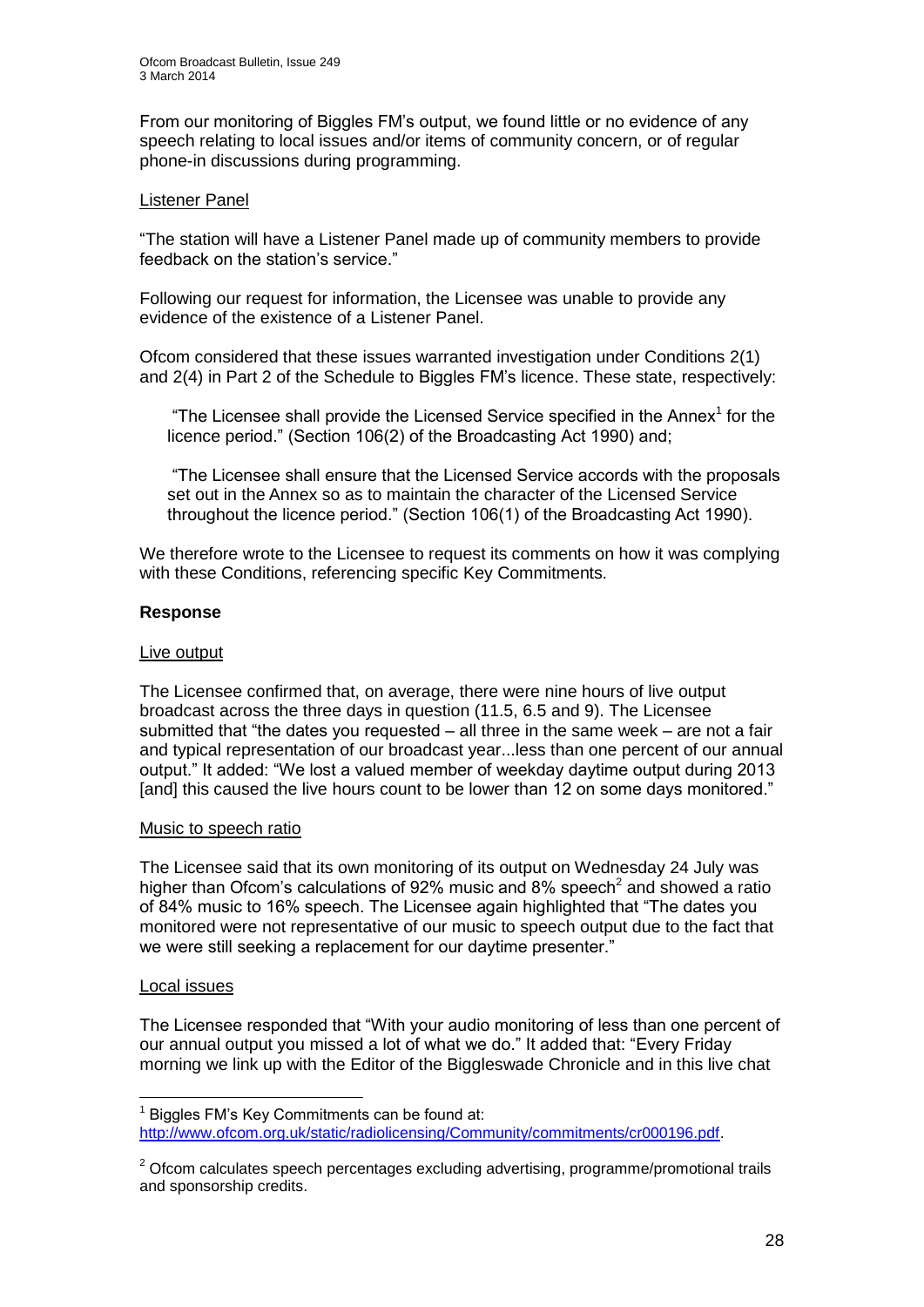lasting about 15-20 minutes we discuss local breaking news stories and items of interest….listeners often phone, text, email or message us on Facebook".

With regard to the absence of regular phone-in discussions, the Licensee explained that: "We have tried to encourage telephone callers to contact us in answer to questions or statements – we don't set up callers like a lot of stations do."

#### Listener Panel

Responding to our concerns about how it was complying with the requirement for a Listener Panel, the Licensee said that: "We currently gather information directly from our listeners by email, text, phone and Facebook on all live shows. Every Friday we throw open the last hour of the Breakfast Show to the listeners' choice – from this we compile a list of the type and style of music they would like to hear."

#### **Decision**

Ofcom has a range of duties in relation to radio broadcasting, including securing a range and diversity of local radio services which are calculated to appeal to a variety of tastes and interests, and the optimal use of the radio spectrum. These matters are reflected in the licence condition requiring the provision of the specified licensed service. Provision by a Licensee of its licensed service on the frequency assigned to it is the fundamental purpose for which a community radio licence is granted.

Biggles FM is licensed to provide a service for the people of Biggleswade, Potton, and the surrounding area and as such, local speech content should reasonably be expected to be both a frequent and prominent part of its output.

#### Live output

The Licensee confirmed that, on the three days we monitored, it was under-delivering on the required 12 hours per day of live broadcasting which it attributed, in part, to losing a key volunteer. We noted that the Licensee had not made us aware of this situation at the time. The Licensee said that it had subsequently been delivering this Key Commitment following the recruitment of a new presenter.

#### Music to speech ratio

The Licensee was clearly failing to deliver the "typically 25%" speech required by its Key Commitments during live hours. The Licensee stated that the dates monitored were not representative of its typical speech levels due to the fact that it was still seeking a replacement for its daytime presenter. However, as already noted, the Licensee had not made us aware of this situation at the time.

#### Local issues

We noted that the Licensee had pointed us to other content it said it broadcasts each Friday that covers local issues. However we were concerned that, during the three days of monitoring, we found little or no evidence of any speech regarding local issues and/or items of community concern, as requred by the Key Commitments, and Biggles FM was unable to direct us to any. With regard to the provision of phone-in discussions, while Ofcom appreciates that it may not be easy to prepare and run regular phone-ins on a station of this size, it is nevertheless something that was promised by the Licensee at the time of licence award, and therefore formed part of its Key Commitments.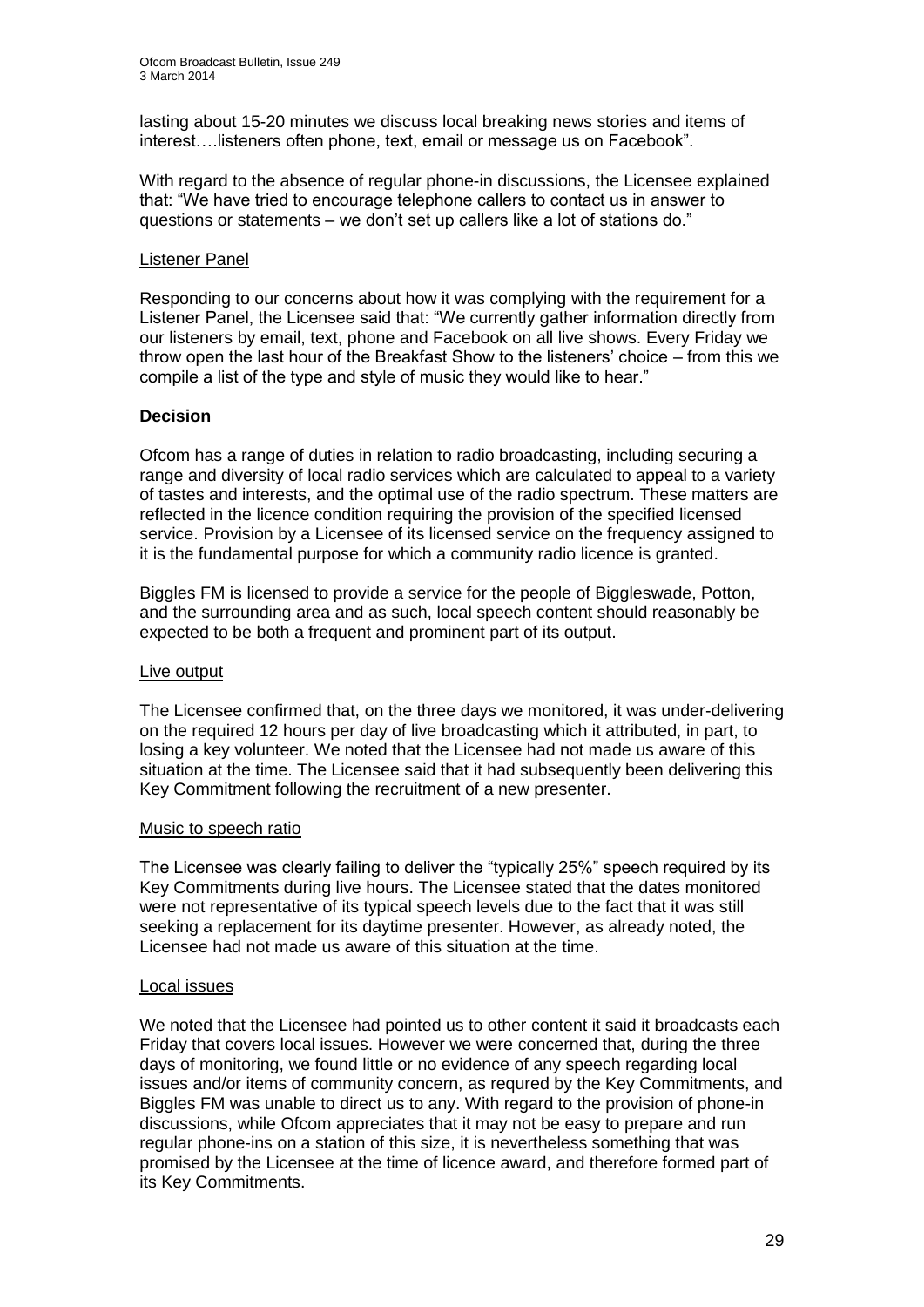#### Listener Panel

While the Licensee stated in its representations that it gathers information directly from listeners by email, text, phone and Facebook, we do not consider this to be a suitable replacement for a formal Listener Panel, as currently required by the Key Commitments.

#### **Conclusion**

A key theme running through the Licensee's representations was that it did not consider three days of output to constitute a "fair and typical" representation of its broadcast year. Our view is that three days of audio taken from the same week should be an adequate amount of time for any community radio station to be able to demonstrate that it is delivering the bulk of its on-air Key Commitments, and should in most cases be sufficient to provide Ofcom with a reliable indication of the type and range of content being broadcast by the service.

Having considered the Licensee's representations, it remained our view that Biggles FM was not delivering some of the most important aspects of its current published Key Commitments, in particular, those relating to:

- the amount of live output broadcast each day;
- the amount of speech broadcast by the station;
- coverage of local issues; and
- the existence of a Listener Panel.

Ofcom has therefore concluded that Biggles FM is in breach of its licence for failing to provide a service in accordance with its 'Key Commitments.'

#### **Breach of Licence Conditions 2(1) and 2(4) in Part 2 of the Schedule to the community radio licence held by Biggles FM (licence number CR000196BA)**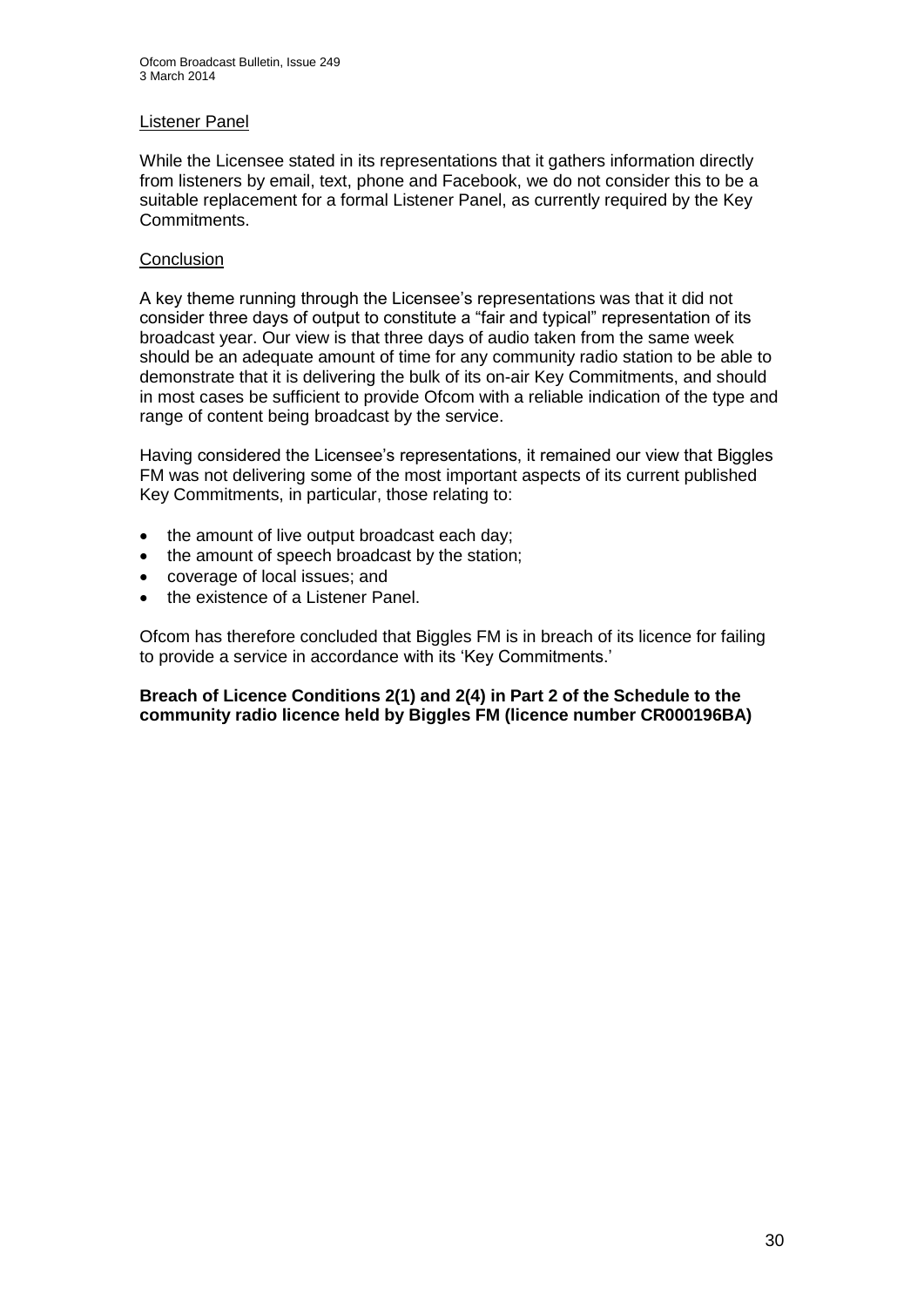## **Fairness and Privacy cases**

# **Upheld**

## **Complaint by Miss Laura Muirhead**

*Cherry Healey: Old Before My Time, BBC Three, 21 October 2013*

#### **Summary**

Ofcom has upheld the complaint made by Miss Laura Muirhead of unwarranted infringement of privacy in the programme as broadcast.

The programme was part of a documentary series which examined the effects that excessive consumption of certain substances, in this case alcohol, had on young people in the UK. During the broadcast, some scenes were shown in a hospital where one of the programme's contributors was receiving treatment. The complainant, Miss Muirhead, a nurse at the hospital, was shown briefly unobscured a number of times in this part of the programme. This was, according to Miss Muirhead, despite her having been given specific assurances by both her employer (the hospital) and a cameraman that she would not be featured in the programme.

Ofcom found that, on balance and in the very particular circumstances of this case, Miss Muirhead had a legitimate expectation of privacy and that there was insufficient public interest to justify the infringement of Miss Muirhead's privacy by the inclusion of unobscured footage of her without her consent in the programme. Ofcom considered therefore that Miss Muirhead's privacy was unwarrantably infringed in the programme as broadcast.

#### **Guidance**

Ofcom acknowledges the practical difficulties faced by programme makers when recording in locations where some individuals may not wish to be filmed or shown in a programme as broadcast. It is reasonable and sufficient in many cases for a programme maker to rely on the sort of measures taken by the programme makers in this case to obtain consent: the general consent to film given by an employer and any key individuals in that organisation, filming notices put up at the time of recording, and as necessary or appropriate individual consents. Ofcom would be concerned if there were a chilling effect on the making of programmes about matters of public importance and interest because broadcasters considered that they must go to unreasonable lengths or take disproportionate measures to obtain consent from organisations or individuals while filming or before broadcasting a programme.

#### **Introduction and programme summary**

On 21 October 2013, BBC Three broadcast an edition of the documentary series *Cherry Healey: Old Before My Time*. In the series, the presenter, Ms Cherry Healey, examined how young people were increasingly affected by illnesses commonly attributed to older age groups due to excessive consumption of alcohol, drugs and fast food.

The episode in question focused on alcohol consumption and looked at a group of young people whose lives had been adversely affected by excessive drinking. One of the group, "Jo", had been admitted to the Freeman Hospital in Newcastle-upon-Tyne to have an operation to alleviate the build up of fluid that had been affecting her liver.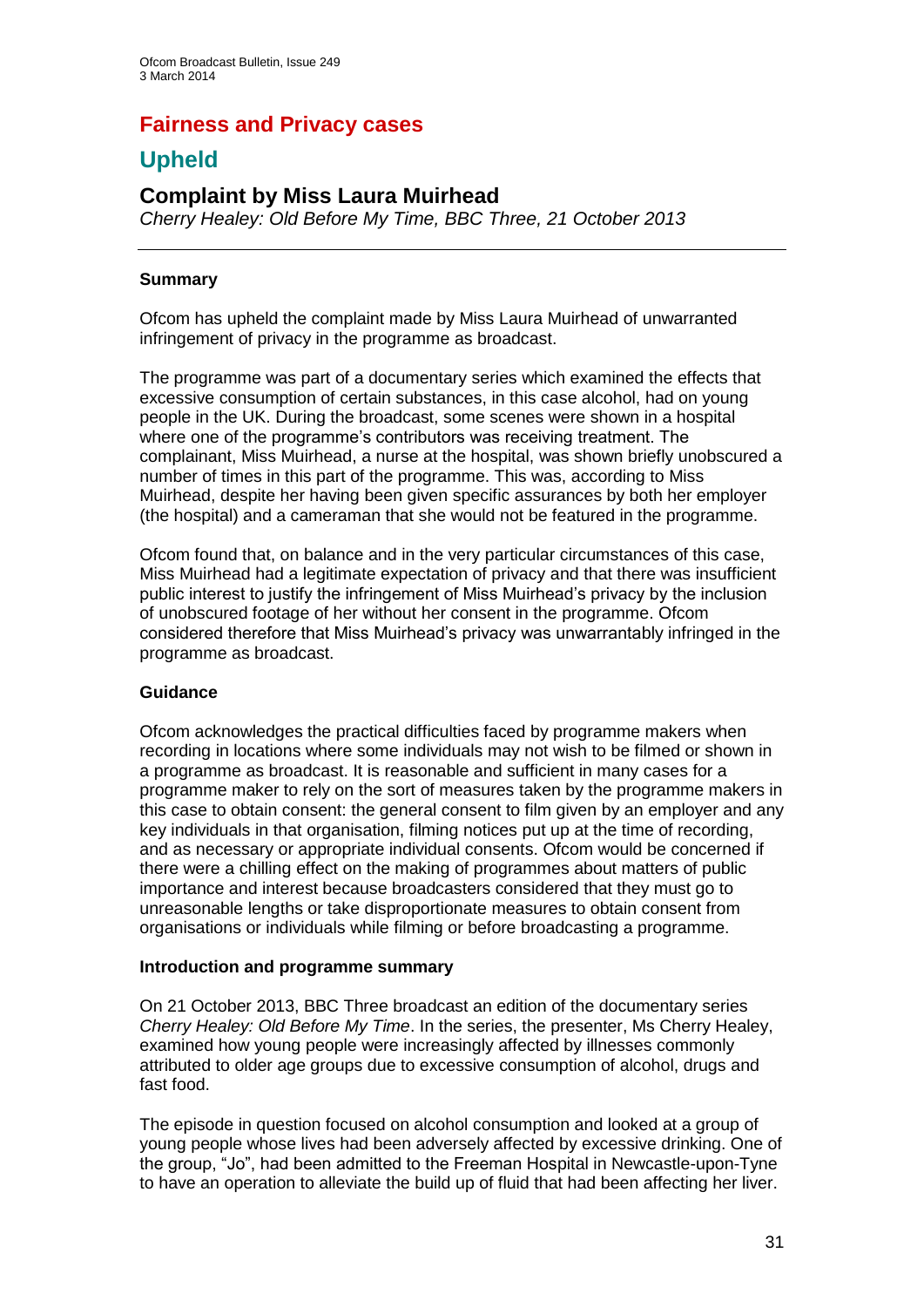Jo was shown in her hospital bed being wheeled along a corridor. The complainant, Miss Muirhead, a nurse at the hospital, was shown opening a door to allow the bed through. Her face was fully visible for around two seconds. Miss Muirhead was shown again as she walked next to the bed, although this time her face was not visible on screen. The programme included footage of Jo's operation and of her being wheeled out of the operating theatre back to the ward. Footage of Miss Muirhead holding a door open for Jo's bed was shown and, again, her face was visible on screen for approximately two seconds.

#### **Summary of the complaint and the broadcaster's response**

Miss Muirhead complained that her privacy was unwarrantably infringed in the programme as broadcast in that she was shown in the programme multiple times without her consent.

Miss Muirhead explained that she was informed by the hospital where she worked that she would not be filmed, but that if she was accidently filmed, then her face would be blurred. She also said that she had spoken to the cameraman on the day of filming and was assured by him that she "would not be shown on TV as you have to fill out forms for that". Miss Muirhead said that she was extremely annoyed that her face was shown in the programme after she had specifically made concerns known to the cameraman regarding this matter. Miss Muirhead said that she felt upset that her privacy had been breached. The complainant did not give any reason in her complaint why being included in the programme had caused her upset or concern.

In response, the BBC stated that the production company responsible for the programme had sought permission from the Freeman Hospital, where the filming took place, and also from a consultant at the hospital. It said that filming notices had been displayed in the larger hospital departments and that there was an assistant producer who was responsible for collecting consent forms from those who were involved in filming, which were judged on a case-by-case basis.

The BBC added that on the day of the filming involving Miss Muirhead, only one member of the production company was present, who was filming Jo as she was preparing for surgery. This was in an area of the hospital which was not open to the general public. The BBC said that consent was obtained from Jo, but that due to an oversight, Miss Muirhead's consent was not obtained.

The BBC said that it and the production team apologised for any upset caused to Miss Muirhead. It further explained that the programme has been edited for any future broadcasts, including the online version of the programme to ensure that Miss Muirhead would not appear again in the episode unobscured.

#### **Decision**

Ofcom's statutory duties include the application, in the case of all television and radio services, of standards which provide adequate protection to members of the public and all other persons from unjust or unfair treatment and unwarranted infringement of privacy in, or in connection with the obtaining of material included in, programmes in such services.

In carrying out its duties, Ofcom has regard to the need to secure that the application of these standards is in the manner that best guarantees an appropriate level of freedom of expression. Ofcom is also obliged to have regard, in all cases, to the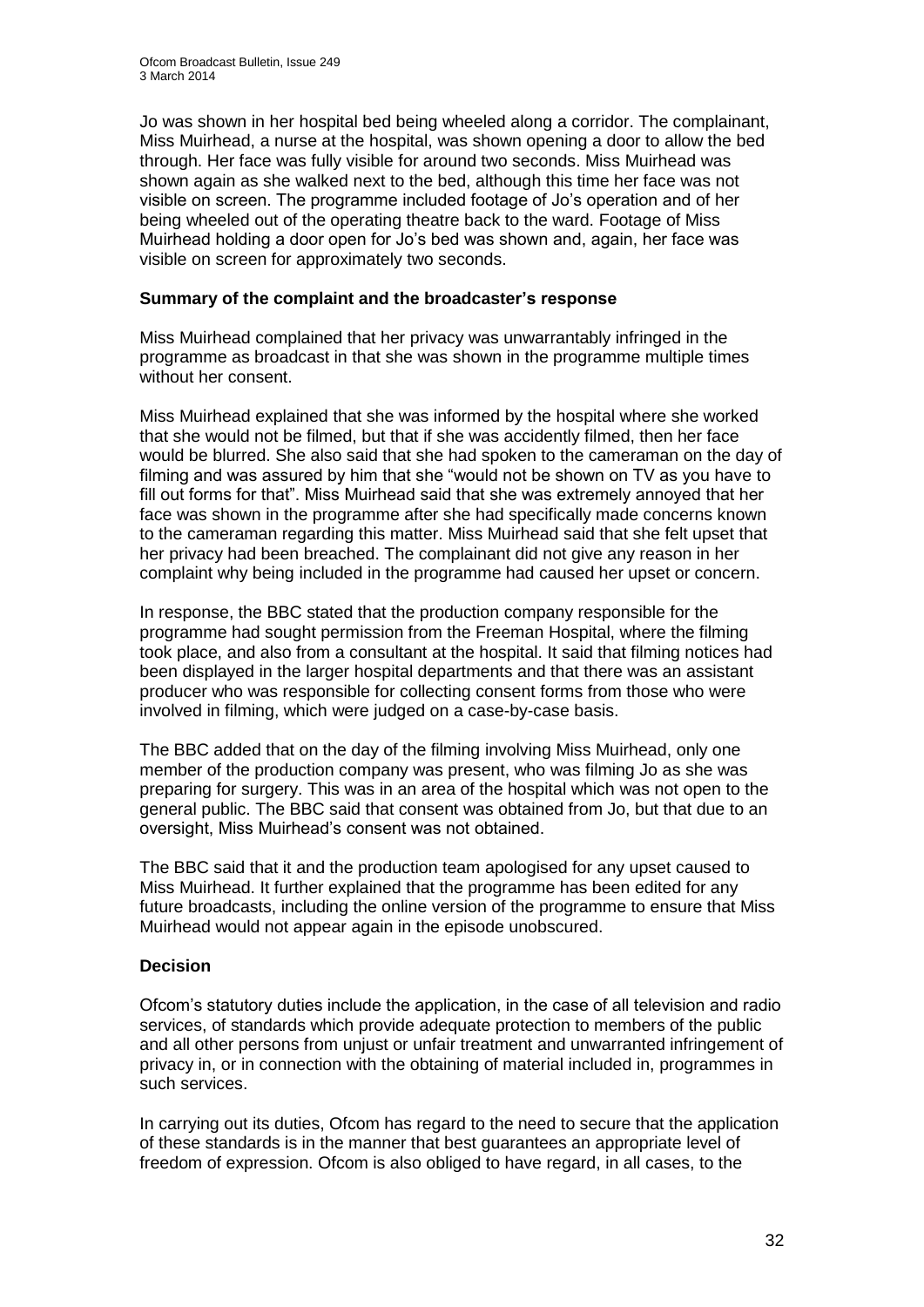principles under which regulatory activities should be transparent, accountable, proportionate, consistent and targeted only at cases in which action is needed.

In reaching this decision, we carefully considered all the relevant material provided by both parties. This included a recording and a transcript of the programme as broadcast, and both parties' written submissions and supporting material. The parties chose not to make any representations on Ofcom's Preliminary View in this case (which was that Miss Muirhead's privacy was unwarrantably infringed in the programme as broadcast).

The individual's right to privacy has to be balanced against the competing rights of the broadcasters to freedom of expression. Neither right as such has precedence over the other and where there is a conflict between the two, it is necessary to intensely focus on the comparative importance of the specific rights. Any justification for interfering with or restricting each right must be taken into account and any interference or restriction must be proportionate.

This is reflected in how Ofcom applies Rule 8.1 of the Code which states that any infringement of privacy in programmes, or in connection with obtaining material included in programmes, must be warranted.

In considering Miss Muirhead's complaint that her privacy was unwarrantably infringed in the broadcast of the programme because footage of her was shown without her consent, Ofcom had regard to Practice 8.6 of the Code. This states that, if the broadcast of a programme would infringe the privacy of a person, consent should be obtained before the relevant material is broadcast, unless the infringement of privacy is warranted. Ofcom also had regard to Practice 8.8 of the Code which states that, in potentially sensitive places, such as hospitals, separate consent for broadcast should normally be obtained from those in sensitive situations (unless not obtaining consent is warranted).

In considering whether or not Miss Muirhead's privacy was unwarrantably infringed in the programme as broadcast, Ofcom first assessed whether she had a legitimate expectation of privacy in respect of the broadcast of footage of her working at the hospital.

Having watched the programme, and as set out in the "Introduction and programme summary" section above, we noted that Miss Muirhead appeared very briefly in the programme. Her face was visible on more than one occasion for two seconds. This resulted in Miss Muirhead being identifiable from the footage shown. Further, we noted that Miss Muirhead was filmed in her place of work, a hospital, while carrying out routine tasks in her job as a nurse, namely escorting a patient to and from the operating theatre and opening doors.

Ofcom took the view that the footage of Miss Muirhead did not show her engaged in any conduct or action that could reasonably be regarded as particularly private, sensitive or confidential in nature. Nor did Miss Muirhead give any reason in her complaint as to why the broadcast of very brief footage of her doing her normal work in the hospital should in itself cause her upset and concern. We also note that the production company had obtained permission from the Freeman Hospital and a consultant to film there, filming notices were displayed in the hospital and a number of consent forms were distributed and signed by staff (but not the complainant). However, we noted: that the filming took place in a hospital, which in itself is a sensitive environment (and specifically recognised to be so by Practice 8.8 of the Code), with consequent restrictions on filming without permission; that according to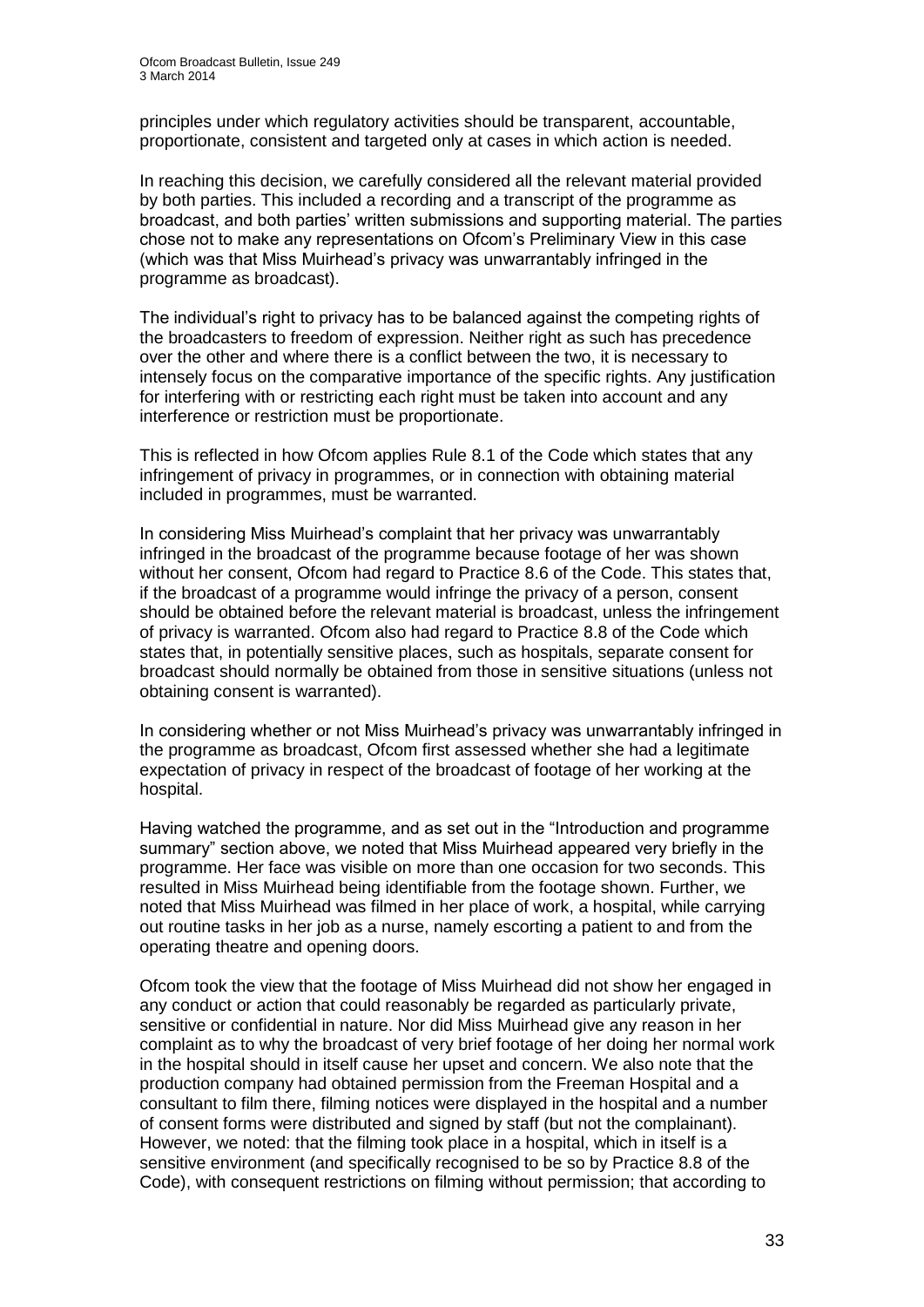the complainant she was given and relied on an unequivocal specific assurance by the cameraman that she would not be shown unobscured on television; and, that the programme makers did not obtain her specific consent to be filmed and/or to be shown unobscured on television.

As a result, on balance, we considered that Miss Muirhead did have a legitimate (albeit limited) expectation of privacy in relation to the broadcast of unobscured footage of her working in the hospital without her consent.

Ofcom noted that the broadcaster accepted that Miss Muirhead's consent for the footage of her to be included in the programme unobscured was not obtained. According to the BBC, the programme makers had failed to obscure Miss Muirhead's face in the programme as broadcast "due to an oversight". Given the context of the footage, i.e. the filming taking place in a potentially sensitive environment where the general public did not have access, the programme makers and the broadcaster should have satisfied themselves that Miss Muirhead's consent for the broadcast of the footage had been obtained.

Having found that Miss Muirhead had a legitimate expectation of privacy, Ofcom went on to consider the broadcaster's competing right to freedom of expression and the audience's right to receive information and ideas without unnecessary interference. We assessed whether there was sufficient public interest or other reason to justify the infringement of Miss Muirhead's privacy in the broadcast.

Ofcom considered that there was a genuine public interest in the programme's examination of the effects of over-consumption of alcohol on young people in the UK. However, we took into account that a hospital is a sensitive environment and that Miss Muirhead said in her complaint that she was specifically advised by, and relied on assurances from, both the hospital and a cameraman that she would not feature in the programme as broadcast, and that if she did she would be obscured. Moreover, we considered that, in the circumstances of this case, the broadcaster could have fulfilled the public interest without disclosing Miss Muirhead's identity and therefore without infringing her privacy.

Having taken all the factors above into account, Ofcom found that there was insufficient public interest and no other sufficient reason, to justify the infringement of Miss Muirhead's privacy in the broadcast. On balance, we considered that the broadcaster's right to freedom of expression, and the audience's right to receive information and ideas without interference, did not outweigh Miss Muirhead's expectation of privacy as regards the broadcast of material in the circumstances of this case.

Ofcom acknowledges the practical difficulties faced by programme makers when recording in locations where some individuals may not wish to be filmed or shown in a programme as broadcast. It is reasonable and sufficient in many cases for a programme maker to rely on the sort of measures taken by the programme makers in this case to obtain consent: the general consent to film given by an employer and any key individuals in that organisation, filming notices, and as necessary or appropriate individual consents. Ofcom would be concerned if there were a chilling effect on the making of programmes about matters of public importance and interest because broadcasters considered that they must go to unreasonable lengths or take disproportionate measures to obtain consent from organisations or individuals while filming or before broadcasting a programme.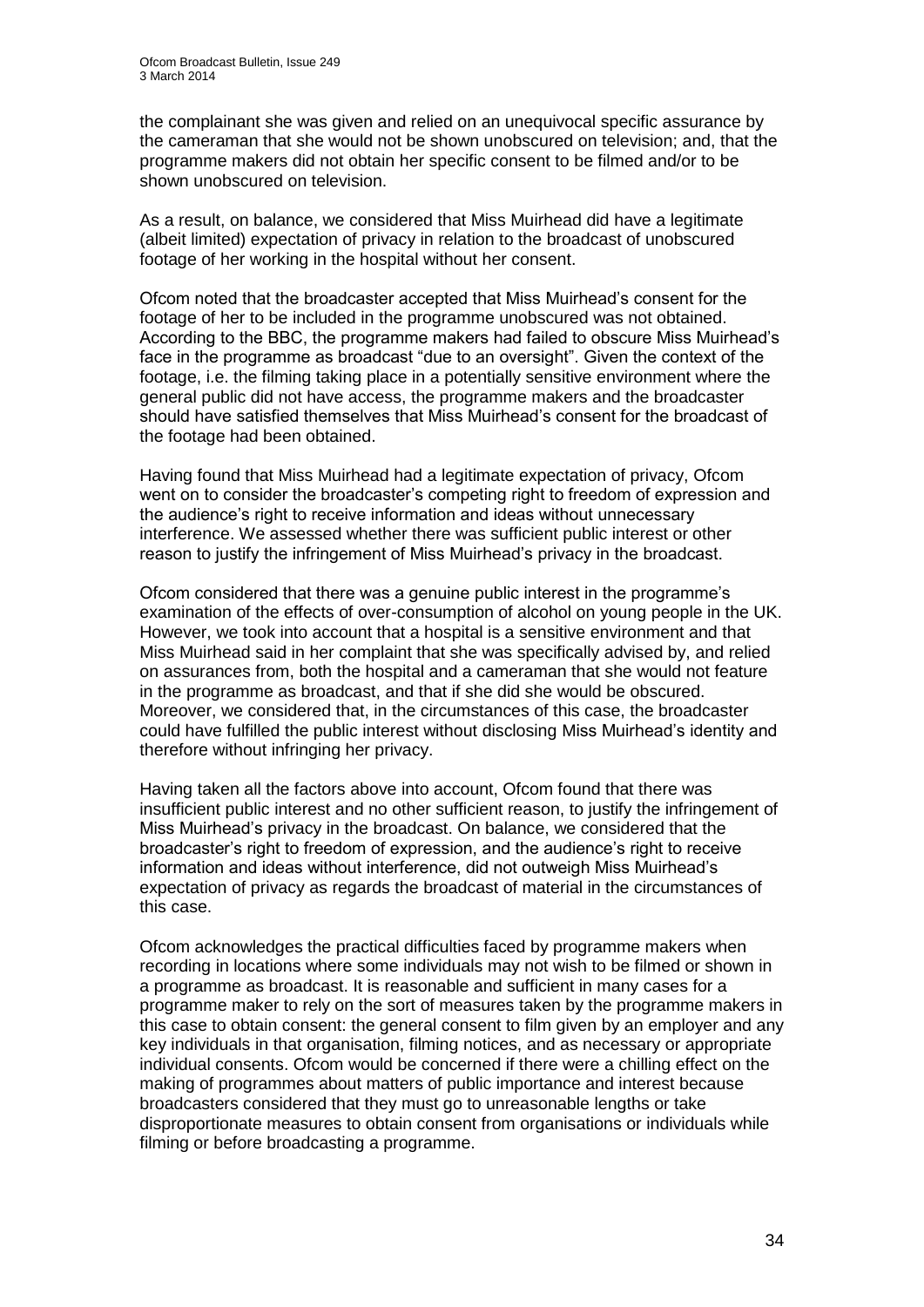Ofcom's decision is therefore that in the very particular circumstances of this case (and despite the fact that the complainant did not explain how, if at all, she was adversely affected by being shown unobscured going about her normal work at the hospital), Miss Muirhead's privacy was unwarrantably infringed in the programme as broadcast.

**Accordingly, Ofcom has upheld Miss Muirhead's complaint of unwarranted infringement of privacy in the programme as broadcast.**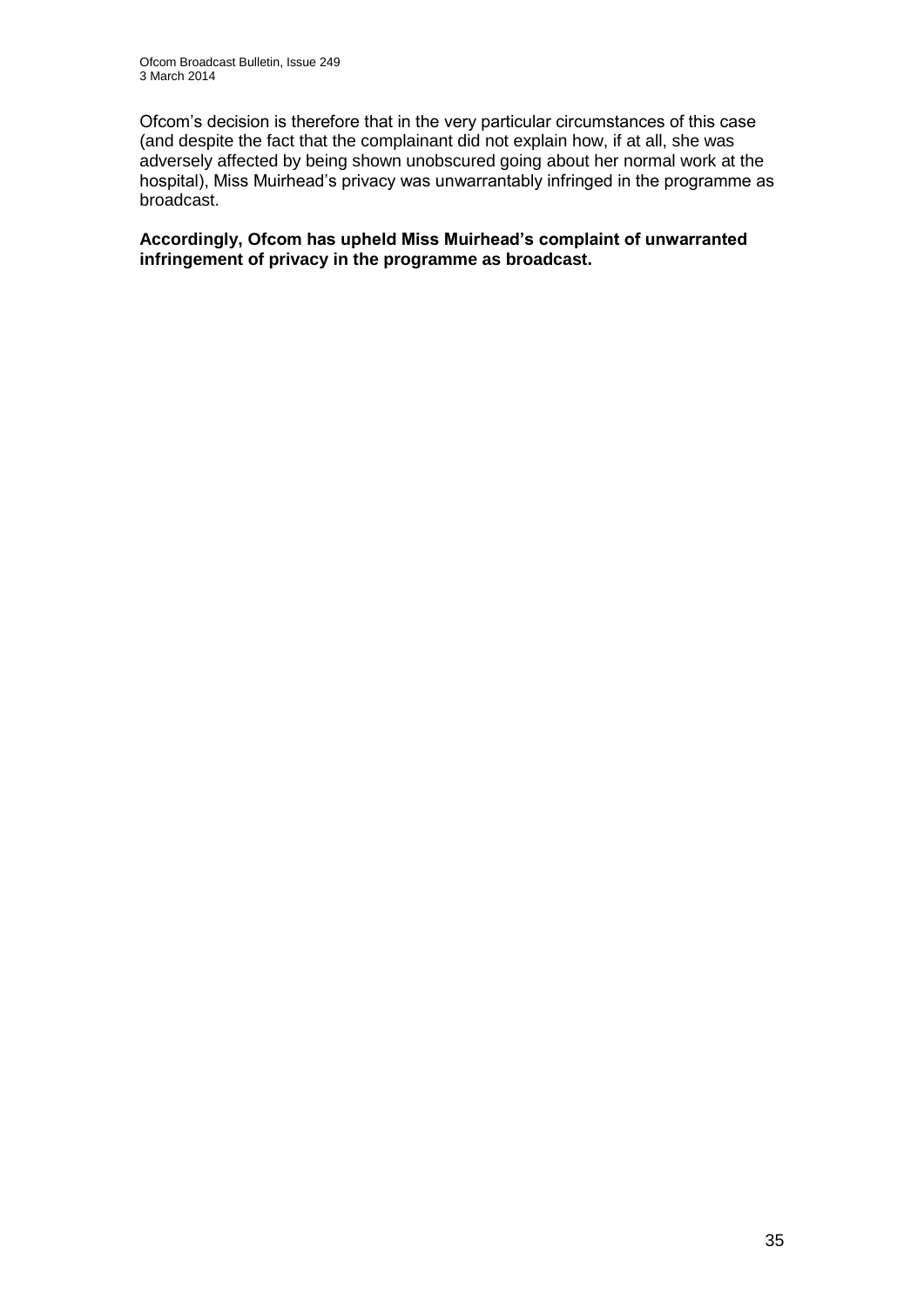# **Not Upheld**

## **Complaint by Mr Chris Reynard**

*Cowboy Traders, Channel 5, 27 June 2013*

#### **Summary**

Ofcom has not upheld this complaint of unjust or unfair treatment in the programme as broadcast made by Mr Chris Reynard.

This edition of *Cowboy Traders* focused on a holiday company, Skiing Europe, which provided ski holidays to schools in the UK. The programme alleged that the company, which was owned and operated by Mr Reynard, *"took hundreds of thousands of pounds from schools and parents – and children up and down the country went without the trip they've been promised"*. The final section of the programme included a meeting between Mr Reynard and one of the programme makers who had pretended to be a youth worker wanting to book a ski trip for a children's group. On this pretext, Mr Reynard was confronted by Mr Dominic Littlewood (one of the programme's presenters) in the car park of a public house.

Ofcom found that Mr Reynard was not treated unfairly in the programme as broadcast. This is because the use of deception to obtain the interview with Mr Reynard was warranted in the circumstances of this case and the programme gave viewers an accurate picture of the nature of the deception practised on him and his response to it and the interview which followed.

#### **Introduction and programme summary**

On 27 June 2013, Channel 5 broadcast an edition of *Cowboy Traders*, a series which seeks to expose traders who have provided defective goods and services to the general public. The programme is presented by Mr Dominic Littlewood and Ms Melinda Messenger.

This particular edition focused on a holiday company, Skiing Europe, which provided ski holidays to schools in the UK. The programme alleged that the company *"took hundreds of thousands of pounds from schools and parents – and children up and down the country went without the trip they've been promised"*. Throughout the programme, one of the presenters, Mr Littlewood, was shown investigating Mr Reynard and following up on information he had received about him and his company. At one point, Mr Littlewood said: *"Before I go after Chris Reynard, I need to investigate whether he is a rogue trader or just a victim of the recession".* 

The programme included contributions from a number of schools which alleged that through Skiing Europe they had bought and paid for ski holidays abroad which did not subsequently happen. One of these schools, Meole Brace School, told the programme that it had paid over £40,000 for an Easter skiing holiday only to be told by Mr Reynard ten days before the trip that he did not have sufficient funds to book the flights. Another school, Mount Grace School, claimed it had paid £62,000 for a ski trip to Austria that was never provided. Mr Littlewood explained that Mr Reynard called the school to tell it that he was unable to book flights or accommodation as agreed because he had cash flow problems. He said that Mr Reynard had asked for an additional £20,000 from the school to save the trip from falling through. The school refused to pay.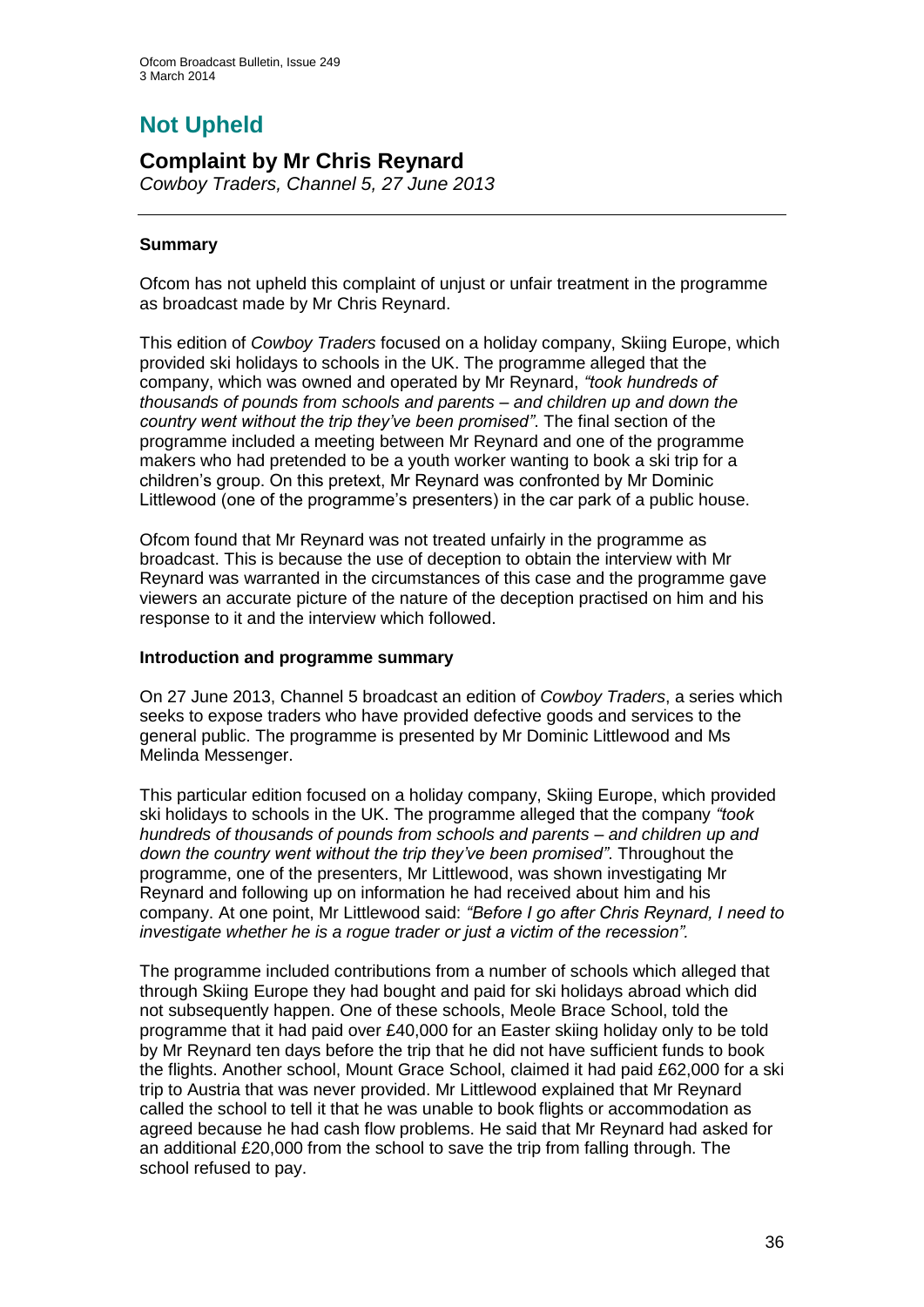Mr Littlewood explained that, after publicising that he was investigating Mr Reynard, a number of schools contacted him with similar stories. One such school, Chinthurst School, had, the programme claimed, *"narrowly escaped being completely stranded in the Swiss Alps".* The school told the programme makers that it was copied in to an email addressed to Mr Reynard from the hotel specified for its trip (City Hotel Oberland). The email explained that the hotel would no longer do business with Mr Reynard because he did not meet the prepayment conditions. The presenter noted that Mr Reynard had contacted the school only two days before the planned trip saying that he was trying to make other arrangements for the holiday and that he had been let down by the hotels. Mr Littlewood said the school felt it had no other option but to remain in the UK.

Mr Littlewood explained that Mr Reynard had first set up a business 50 years ago and noted an article from 2000 which stated that Mr Reynard had been banned from acting as a company director for ten years and was described as *"wholly unfit to a marked degree to be a director of a limited company"*. The presenter said that Mr Reynard had appealed that decision and that the appeal judge had disagreed with the previous assessment of his dishonesty and so reduced the ban to five years. It was after this five-year ban that Mr Reynard became the director of Skiing Europe. In addition, Mr Littlewood referred to county court judgments against Mr Reynard and his companies amounting to over £250,000. The presenter also said that Mr Reynard was made bankrupt following a court case involving a sports equipment firm, but that he was currently appealing against that judgment.

Later in the programme, Mr Littlewood was shown speaking with three of Mr Reynard's ex-employees who represented the company abroad. The presenter said that in their opinion Mr Reynard was: *"intentionally sending school groups on trips that haven't been paid for, knowing they will end up having to pay his bills"*.

Mr Littlewood stated that the programme makers had written to Mr Reynard requesting an interview and received: *"a long response...much of his letter is irrelevant and relates to a company he owned some years ago but there is a small amount which deals with the questions I've asked."* The presenter was then shown reading out in detail several of the points made by Mr Reynard in his letter.

In the final section of the programme, Mr Reynard was shown being confronted by Mr Littlewood in the car park of a public house. This meeting had been set up by a member of the programme making team who had arranged the meeting with Mr Reynard by pretending to be a youth worker wanting to book a ski trip for a children's group. During the interview in the car park, Mr Reynard stated that:

- he had given the programme makers *"a very full response"*;
- the email from City Hotel Oberland was *"sub judice"* and therefore he could not comment on the position with that hotel, but there were other hotels which were in breach of their contracts with Skiing Europe. (Mr Littlewood commented that the contracts were not honoured because money they were owed was not paid);
- there was an insurance company that should have reimbursed the schools but instead had *"done the dirty"*. Mr Reynard explained that he had been *"totally truthful"* with the insurance company;
- a judge (i.e. the appeal judge who reduced Mr Reynard's directorship ban to five years) had said that Mr Reynard was completely honest; and
- he was not bankrupt. Mr Littlewood then said that Mr Reynard had been made bankrupt in a court case with a sports equipment firm and was currently appealing that decision. Mr Reynard said that issue was *"quite different"*.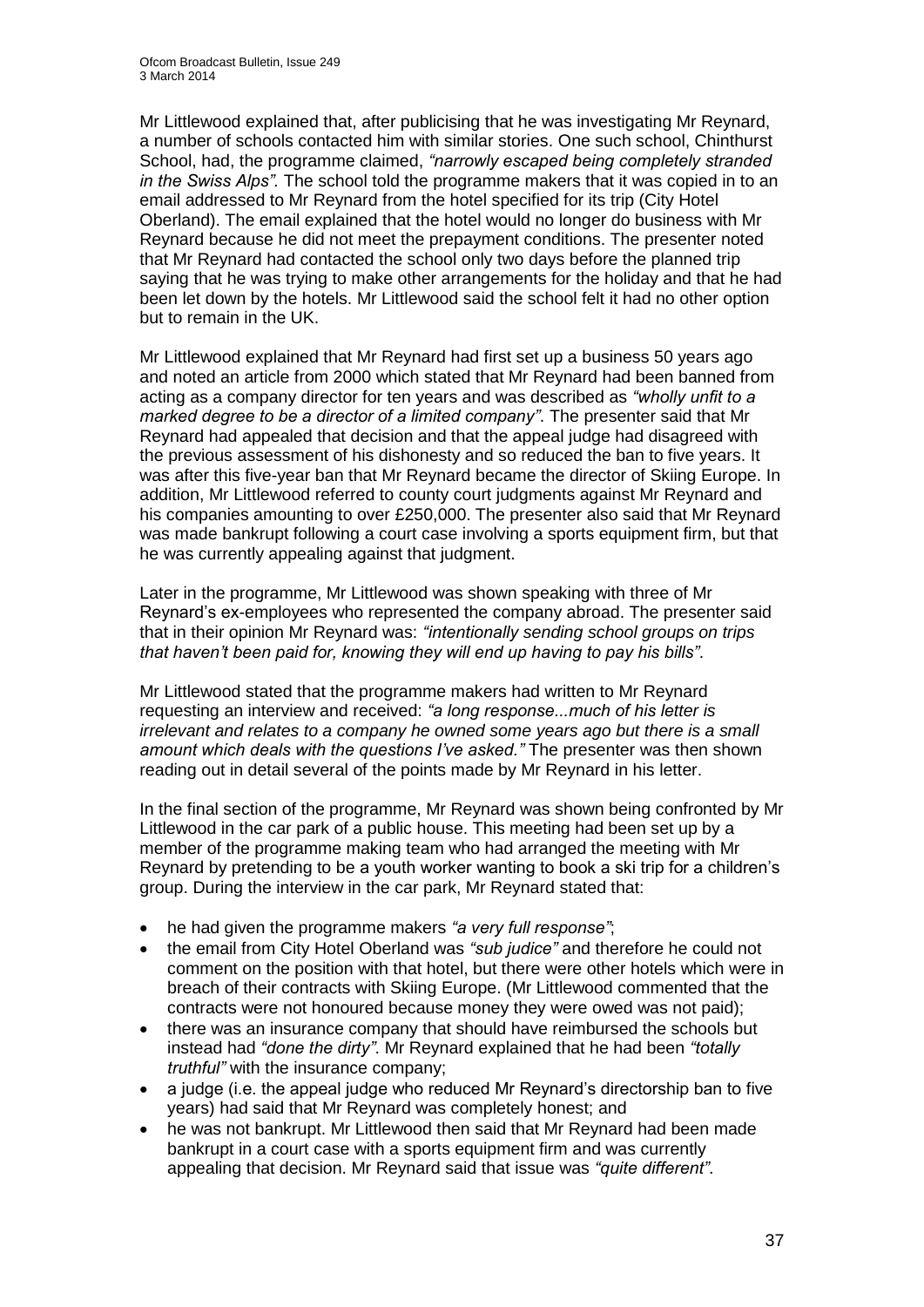After the interview, Mr Littlewood turned to the camera and said: *"you've seen what he looks like, you know his name, it's Chris Reynard, network amongst yourselves and make sure that no one ever gives that man business".* The presenter then went on to add other points subsequently made by Mr Reynard in his post-interview correspondence with the programme makers. These included some specific responses to parts (as opposed to the entirety) of the allegations made against Skiing Europe by Meole Brace, Chinthurst and Mount Grace Schools.

#### **Summary of the complaint and the broadcaster's response**

Mr Reynard complained that he was treated unjustly or unfairly in the programme as broadcast because the programme makers used lies and deception in obtaining the interview with him.

Mr Reynard said that in order to obtain the interview one of the programme makers posed as a potential customer and arranged a meeting with him. On this pretext, Mr Reynard was confronted by the programme's presenter in the car park of a local public house. Mr Reynard said that the programme makers justified this filming by explaining that there was a public interest in his previous history. He said that his previous history was not included in the programme.

In response, Channel 5 said that its decision to broadcast footage of an interview with Mr Reynard, which was secured through a minor deception, was justified because:

- it was in the public interest to broadcast the story of Mr Reynard's dealings with the various schools featured in the programme;
- Mr Reynard refused to provide relevant responses to the substantive allegations which had been made about him/his company and there was no other way to secure footage of Mr Reynard facing those allegations; and
- the deception was based on Mr Reynard's belief that one of the programme makers was a potential client willing to pay for advice about a skiing holiday (i.e. the activity which was the subject of the programme).

The broadcaster said that it had sought and been declined an interview with Mr Reynard. It had also written to him setting out the substance of the allegations which might be made against him in the programme and offered him an opportunity to respond. However, although Mr Reynard wrote a lengthy letter to the programme makers, he included little in direct response to the specific allegations made about him and/or the actions of his company. Channel 5 added that it was clear from this correspondence that Mr Reynard was not prepared properly to answer these allegations. (Copies of the correspondence between the programme makers and Mr Reynard prior to the on-camera interview were provided to Ofcom.) Therefore, the programme makers were unable properly to represent Mr Reynard's position in the programme and viewers were unable to judge his truthfulness for themselves.

Channel 5 said that, because Mr Reynard lived in a property which was not accessible to the public, there was no possibility of securing footage of Mr Reynard having the allegations put to him directly without the use of deception. It added that Mr Reynard was not compelled to participate in the on-camera interview once he realised he had been deceived. He was at all times free to leave. However, instead of staying silent and walking to his car, Mr Reynard engaged with Mr Littlewood before driving away.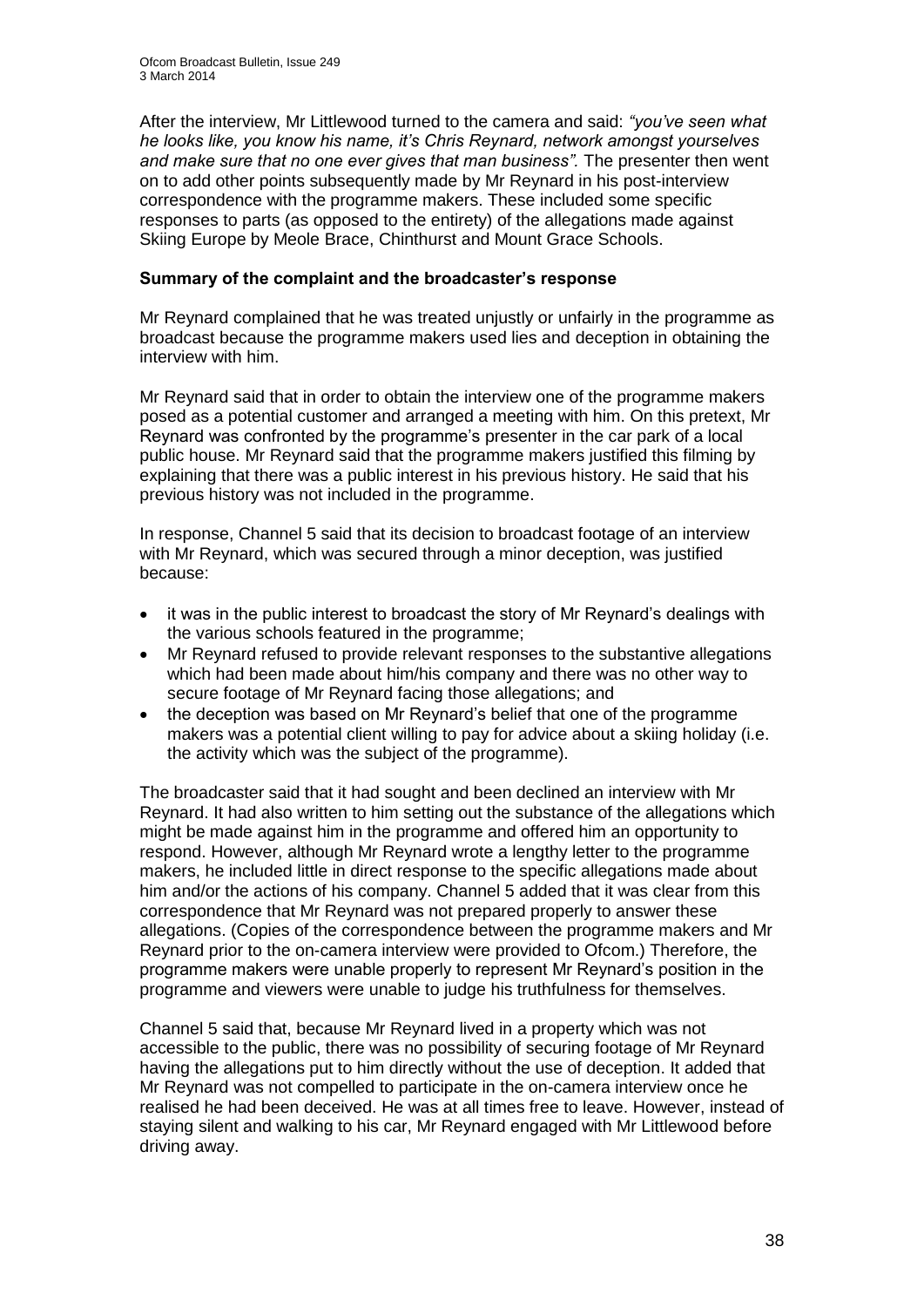#### *Further representations*

Mr Reynard submitted further representations on Channel 5's statement in response to his complaint. Ofcom considered some of the matters raised by Mr Reynard to be directly relevant to Ofcom's consideration of this complaint and decided to admit his representations. It also provided Channel 5 with an opportunity to respond.

Mr Reynard said that:

- gaining the interview with him through deception was not justified because he was willing to answer all the programme makers' queries at length. He added that he had made this clear to Channel 5 in a letter dated 1 June 2013 and that he had provided "the very fullest and self-disclosing of answers"; and
- in contrast to the broadcaster's claim, he was not truly free to walk away from the interview because doing so would have given the impression he had something to hide.

Mr Reynard also repeated his complaint that the programme did not include his previous history despite claiming that it was in the public interest for it to do so.

In response to Mr Reynard's further representations, Channel 5 said that "doorstepping", the practice of filming an interview with someone without prior warning, is permitted under the Code if it is warranted. It said that, in this case, it was warranted. This was because Mr Reynard's correspondence was full of obfuscation and he failed to respond to many of the serious allegations which had been put to him prior to the time the doorstepping occurred.

Channel 5 said that Mr Reynard's response to the allegations made by Meole Brace School – the first matter put to him during the interview – was typical and that he dealt with almost all of the allegations put to him in the same manner. On 6 November 2012, the programme makers had written to Mr Reynard setting out in detail this school's allegations. Mr Reynard did not respond to these allegations directly. Rather, in a letter to the programme makers, dated 27 November 2012, he said that the schools which had complained (as noted above, the programme featured several schools which claimed not to have got the holidays for which they had paid Skiing Europe) were "the most emotive" and "failed to understand" that they lost money because an unnamed insurance company had "done the dirty", and that almost all of the schools were late in making payments. Channel 5 said that both these responses were included in the programme, but that Mr Reynard did not make clear either what the insurance policy was for or on what basis he had been denied insurance coverage. It also said that Meole Brace School was not late in making its payments.

Channel 5 detailed Mr Reynard's subsequent correspondence with the programme makers about Meole Brace School. However, it also said that the correspondence after the 11 January 2013 interview in the car park – including the 1 June 2013 letter referred to by Mr Reynard – "could not affect the appropriate nature of the doorstepping".

With regard to whether Mr Reynard was free to not take part in the interview. Channel 5 reiterated its position that, once confronted by Mr Littlewood and the camera crew, Mr Reynard could have walked away and argued that it was his failure to respond in any meaningful way which gave the impression he had something to hide.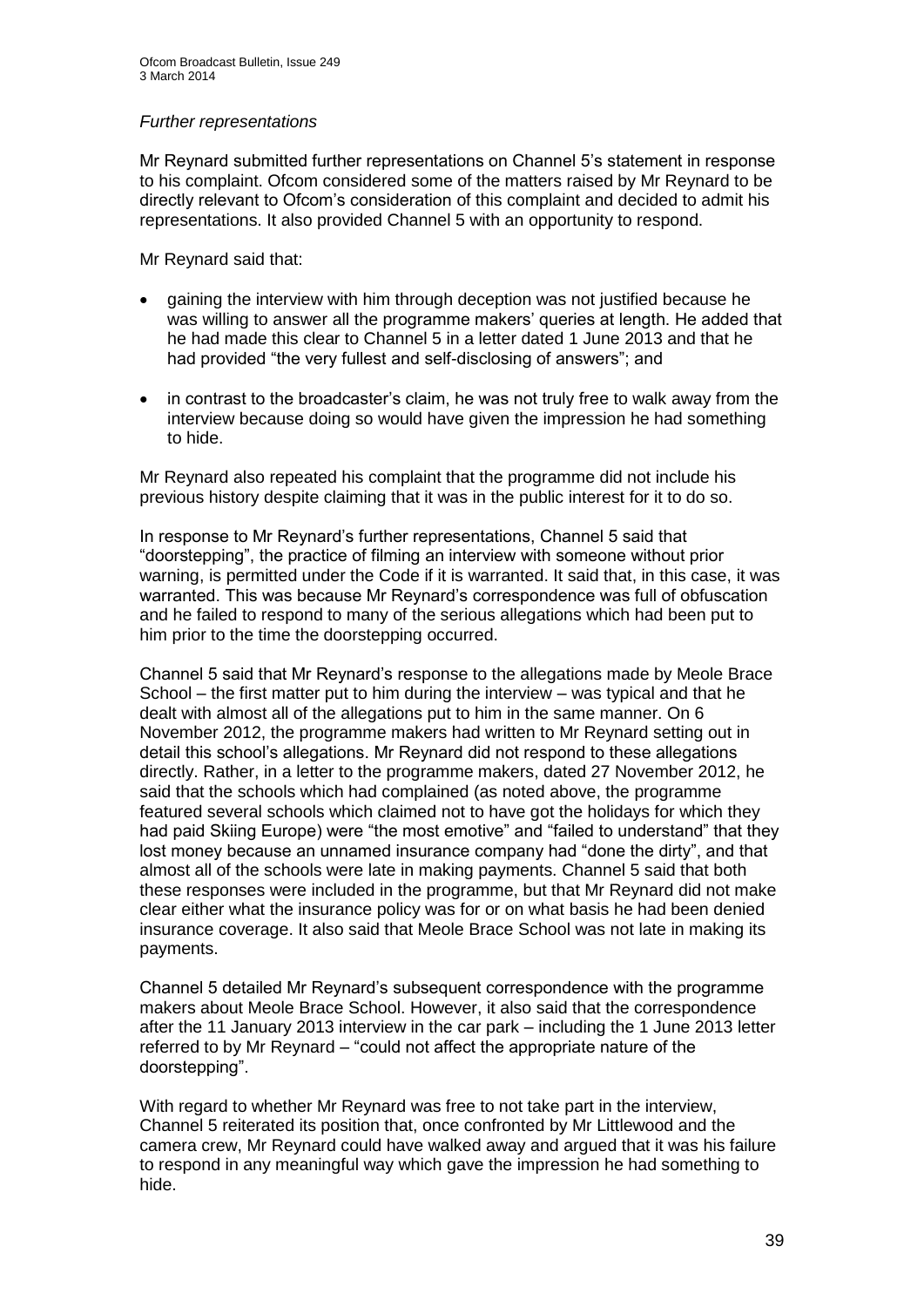The broadcaster said, although Mr Reynard wanted the programme to include a detailed catalogue of his previous successes in the industry, he did not understand that any successful history was not particularly relevant to the specific allegations, which concerned his conduct in a particular period of trading and activity, which formed the basis of the programme. Channel 5 said that the programme included details of Mr Reynard's history to the extent that they were relevant and necessary and nothing the programme makers said to Mr Reynard suggested that a discussion of his **entire** (broadcaster's emphasis) business history was in the public interest.

#### **Representations on Ofcom's Preliminary View**

Ofcom prepared a Preliminary View on this case that Mr Reynard's complaint should not be upheld. Both the complainant and Channel 5 commented on that Preliminary View. The main points made by Mr Reynard which could be regarded as relevant to the complaint as entertained and Channel 5's responses to those points were, in summary, as follows.

Mr Reynard repeated his view that it was not warranted for the programme makers to obtain the interview with him by deception and then use footage of it in the programme because he had already answered their allegations. He also said that the programme makers did not like the responses he had given prior to the interview because in them he had made it clear that someone else (most notably the insurance companies which he, Mr Reynard, was taking legal action against) was responsible for the demise of his business – and thereby the fact that a number of schools lost money. He said that Channel 5 refused to accept "the fact that the insurance company had done the dirty and we were taking action against those that were to blame for what had happened".

With regard to the interview itself, Mr Reynard said that however well he "knew the situation nothing can prepare one for that sort of ambush" and that it was not accurate to say that he was aware of the specific allegations being made about him because there were "at least two points put to [him] in that interview that had never been put to [him] previously".

Mr Reynard also reasserted his position that he was treated violently by Mr Littlewood during the interview and asked that Ofcom study the unedited footage of this section of the programme.

In response to the complainant's comments on the Preliminary View, Channel 5 said that, in contrast to his assertions, Mr Reynard:

- did not answer all of the allegations which were put to him; and
- did not indicate which of the allegations put to him were factually incorrect.

Channel 5 also said that the programme had represented Mr Reynard's position that "the insurance company had done the dirty...". However, it could do no more because, despite repeated requests by the programme makers, Mr Reynard failed to provide relevant details about the claim(s) he said he was making against the insurer (for example, the name of the insurer; the type of policy concerned; the nature of the claim(s) he was making against the insurer; or the details of any correspondence he had with the schools/individuals concerned about restitution). The broadcaster added that it was "difficult to see how any insurer could...be liable...for a school being misled as to the nature of bookings made on their behalf when no such bookings were made".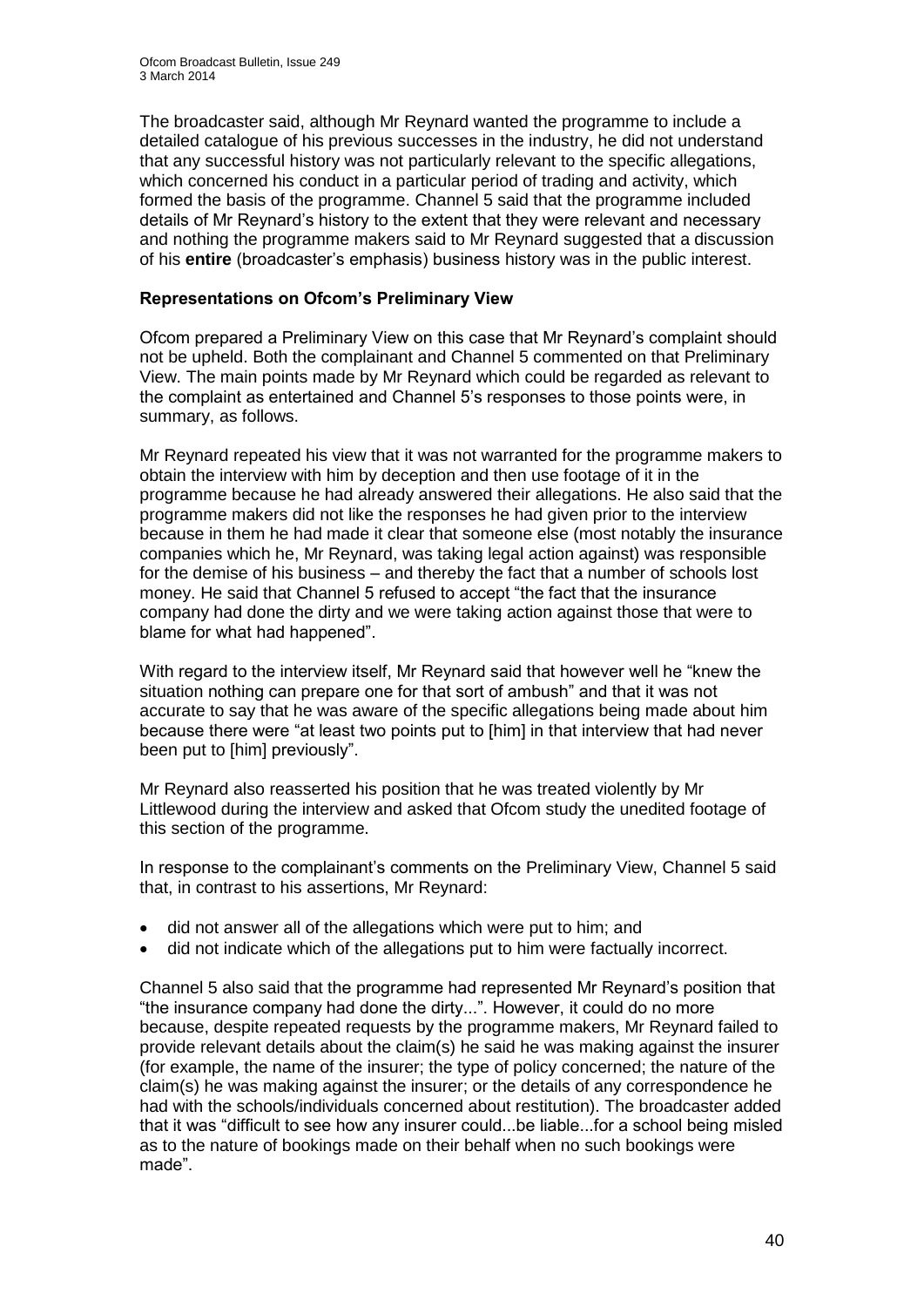Channel 5 did not respond to Mr Reynard's further comments about whether or not he was prepared to answer the questions put to him by Mr Littlewood during the interview or his claim that he was treated violently by Mr Littlewood.

#### **Decision**

Ofcom's statutory duties include the application, in the case of all television and radio services, of standards which provide adequate protection to members of the public and all other persons from unjust or unfair treatment and unwarranted infringement of privacy in, or in connection with the obtaining of material included in, programmes in such services.

In carrying out its duties, Ofcom has regard to the need to secure that the application of these standards is in the manner that best guarantees an appropriate level of freedom of expression. Ofcom is also obliged to have regard, in all cases, to the principles under which regulatory activities should be transparent, accountable, proportionate and consistent and targeted only at cases in which action is needed.

In reaching our Decision, we carefully considered all the relevant material provided by both parties. This included a recording and transcript of the programme as broadcast, unedited footage provided by Channel 5 and both parties' written submissions. Ofcom also took careful account of the representations made by the complainant and by Channel 5 in response to Ofcom's Preliminary View on this complaint. However, we concluded that the representations did not raise any substantive points which affected Ofcom's Preliminary View not to uphold the complaint.

Ofcom considered Mr Reynard's complaint that he was treated unjustly or unfairly in the programme as broadcast because the programme makers used lies and deception to obtain an interview with him. In particular, Mr Reynard said that one of the programme makers posed as a potential customer and arranged a meeting with him and, on this pretext, Mr Reynard was confronted by the programme's presenter in the car park of a public house.

Before addressing the specific complaint by Mr Reynard as set out in the preceding paragraph, Ofcom noted that Mr Reynard also complained that the programme did not include his previous business history – although he said the programme makers told him it was this history which justified their obtaining the interview with him through deception (the broadcaster denied that this was the case). However, our consideration of this complaint is not contingent upon the extent to which Mr Reynard's previous business history was represented in the programme. Rather, it is concerned with whether the obtaining of the interview though deception was warranted given the previous correspondence between Mr Reynard and the programme makers; and if the way in which the interview was included in the programme resulted in unfairness to Mr Reynard. Therefore, this issue was not relevant to our consideration of the complaint.

When considering complaints of unjust or unfair treatment, Ofcom has regard to whether the broadcaster's actions ensured that the programme as broadcast avoided unjust or unfair treatment of individuals and organisations, as set out in Rule 7.1 of the Code. Ofcom had regard to this rule when reaching a view on the individual heads of complaint detailed below.

In considering Mr Reynard's complaint, Ofcom had particular regard to Practice 7.2 of the Code which states that broadcasters and programme makers should normally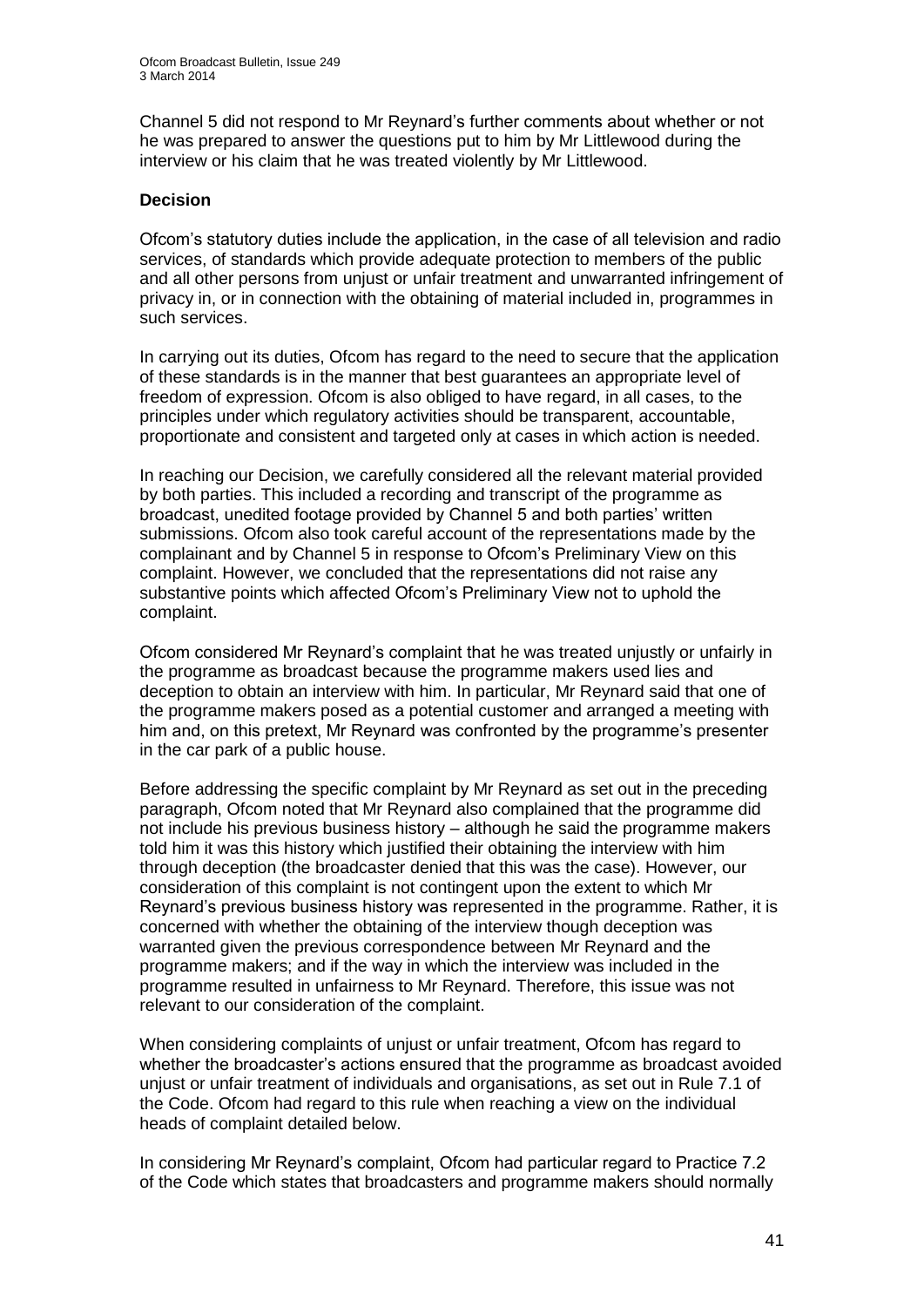be fair in their dealings with potential contributors to programmes unless, exceptionally, it is justified to do otherwise. Ofcom also had regard to Practice 7.14 of the Code which states that broadcasters or programme makers should not normally obtain or seek information, audio, pictures or an agreement to contribute through misrepresentation or deception. (Deception includes surreptitious filming or recording.) However, it may be warranted to use material obtained through misrepresentation or deception without consent if it is in the public interest and cannot reasonably be obtained by other means.

In assessing whether it was warranted to obtain and then use material obtained by deception in this case, Ofcom first took account of the pre-interview correspondence between Mr Reynard and the programme makers. The programme makers wrote to Mr Reynard on 6 November 2012 explaining the aims and purpose of the programme and included a very detailed list of specific allegations made against Skiing Europe and/or Mr Reynard by a number of schools and hotels which had previously had dealings with the company. The letter also offered Mr Reynard an opportunity to respond to these allegations via an on-camera interview and asked for a response to this offer within seven days. On 12 November 2012, the programme makers sent a follow-up letter to Mr Reynard asking for a response to their offer of an interview by 19 November 2012. On 13 November 2012, Mr Reynard acknowledged his receipt of the earlier (6 November 2012) letter, denied the offer of an on-camera interview and said that he would be "more than happy to give [the programme] a substantial reply", but that this would "take a little while to do" and he would "be back in contact...within a few weeks". Between 13 November and 3 December 2012, the programme makers and Mr Reynard exchanged further correspondence regarding the deadline for the programme's receipt of Mr Reynard's written response (the final deadline was set at 7 December 2012). The programme makers continued to repeat their offer of an oncamera interview to Mr Reynard in this correspondence.

On 4 December 2012, the programme makers received a letter from Mr Reynard (dated 27 November 2012) regarding the claims made about him and his company. In this letter Mr Reynard denied any wrongdoing and said that when a company goes out of business there will be many angry people who think that they have lost money. Mr Reynard also said that an insurance company which was meant to be protecting the schools' money had "done the dirty" and that "numerous" schools were in breach of the company's booking conditions because they were late with payments. Mr Reynard then went on to talk about his unhappy experience of dealing with the media over the preceding 20 years and his long history of success in the holiday industry.

Following receipt of Mr Reynard's 27 November 2012 letter, the programme makers wrote back to him on 5 December 2012. They assured him that his responses would be included in the programme where appropriate but also said: "we note that you have left unanswered many of the substantial allegations being made, and what you have told us contradicts the material evidence we have gathered in the course of our investigation". They then offered Mr Reynard another chance to give an on-camera interview so that the programme: "may fairly represent your responses to all of the serious allegations that have been made against you". On 8 December 2012, Mr Reynard wrote back saying that he would not be interviewed and that he had already given "an extensive response".

As noted above, on 11 January 2013, Mr Reynard was confronted by Mr Littlewood and a camera crew in the car park of a public house where Mr Littlewood asked him questions about the allegations made about Skiing Europe, notably those made by Meole Brace and Chinthurst Schools. Mr Reynard had agreed to come to the public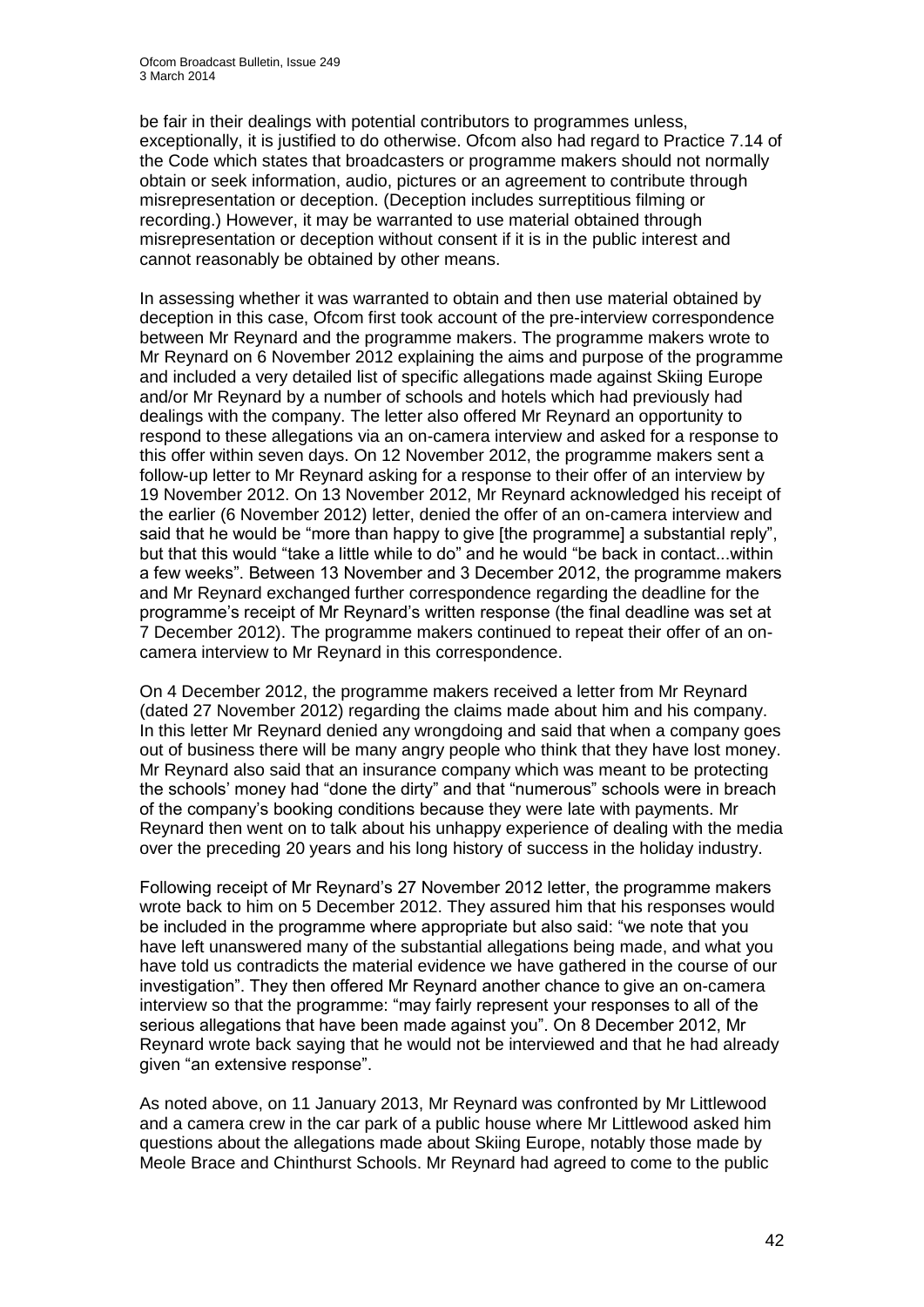house believing that he was meeting a potential client. However, this person was actually one of the programme makers.

Having taken careful account of the pre-interview correspondence, Ofcom considered whether the deception used to obtain this interview footage was warranted in the circumstances. There is no doubt in our view that the matters raised by the programme makers in their correspondence to Mr Reynard were serious: they concerned claims that he repeatedly took significant sums of money from schools while being aware that the holidays for which the schools were paying were unlikely to take place. It is clear from both the initial submissions and the subsequent representations that the parties to this complaint disagreed with regard to whether or not Mr Reynard answered all of the allegations which were put to him prior to the programme makers deciding to gain an interview with him by the use of deception. However, Ofcom considered the evidence available, namely the correspondence between the programme makers and Mr Reynard prior to the interview. We observed that, in his letter of 27 November 2012, Mr Reynard had denied any wrongdoing. However, we also noted that in this letter Mr Reynard did not respond to any of the specific claims made about Skiing Europe by the individual schools or hotels mentioned in the programme makers' letter of 6 November 2012 and subsequently featured in the programme. Nor did Mr Reynard provide any information to the programme makers about the nature of the insurance claims he said he was making with regard to the aborted school trips or his plans to repay any of these schools.

In addition, prior to the interview with Mr Reynard, the programme makers had given Mr Reynard a number of opportunities to give an on-camera interview in order to address the substance of the allegations made against him. As noted above, the last of these made it clear that in the programme makers' view Mr Reynard had not addressed these allegations in his letter of 27 November 2012. Mr Reynard refused every such offer.

With regard to the deception itself, Ofcom noted that Mr Reynard lived on a private estate and that, therefore, it would not have been possible for the programme makers to have approached him directly without having first persuaded him to leave his property. We noted that the programme makers achieved this by inviting Mr Reynard to meet a potential client for his new business (a consultancy for group skiing holidays). Ofcom considered that a deception of this nature was relatively minor. Taking all of these factors into account, we took the view that there was a public interest in the programme makers confronting Mr Reynard to try to obtain a candid and meaningful response to the allegations made about him, and that the deception practised on Mr Reynard in order to enable them to do so was warranted.

Ofcom next considered the manner in which Mr Reynard was confronted by the programme makers and whether the way in which this was reflected in the programme created unfairness to him. We noted the meaning of "doorstepping" as set out in the Code as "filming or recording of an interview...with someone, or announcing that a call is being filmed or recorded for broadcast purposes, without prior warning" and that Practice 8.11 of the Code states that it should not take place unless "a request for an interview has been refused...and it is warranted to doorstep". Although Practice 8.11 is in Section Eight of the Code (Privacy), in Ofcom's view it can be helpful to take account of it when assessing complaints about fairness. Doorstepping, in our view, has the potential to create unfairness to contributors because of the lack of opportunity afforded to them to prepare their response to serious allegations and the potential adverse impression it can give to viewers about a complainant who has been approached in this manner.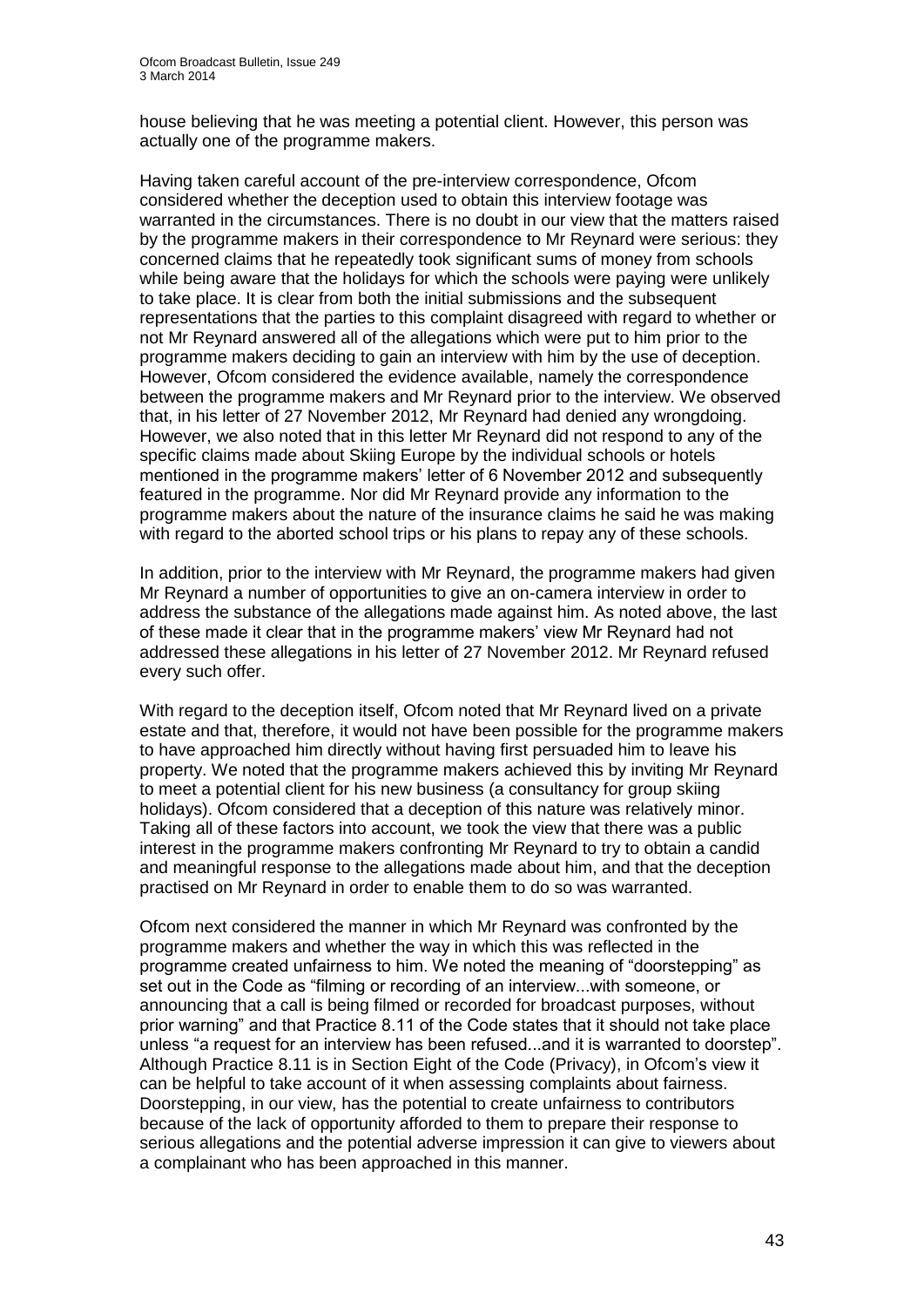Given the pre-interview correspondence between the programme makers and Mr Reynard (as detailed above), and notwithstanding Mr Reynard's claim in his representations that there were "at least two points put to [him in his interview] that had never been put to [him] previously", we considered that, before he was approached by Mr Littlewood and the camera crew, Mr Reynard would have been sufficiently aware of both the general nature of the claims being made about him and the specific allegations made by each school featured in the programme to have had adequate opportunity to prepare a response to questions about those allegations and to answer the questions put to him by Mr Littlewood in this situation. In our view, there was no unfairness to Mr Reynard in this respect.

Ofcom next went on to consider how the relevant material was presented in the programme as broadcast. Ofcom noted that prior to this section of the programme the presenter said that he had written to Mr Reynard to put the allegations to him and that Mr Reynard had responded. Our consideration of this complaint is concerned with whether the use of deception to obtain the interview with Mr Reynard resulted in unfairness to him in the programme as broadcast. Ofcom is not considering whether or not the way in which his letter of response to the programme was represented resulted in unfairness to him. However, we noted in any event that those elements of Mr Reynard's letter of 27 November 2012 which were relevant to the claims made in the programme were included within it.

With regard to the footage of the interview itself. Of com noted that the presenter introduced this part of the programme by explaining the deception the programme makers had used to get Mr Reynard to the public house. Mr Littlewood was shown confronting Mr Reynard, and Mr Reynard responding to the presenter's claims before being shown walking to his car and driving away. Having examined the footage of the interview included in the programme (and unedited footage of the final seconds of this interview – i.e. the part when Mr Reynard got into his car and drove away), we noted that Mr Reynard appeared to consider Mr Littlewood's questions before volunteering responses to him and that Mr Littlewood accompanied Mr Reynard as Mr Reynard walked over to and got into his car. Once Mr Reynard was in the car, Mr Littlewood stood between the open driver-side car door and the car itself and continued to ask Mr Reynard questions while Mr Reynard twice tried to close the car door. In addition, a cameraman walked in front of the car for a few seconds. However, after a few moments Mr Reynard drove forward slowly leaving Mr Littlewood behind before closing the car door and driving away. At no point did there appear to be any physical contact between Mr Reynard and either Mr Littlewood or any other member of the film crew as he walked towards his car and then got into it and drove away. In addition, at no point did Mr Littlewood hold on to any part of the car.

Given the above factors, Ofcom considered that the programme made sufficiently clear to viewers the exact nature of the deception used to get Mr Reynard to the public house and then gave an accurate picture of his response to being deceived and subsequently confronted by Mr Littlewood. We also considered that, while Mr Littlewood followed Mr Reynard to his car and stood in front of the open car door, thereby delaying his departure by a few moments, Mr Littlewood did not prevent Mr Reynard from leaving.

Therefore, Ofcom found that the deception employed to obtain the interview with Mr Reynard was warranted by the public interest. Also the programme informed viewers about the nature of the deception practised on Mr Reynard and gave an accurate picture of his response to both the deception and Mr Littlewood's questions. There was therefore no unfairness to Mr Reynard in the programme as broadcast.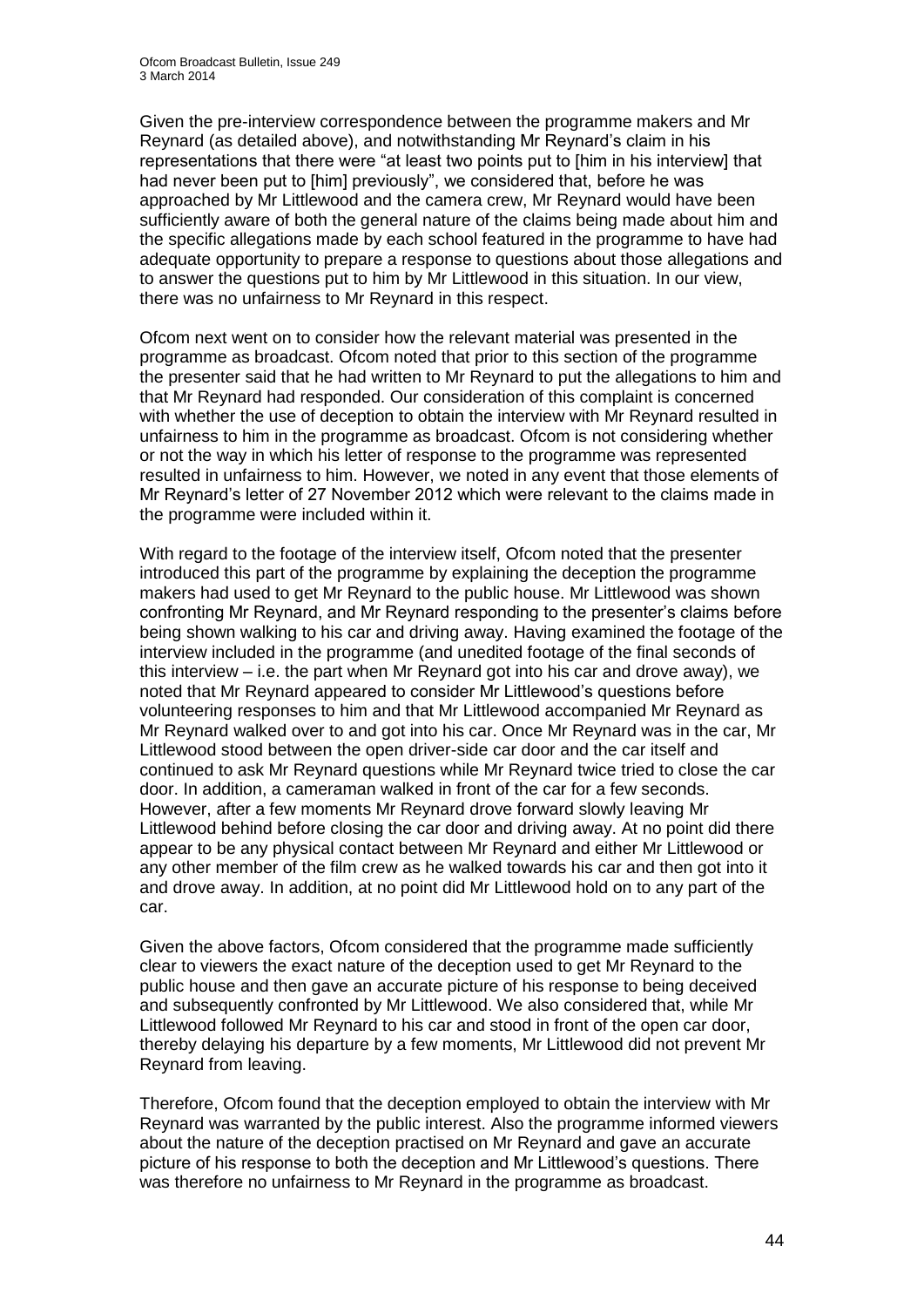**Accordingly, Ofcom has not upheld Mr Chris Reynard's complaint of unfair treatment in the programme as broadcast.**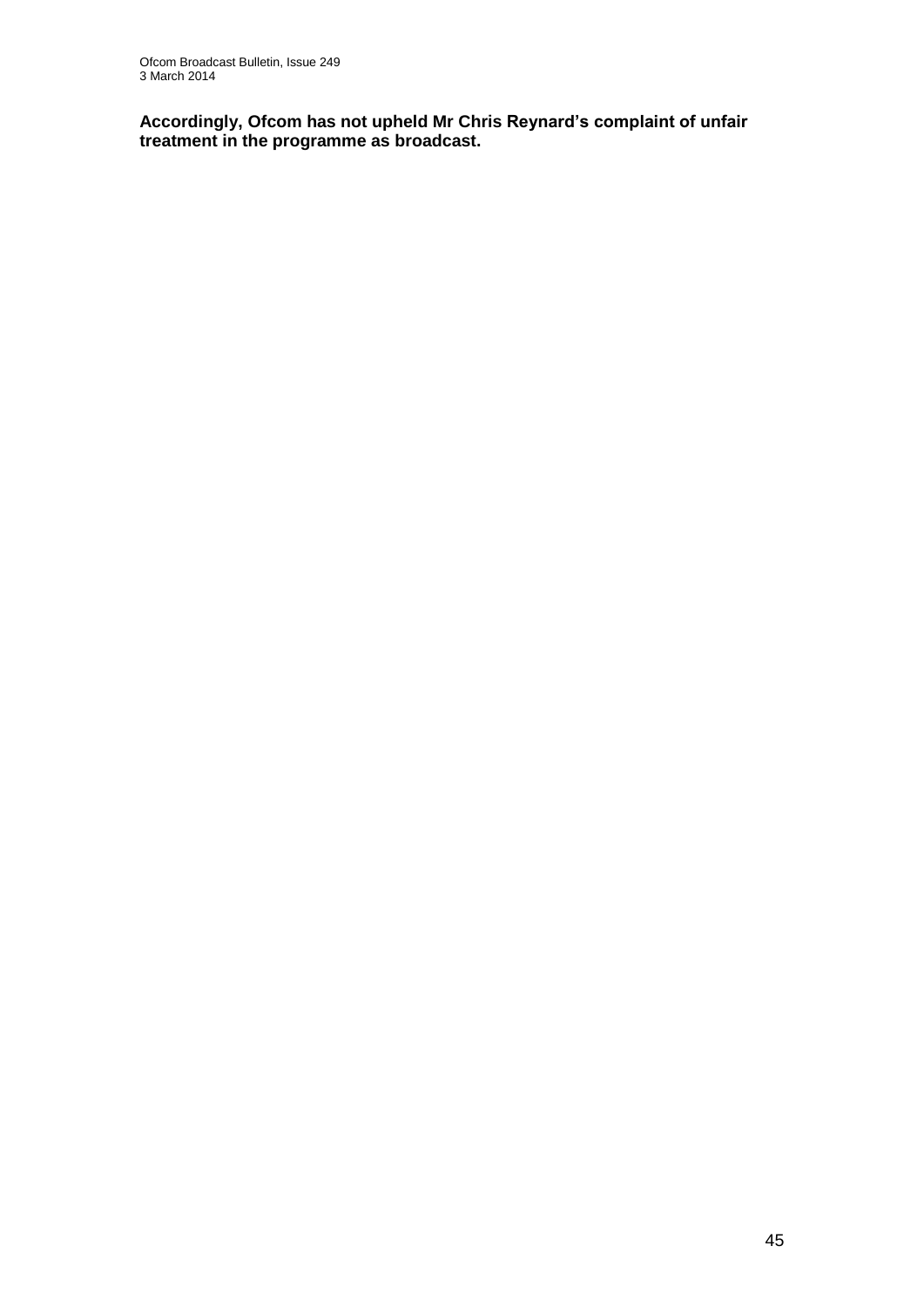# **Complaints Assessed, not Investigated**

## **Between 4 and 17 February 2014**

This is a list of complaints that, after careful assessment, Ofcom has decided not to pursue because they did not raise issues warranting investigation.

| Programme                                            | <b>Broadcaster</b>           | <b>Transmission</b><br>Date | <b>Categories</b>                           | <b>Numer of</b><br>complaints |
|------------------------------------------------------|------------------------------|-----------------------------|---------------------------------------------|-------------------------------|
| 5 News at 5                                          | Channel 5                    | 24/01/2014                  | Generally accepted<br>standards             |                               |
| 50 Best R'N'B Videos Of<br>The 00s                   | <b>Kiss</b>                  | 26/01/2014                  | Scheduling                                  | 1                             |
| Allianze NFL Dublin V Kerry                          | Premier<br>Sports            | 01/02/2014                  | Outside of remit / other                    | 1                             |
| Ant and Dec's Saturday<br>Night Takeaway             | <b>ITV</b>                   | 06/04/2013                  | Violence and dangerous<br>behaviour         | 1                             |
| <b>Audio Description</b>                             | Various                      | Various                     | <b>Television Access</b><br><b>Services</b> | 1                             |
| Babylon                                              | Channel 4                    | 09/02/2014                  | Scheduling                                  | 8                             |
| <b>BBC Coverage of the</b><br><b>Winter Olympics</b> | <b>BBC</b>                   | Various                     | Outside of remit / other                    | 1                             |
| <b>BBC News</b>                                      | BBC <sub>1</sub>             | 16/02/2014                  | Outside of remit / other                    | 1                             |
| <b>BBC News at One</b>                               | BBC <sub>1</sub>             | 03/02/2014                  | Outside of remit / other                    | 1                             |
| <b>Bewitched</b>                                     | Channel 5                    | 01/02/2014                  | Scheduling                                  | 1                             |
| <b>Birds of a Feather</b>                            | <b>ITV</b>                   | 23/01/2014                  | Scheduling                                  | 1                             |
| Births, Deaths and<br>Marriages                      | $\overline{ITV}$             | 11/02/2014                  | Generally accepted<br>standards             | 1                             |
| <b>Blast 106 Saturday Nights</b>                     | Blast 106 FM                 | 11/01/2014                  | Materially misleading                       | 1                             |
| <b>Breakfast</b>                                     | BBC <sub>1</sub>             | 01/02/2014                  | Offensive language                          | 1                             |
| Brian Taylor's Big Debate                            | <b>BBC Radio</b><br>Scotland | 31/01/2014                  | Outside of remit / other                    | 1                             |
| <b>Britain's Great War</b>                           | BBC <sub>1</sub>             | 03/02/2014                  | Generally accepted<br>standards             | 1                             |
| <b>Capital Breakfast With</b><br>Bodg, Matt & Jojo   | <b>Capital North</b><br>East | 08/02/2014                  | <b>Disability</b><br>discrimination/offence | 1                             |
| <b>Channel 4 News</b>                                | Channel 4                    | 05/02/2014                  | Due impartiality/bias                       | 1                             |
| <b>Channel 4 News</b>                                | Channel 4                    | 07/02/2014                  | Offensive language                          | 1                             |
| Channel ident "Gay<br>Mountain"                      | Channel 4                    | Various                     | Generally accepted<br>standards             | 21                            |
| Children in Need 2013                                | BBC <sub>1</sub>             | 15/11/2013                  | Generally accepted<br>standards             | 1                             |
| <b>Classic Albums</b>                                | Sky Arts 1                   | 17/01/2014                  | Scheduling                                  | 1                             |
| Come Dine with Me                                    | Channel 4                    | 01/02/2014                  | Scheduling                                  | 1                             |
| <b>Coronation Street</b>                             | <b>ITV</b>                   | 03/02/2014                  | Promotion of<br>products/services           | 1                             |
| <b>Coronation Street</b>                             | <b>ITV</b>                   | 10/02/2014                  | Offensive language                          | 1                             |
| <b>Coronation Street Omnibus</b>                     | ITV <sub>2</sub>             | 26/01/2014                  | <b>Television Access</b><br>Services        | $\overline{2}$                |
| <b>Coronation Street Omnibus</b>                     | ITV2                         | 01/02/2014                  | <b>Television Access</b><br>Services        | 1                             |
| Dancing On Ice                                       | <b>ITV</b>                   | 02/02/2014                  | Generally accepted<br>standards             | $\overline{4}$                |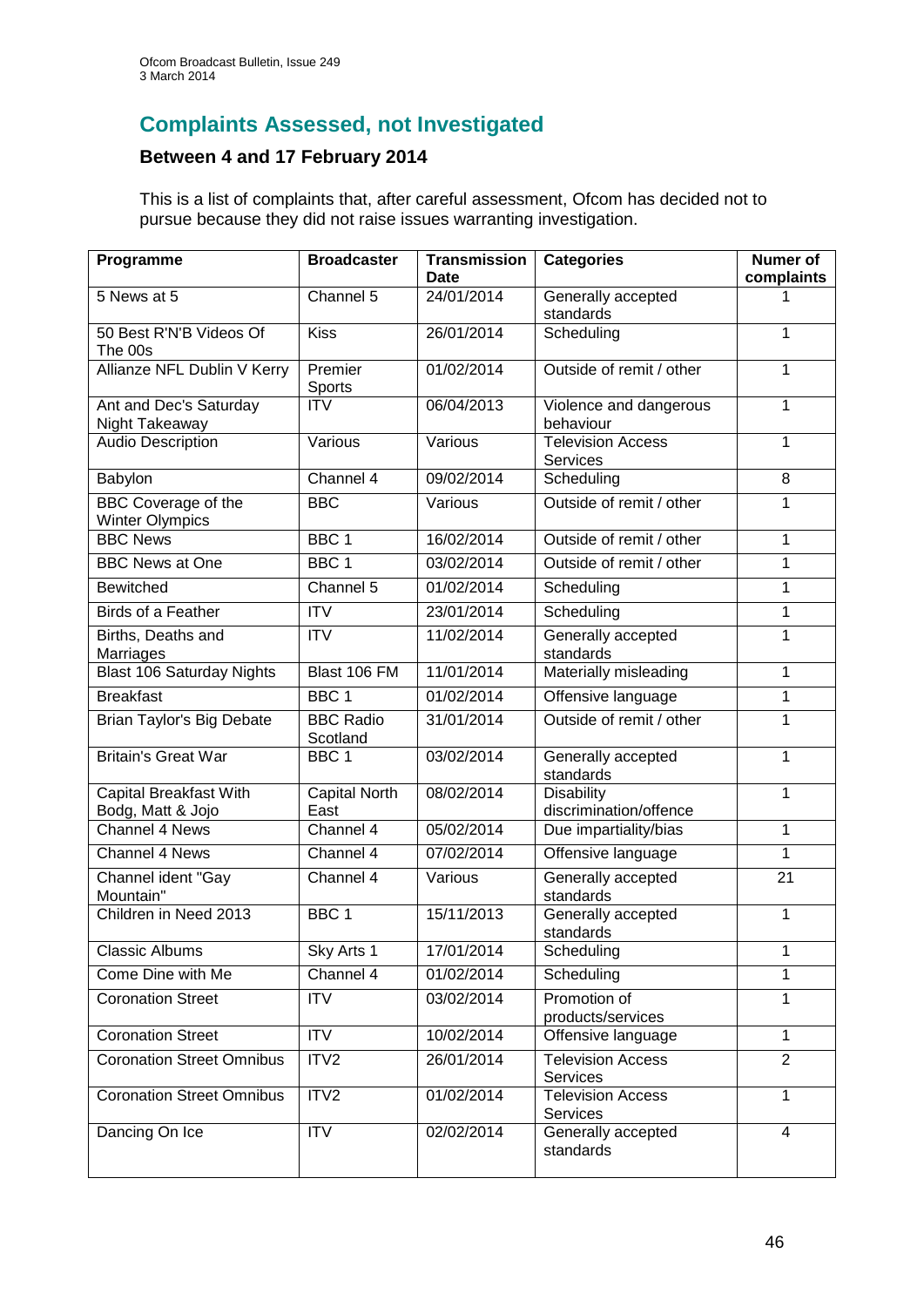| Dancing on Ice                                 | <b>ITV</b>                            | 09/02/2014 | Generally accepted<br>1<br>standards        |                |
|------------------------------------------------|---------------------------------------|------------|---------------------------------------------|----------------|
| Daybreak                                       | <b>ITV</b>                            | 10/02/2014 | <b>Television Access</b><br>1               |                |
|                                                |                                       |            | Services                                    |                |
| Daybreak                                       | <b>ITV</b>                            | 11/02/2014 | Offensive language                          | 1              |
| Dickinson's Real Deal                          | $\overline{ITV}$                      | 05/02/2014 | Generally accepted<br>standards             | 1              |
| <b>Dinner Date</b>                             | ITV2                                  | 05/02/2014 | <b>Disability</b><br>discrimination/offence | 1              |
| <b>Doctors</b>                                 | BBC <sub>1</sub>                      | 04/02/2014 | Offensive language                          | 1              |
| Doctors                                        | BBC <sub>1</sub>                      | 17/02/2014 | Outside of remit / other                    | 1              |
| Don't Tell the Bride                           | BBC <sub>3</sub>                      | 10/02/2014 | Offensive language                          | $\overline{2}$ |
| Don't Tell the Bride                           | Really                                | 16/02/2014 | Offensive language                          | 1              |
| EastEnders                                     | BBC <sub>1</sub>                      | 16/01/2014 | Drugs, smoking, solvents<br>or alcohol      | 1              |
| EastEnders                                     | BBC <sub>1</sub>                      | 31/01/2014 | Religious/Beliefs<br>discrimination/offence | 1              |
| EastEnders                                     | BBC <sub>1</sub>                      | 03/02/2014 | Generally accepted<br>standards             | 1              |
| EastEnders                                     | BBC <sub>1</sub>                      | 03/02/2014 | Scheduling                                  | 6              |
| EastEnders                                     | BBC <sub>1</sub>                      | 14/02/2014 | Generally accepted<br>standards             | $\overline{2}$ |
| EastEnders                                     | BBC <sub>1</sub>                      | 14/02/2014 | Race<br>discrimination/offence              | $\overline{2}$ |
| EastEnders                                     | BBC <sub>1</sub>                      | Various    | Violence and dangerous<br>behaviour         | $\overline{1}$ |
| Emmerdale                                      | <b>ITV</b>                            | 05/02/2014 | $\overline{2}$<br>Scheduling                |                |
| Emmerdale                                      | <b>ITV</b>                            | 13/02/2014 | Generally accepted<br>standards             | 1              |
| Emmerdale                                      | <b>ITV</b>                            | 13/02/2014 | Religious/Beliefs<br>discrimination/offence | 1              |
| Have I Got News For You                        | Dave                                  | 09/02/2014 | Offensive language                          | 1              |
| Hawksbee and Jacobs                            | Talksport                             | 29/01/2014 | Generally accepted<br>standards             | 1              |
| How I Met Your Mother                          | E <sub>4</sub>                        | 28/01/2014 | Offensive language                          | 1              |
| Hunted (trailer)                               | Channel 4                             | 04/02/2014 | Scheduling                                  | 2              |
| Ice Road Truckers                              | Channel 5                             | 31/01/2014 | Offensive language                          | 1              |
| Ice Road Truckers                              | Channel 5                             | 07/02/2014 | Offensive language                          | $\overline{2}$ |
| Inventions that Shook the<br>World             | <b>Discovery</b><br>World             | 28/12/2013 | Materially misleading                       | 1              |
| <b>ITV News and Weather</b>                    | $\overline{IV}$                       | 09/02/2014 | Animal welfare                              | 1              |
| <b>ITV News Lookaround</b>                     | <b>ITV Border</b><br>(Scottish)       | 07/01/2014 | Due accuracy                                | 1              |
| Jamie and Jimmy's Friday<br><b>Night Feast</b> | Channel 4                             | 02/02/2014 | Gender<br>discrimination/offence            | $\overline{2}$ |
| Ja'mie: Private School Girl                    | BBC <sub>3</sub>                      | 06/02/2014 | Harm                                        | 1              |
| Jim Davidson: At Least I'm<br>Not Boring       | Channel 5                             | 10/02/2014 | Offensive language                          | 1              |
| Jonathan Vernon Smith                          | <b>BBC Three</b><br>Counties<br>Radio | 06/02/2014 | Materially misleading<br>1                  |                |
| Julia Hartley Brewer                           | LBC 97.3 FM                           | 06/02/2014 | <b>Disability</b><br>discrimination/offence | 1              |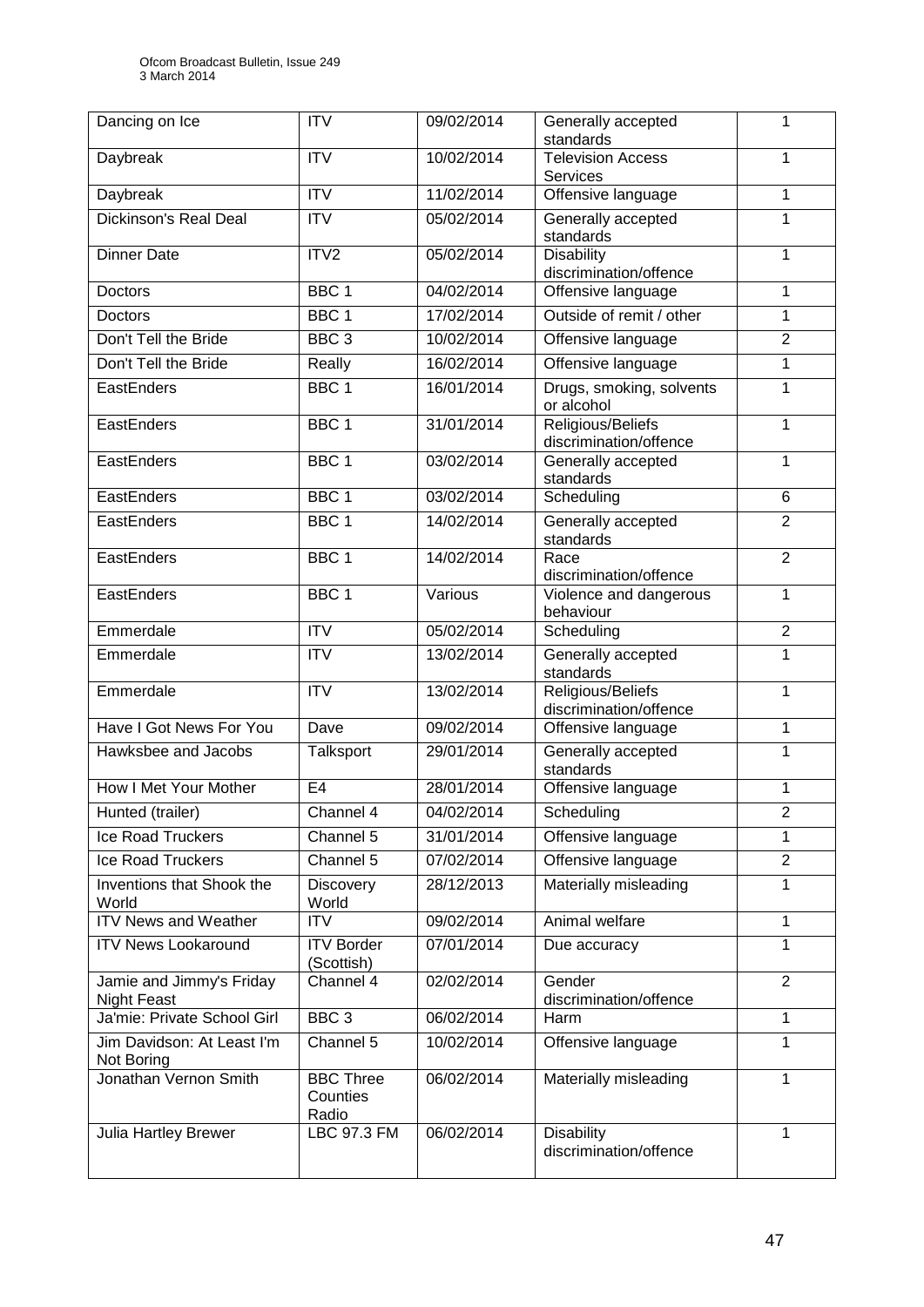| Julia Hartley Brewer                                               | <b>LBC 97.3FM</b>              | 05/02/2014 | $\overline{2}$<br>Race<br>discrimination/offence |                |  |
|--------------------------------------------------------------------|--------------------------------|------------|--------------------------------------------------|----------------|--|
| Live PGA Golf                                                      | Sky Sports 4                   | 06/02/2014 | Gender<br>1<br>discrimination/offence            |                |  |
| Longmire & Played                                                  | 5USA                           | Various    | <b>Television Access</b><br>1<br><b>Services</b> |                |  |
| Loose Women                                                        | <b>ITV</b>                     | 24/01/2014 | Violence and dangerous<br>behaviour              | $\overline{2}$ |  |
| Lorraine                                                           | <b>ITV</b>                     | 05/02/2014 | Materially misleading                            | 1              |  |
| Mahabharat                                                         | <b>Star Plus</b>               | 16/01/2014 | Religious/Beliefs<br>discrimination/offence      | 1              |  |
| Match of the Day                                                   | BBC <sub>1</sub>               | 08/02/2014 | Generally accepted<br>standards                  | 14             |  |
| Mid Mornings with Steve<br>Jennings                                | Tone FM                        | 17/01/2014 | Due impartiality/bias                            | 1              |  |
| Newsbeat                                                           | <b>BBC Radio 1</b>             | 11/02/2014 | Scheduling                                       | 1              |  |
| <b>Obsessive Compulsive</b><br>Cleaners                            | Channel 4                      | Various    | Materially misleading                            | 1              |  |
| Outbreak                                                           | Channel 5                      | 26/01/2014 | Scheduling                                       | $\overline{2}$ |  |
| Pac-Man and The Ghostly<br>Adventures                              | Disney XD                      | 01/02/2014 | Race<br>discrimination/offence                   | 1              |  |
| <b>Party Political Broadcast by</b><br>the Scottish National Party | STV                            | 30/01/2014 | Due accuracy                                     | 1              |  |
| Playboy Chat                                                       | Playboy Chat                   | Various    | Outside of remit / other                         | 1              |  |
| Police Interceptors                                                | Channel 5                      | 17/02/2014 | Offensive language<br>1                          |                |  |
| <b>Press Preview</b>                                               | <b>Sky News</b>                | 20/01/2014 | Due impartiality/bias                            | 1              |  |
| Programming                                                        | <b>BBC</b>                     | Various    | Outside of remit / other                         | 1              |  |
| <b>Question Time</b>                                               | BBC <sub>1</sub>               | 13/02/2014 | Outside of remit / other                         | $\overline{c}$ |  |
| Rock FM Drive With Matt<br><b>Stokes</b>                           | Rock FM                        | 23/01/2014 | Scheduling                                       | 1              |  |
| <b>Room 101</b>                                                    | BBC <sub>1</sub>               | 31/01/2014 | Generally accepted<br>standards                  | 1              |  |
| Ross Kemp: Extreme World                                           | Sky1                           | 21/01/2014 | Generally accepted<br>standards                  | 1              |  |
| Sally Pepper                                                       | <b>BBC Radio</b><br>Derby      | 04/02/2014 | Outside of remit / other                         | 1              |  |
| Sam Ar y Sgrin                                                     | S4C Digital                    | 31/01/2014 | Materially misleading                            | 1              |  |
| Scholl 2 In 1 Express Pen's<br>sponsorship of US Crime<br>Drama    | Channel 5                      | 04/02/2014 | Sponsorship credits                              | 1              |  |
| Scotland's Top Ten<br>Battlegrounds                                | BBC <sub>2</sub><br>(Scotland) | 11/02/2014 | Outside of remit / other                         | 1              |  |
| <b>Sean Moncrief</b>                                               | <b>Newstalk</b>                | 05/02/2014 | Outside of remit / other<br>1                    |                |  |
| Sham e gazal                                                       | Unity 101                      | 06/01/2014 | Race<br>discrimination/offence                   | 1              |  |
| <b>Sherlock Holmes</b>                                             | ITV <sub>3</sub>               | Various    | Advertising minutage                             | 1              |  |
| Signing                                                            | Various                        | Various    | <b>Television Access</b><br>Services             | 1              |  |
| <b>Silent Witness</b>                                              | BBC <sub>1</sub>               | 30/01/2014 | Religious/Beliefs<br>discrimination/offence      | 1              |  |
| Smoking                                                            | Various                        | Various    | Drugs, smoking, solvents<br>or alcohol           | 1              |  |
| Snog, Marry, Avoid?                                                | BBC <sub>3</sub>               | 11/02/2014 | Generally accepted<br>standards                  | 1              |  |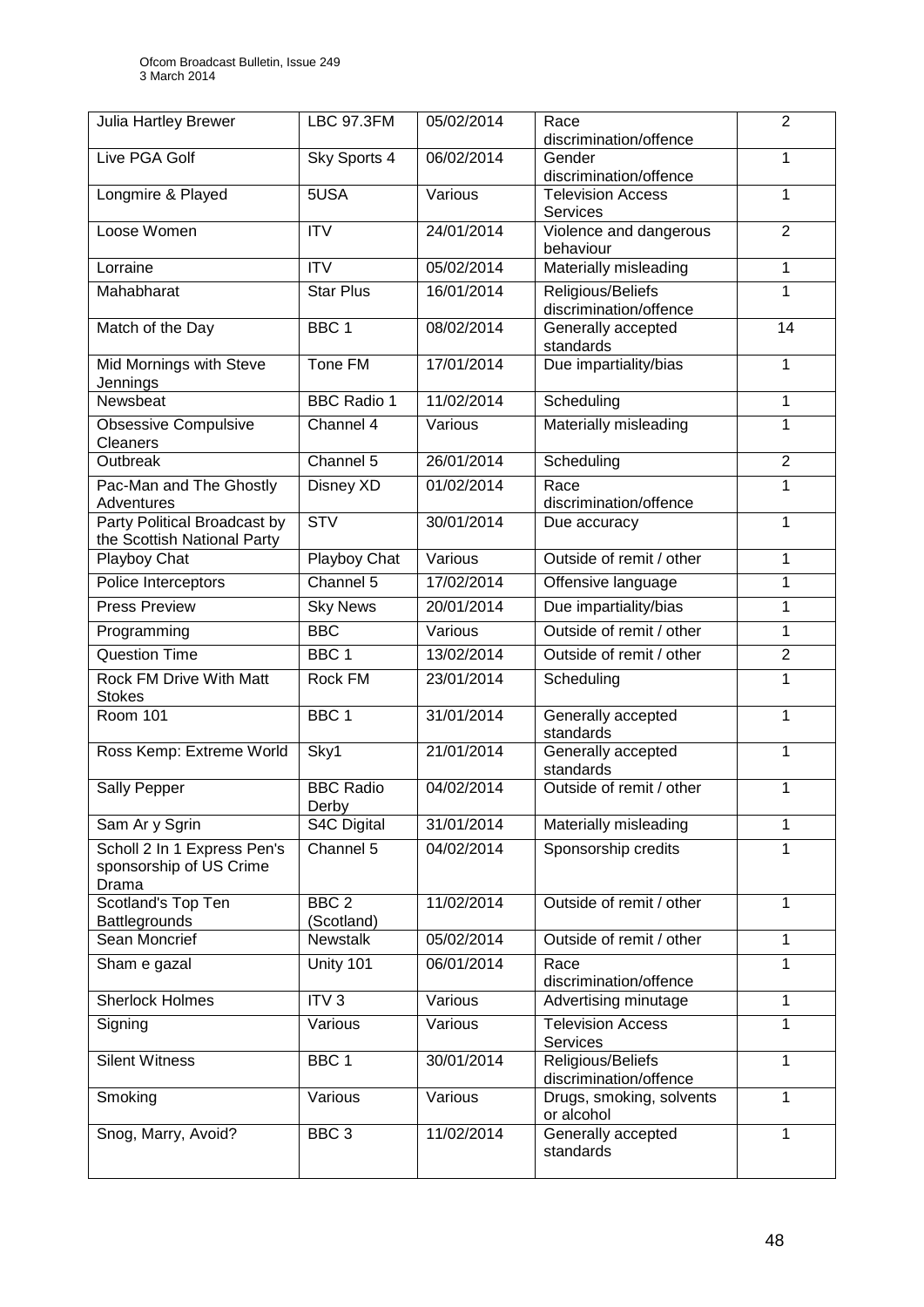| Soccer A.M.                | Sky1             | 08/02/2014 | Generally accepted                          | 1              |  |
|----------------------------|------------------|------------|---------------------------------------------|----------------|--|
| Splash!                    | $\overline{IV}$  | 15/02/2014 | standards<br>1<br><b>Nudity</b>             |                |  |
| <b>Station Ident</b>       | Talksport        | 22/01/2014 | Age discrimination/offence                  | 1              |  |
| Studio 66 Mornings         | Studio 66 TV1    | 29/01/2014 | Sexual material                             | 1              |  |
| Studio 66 Mornings         | Studio 66 TV1    | 31/01/2014 | Sexual material                             | 1              |  |
| <b>STV News at Six</b>     | <b>STV</b>       | 17/01/2014 |                                             | $\mathbf{1}$   |  |
|                            |                  |            | Due impartiality/bias                       |                |  |
| <b>Styx</b>                | <b>Shorts</b>    | 22/12/2013 | Violence and dangerous<br>behaviour         | 1              |  |
| Subtitling                 | Various          | Various    | <b>Television Access</b><br><b>Services</b> | 1              |  |
| Subtitling on Freesat      | Various          | Various    | Generally accepted<br>standards             | 1              |  |
| <b>Sunday Politics</b>     | BBC <sub>1</sub> | 09/02/2014 | Gender<br>discrimination/offence            | 1              |  |
| Super Bowl (trailer)       | Channel 4        | 28/01/2014 | Generally accepted<br>standards             | $\mathbf{1}$   |  |
| Super Bowl (trailer)       | Channel 4        | 02/02/2014 | Generally accepted<br>standards             | 3              |  |
| Superscoreboard            | Clyde 1          | 06/02/2014 | Outside of remit / other                    | $\mathbf{1}$   |  |
| <b>Take Me Out</b>         | $\overline{IV}$  | 18/01/2014 | Gender<br>discrimination/offence            | 1              |  |
| <b>Text Santa</b>          | ITV              | 21/12/2013 | Premium rate services                       | $\mathbf{1}$   |  |
| The Alan Titchmarsh Show   | $\overline{IV}$  | 06/02/2014 | Animal welfare<br>1                         |                |  |
| The Alan Titchmarsh Show   | $\overline{ITV}$ | 07/02/2014 | 1<br>Scheduling                             |                |  |
| The Andrew Marr Show       | BBC <sub>1</sub> | 26/01/2014 | Product placement<br>$\mathbf{1}$           |                |  |
| The Big Benefits Row: Live | Channel 5        | 03/02/2014 | Due impartiality/bias                       | 11             |  |
| The Big Benefits Row: Live | Channel 5        | 03/02/2014 | Generally accepted<br>standards             | $\overline{2}$ |  |
| The Chase                  | <b>ITV</b>       | 14/02/2014 | Outside of remit / other                    | 3              |  |
| The Dog Rescuers           | Channel 5        | 11/02/2014 | Generally accepted<br>standards             | $\mathbf{1}$   |  |
| The Go-Between             | BBC <sub>2</sub> | 11/01/2014 | Sexual material                             | 1              |  |
| The Hotel Inspector        | Channel 5        | 09/02/2014 | Offensive language                          | $\mathbf{1}$   |  |
| The Hotel Inspector        | Channel 5        | 12/02/2014 | Offensive language                          | $\overline{2}$ |  |
| The Jeremy Kyle Show       | <b>ITV</b>       | 28/01/2014 | Violence and dangerous<br>behaviour         | 1              |  |
| The Jeremy Kyle Show       | ITV              | 04/02/2014 | Animal welfare                              | $\mathbf{1}$   |  |
| The Jeremy Kyle Show       | ITV2             | 06/02/2014 | Materially misleading                       | 1              |  |
| The Jonathan Ross Show     | <b>ITV</b>       | 23/01/2014 | Violence and dangerous<br>behaviour         | 1              |  |
| The Jonathan Ross Show     | <b>ITV</b>       | 01/02/2014 | Offensive language                          | 18             |  |
| The Jonathan Ross Show     | <b>ITV</b>       | 05/02/2014 | Generally accepted<br>standards             | 1              |  |
| The Jump                   | Channel 4        | 28/01/2014 | Drugs, smoking, solvents<br>or alcohol      | $\mathbf{1}$   |  |
| The Last Leg               | Channel 4        | 31/01/2014 | Gender<br>discrimination/offence            | 1              |  |
| The Last Leg               | Channel 4        | 31/01/2014 | Generally accepted<br>standards             | 1              |  |
| The Last Leg (trailer)     | Channel 4        | 28/01/2014 | Scheduling                                  | $\mathbf{1}$   |  |
| The Legend of Shelby the   | History          | 06/02/2014 | Animal welfare                              | 1              |  |
| Swamp Man                  | Channel          |            |                                             |                |  |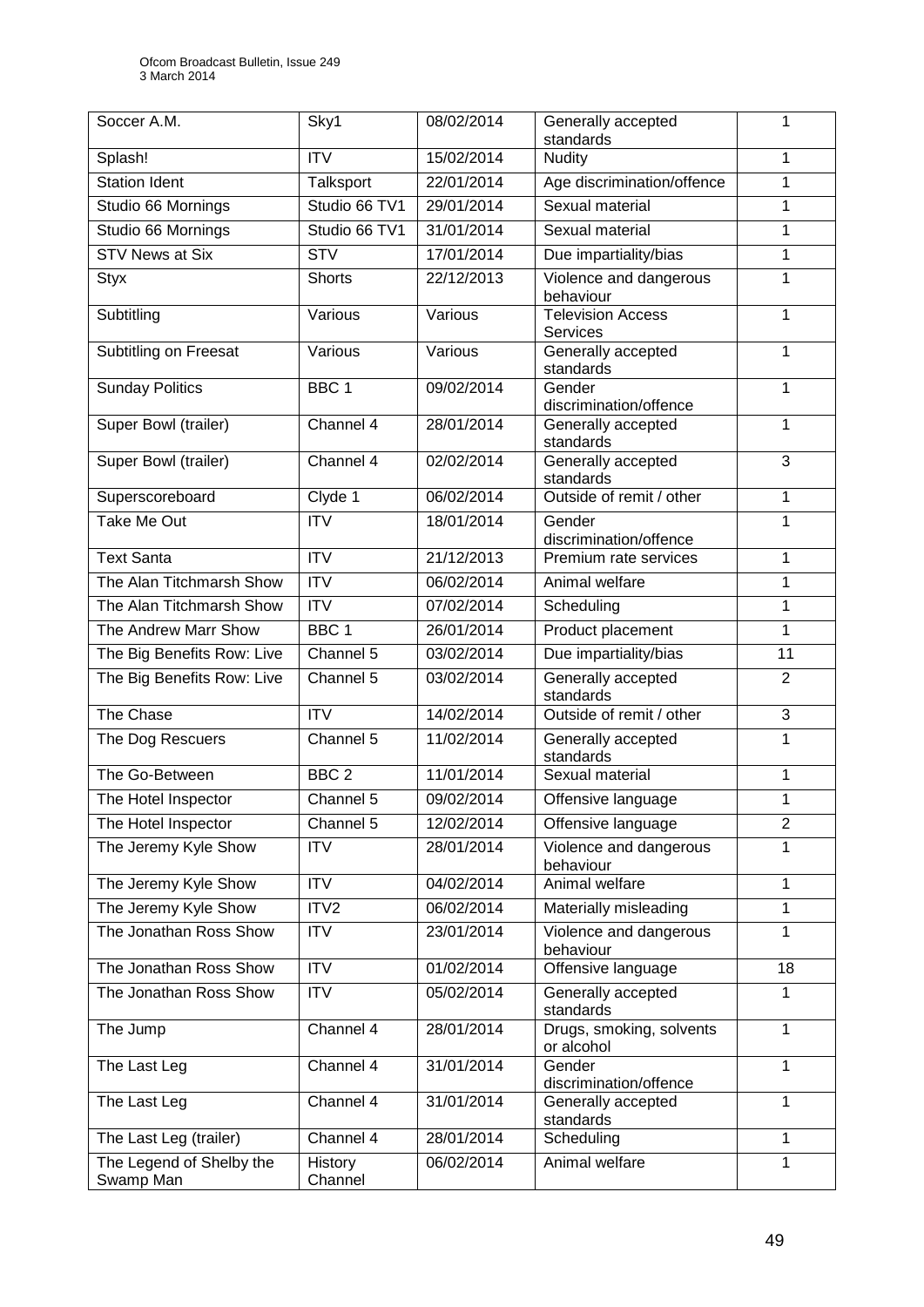| The Magic Breakfast Show                         | Magic FM             | 13/02/2014 | Gender<br>1<br>discrimination/offence               |                |
|--------------------------------------------------|----------------------|------------|-----------------------------------------------------|----------------|
| The One Show                                     | BBC <sub>1</sub>     | 05/02/2014 | $\mathbf{1}$<br>Violence and dangerous<br>behaviour |                |
| The Radio 1 Breakfast<br>Show with Nick Grimshaw | <b>BBC Radio 1</b>   | n/a        | Generally accepted<br>standards                     | 1              |
| The Super Bowl: American<br><b>Football Live</b> | Channel 4            | 02/02/2014 | Flashing images/risk to<br>viewers who have PSE     | $\overline{2}$ |
| The Wright Stuff                                 | Channel 5            | 27/11/2013 | Due impartiality/bias                               | 1              |
| The Wright Stuff                                 | Channel 5            | 07/02/2014 | Generally accepted<br>standards                     | 1              |
| The Wright Stuff                                 | Channel 5            | 07/02/2014 | Television Access<br><b>Services</b>                | 1              |
| Thunderpants                                     | Channel 5            | 08/02/2014 | Offensive language                                  | 1              |
| Tim Key's Late Night Poetry<br>Programme         | <b>BBC Radio 4</b>   | 29/01/2014 | Generally accepted<br>standards                     | 1              |
| <b>Timmy Time</b>                                | <b>CBeebies</b>      | 27/01/2014 | Scheduling                                          | $\mathbf{1}$   |
| Today                                            | <b>BBC Radio 4</b>   | 10/02/2014 | Outside of remit / other                            | 1              |
| Today                                            | <b>BBC Radio 4</b>   | 13/02/2014 | Outside of remit / other                            | $\mathbf{1}$   |
| <b>Top Gear</b>                                  | BBC <sub>2</sub>     | 02/02/2014 | Generally accepted<br>standards                     | 6              |
| <b>Top Gear</b>                                  | BBC <sub>2</sub>     | 02/02/2014 | Scheduling                                          | 10             |
| <b>Top Gear</b>                                  | BBC <sub>2</sub>     | 02/02/2014 | Violence and dangerous<br>behaviour                 | 1              |
| <b>Top Gear</b>                                  | BBC <sub>2</sub>     | 03/02/2014 | Scheduling                                          | 6              |
| <b>Top Gear</b>                                  | BBC <sub>2</sub>     | 09/02/2014 | Offensive language                                  | 1              |
| <b>Top Gear</b>                                  | BBC <sub>2</sub>     | 09/02/2014 | Scheduling                                          | $\mathbf{1}$   |
| <b>Top Gear</b>                                  | BBC <sub>2</sub>     | 16/02/2014 | Generally accepted<br>standards                     | 1              |
| <b>Top Gear</b>                                  | BBC <sub>2</sub>     | 16/02/2014 | Violence and dangerous<br>behaviour                 | $\overline{1}$ |
| <b>Top Gear</b>                                  | BBC <sub>3</sub>     | 11/01/2014 | Religious/Beliefs<br>discrimination/offence         | 1              |
| <b>Top Gear</b>                                  | BBC <sub>3</sub>     | 08/02/2014 | Crime                                               | 1              |
| <b>Top Gear</b>                                  | Dave                 | 03/02/2014 | Sexual material                                     | 1              |
| <b>Top Gear</b>                                  | Dave ja vu           | 04/02/2014 | Sexual orientation<br>discrimination/offence        | 1              |
| <b>Tough Young Teachers</b>                      | BBC <sub>3</sub>     | 06/02/2014 | Offensive language                                  | 1              |
| <b>Trax FM Breakfast show</b>                    | <b>Trax FM</b>       | 14/02/2014 | Outside of remit / other                            | $\mathbf{1}$   |
| <b>Twitter and Facebook</b><br>references        | <b>BBC</b>           | Various    | Outside of remit / other                            | 1              |
| <b>Ultimate Emergency Bikers</b>                 | Channel 5            | 05/02/2014 | Outside of remit / other                            | $\mathbf{1}$   |
| <b>Will and Grace</b>                            | Channel 4            | 11/02/2014 | Scheduling                                          | 1              |
| <b>Winter Olympics</b>                           | <b>BBC</b>           | Various    | Outside of remit / other                            | 1              |
| <b>Winter Olympics</b>                           | <b>BBC</b>           | Various    | Outside of remit / other                            | $\mathbf{1}$   |
| <b>Winter Olympics</b>                           | BBC <sub>2</sub>     | 09/02/2014 | Outside of remit / other                            | 4              |
| <b>Winter Olympics</b>                           | BBC <sub>2</sub>     | 11/02/2014 | Outside of remit / other                            | $\overline{2}$ |
| <b>Winter Olympics</b>                           | BBC <sub>2</sub>     | 14/02/2014 | Outside of remit / other                            | $\mathbf{1}$   |
| <b>Yukon Men</b>                                 | Discovery<br>Channel | 04/02/2014 | Generally accepted<br>standards                     | 1              |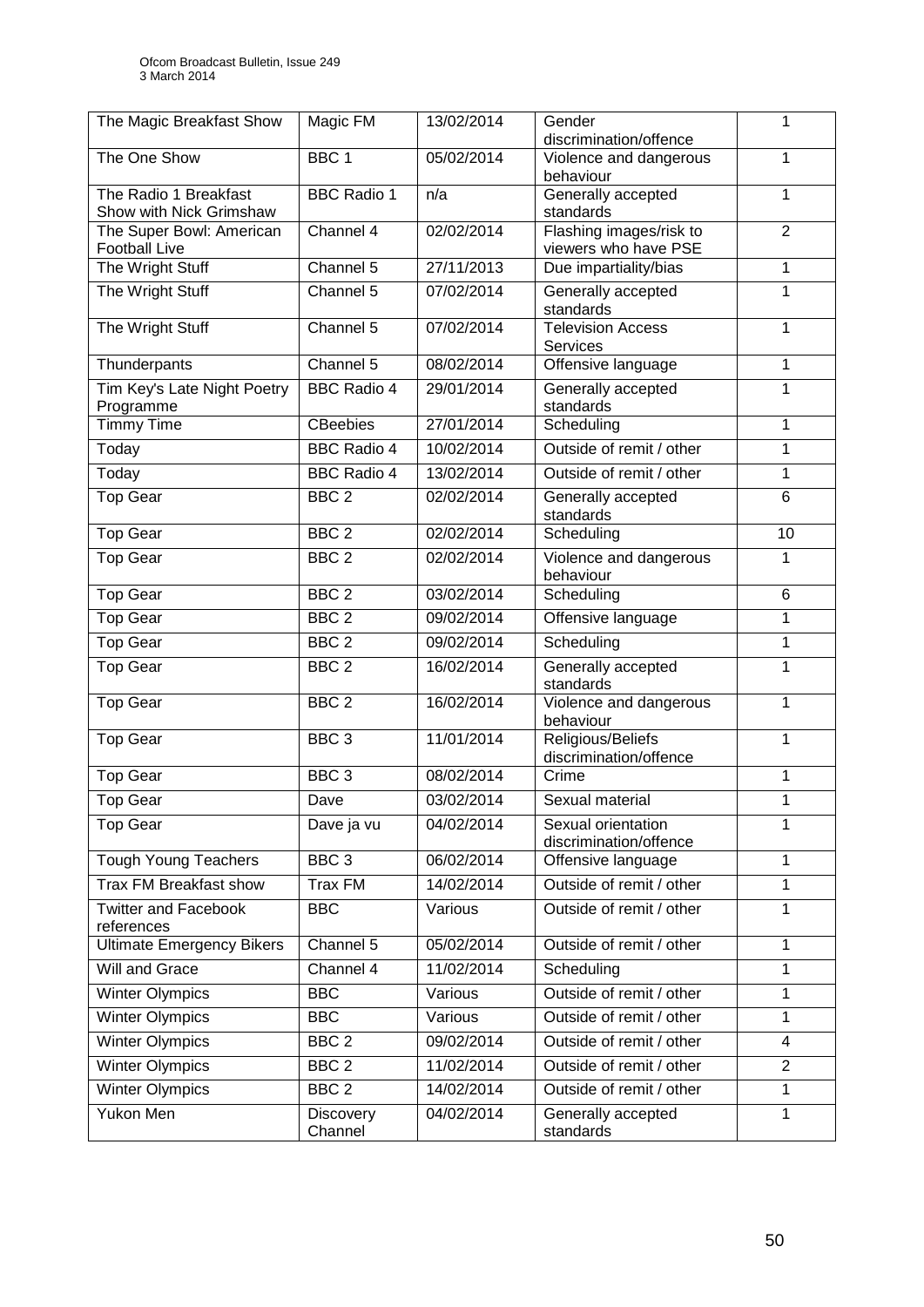# **Investigations List**

If Ofcom considers that a broadcaster may have breached its codes, a condition of its licence or other regulatory requirements, it will start an investigation.

#### **It is important to note that an investigation by Ofcom does not necessarily mean the broadcaster has done anything wrong. Not all investigations result in breaches of the licence or other regulatory requirements being recorded.**

Here are alphabetical lists of new investigations launched between 6 and 19 February 2014.

#### **Investigations launched under the Procedures for investigating breaches of content standards for television and radio**

| Programme                        | <b>Broadcaster</b> | <b>Transmission date</b> |
|----------------------------------|--------------------|--------------------------|
| Advertising minutage             | Samaa              | 25/12/2013               |
| <b>BBC News at One</b>           | BBC <sub>1</sub>   | 18/02/2014               |
| Ben Fogle: New Lives in the Wild | Channel 5          | 2/02/2014                |
| <b>Benefits Street</b>           | Channel 4          | Various                  |
| Harbour Radio                    | Harbour Radio      | 30/01/2014               |
| Nothing to Declare               | Sky Living         | 20/01/2014               |
| Occupy the Airwaves              | Phonic FM          | 25/01/2014               |
| Real Housewives of Beverly Hills | Lifetime           | 23/01/2014               |
| You've Been Framed!              | <b>ITV</b>         | 16/02/2014               |

For more information about how Ofcom assesses complaints and conducts investigations about content standards, go to: [http://stakeholders.ofcom.org.uk/broadcasting/guidance/complaints](http://stakeholders.ofcom.org.uk/broadcasting/guidance/complaints-sanctions/standards/)[sanctions/standards/.](http://stakeholders.ofcom.org.uk/broadcasting/guidance/complaints-sanctions/standards/)

#### **Investigations launched under the General Procedures for investigating breaches of broadcast licences**

| Licensee                 | <b>Licensed Service</b>         |
|--------------------------|---------------------------------|
| Peace Full Media Limited | Peace FM                        |
| Oldham FM Limited        | 96.2 The Revolution<br>(Oldham) |